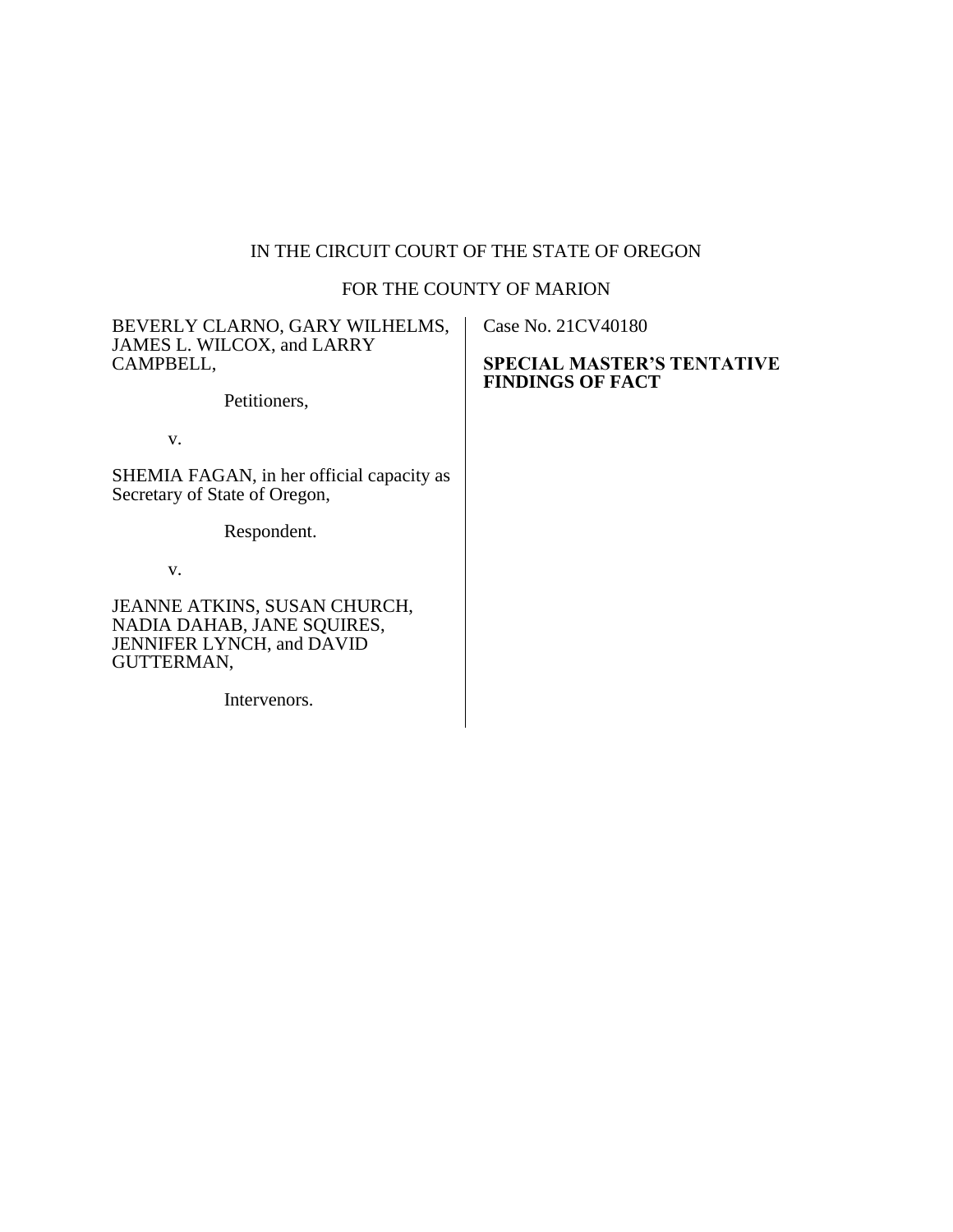#### **Procedural History**

Petitioners have filed a petition challenging the validity of SB 881 (2021). Pursuant to SB 259 § 1(6), the Chief Justice of the Oregon Supreme Court appointed a Special Judicial Panel to hear the petition. CJO 21-045. The Special Judicial Panel, in turn and pursuant SB 259 § 1(7)(c), requested and received appointment of a Special Master, Hon. Henry Breithaupt, Senior Judge, to receive evidence and to prepare recommended findings of fact in 21CV40180. CJO 21-047. This report constitutes the Special Master's tentative recommended findings of fact subject to objections from the parties, and the Special Master's rulings on those objections.

This matter came before the Special Master for hearing on October 27-28, 2021. Petitioners, Respondent, and Intervenors appeared by and through their respective attorneys. The parties submitted direct examination (declarations and deposition testimony) in written form before the hearing, as well as other documentary and non-documentary evidence. Subsequent examination was heard by the Special Master at the hearing, including cross, redirect, and offers of proof.

The parties were asked to submit proposed findings of fact supported with citations to evidence in the record. The Special Master reviewed the proposals, selected relevant facts consistent with the evidence, and compiled this report.

# **Burden and Standard of Proof**

"A party has the burden of persuasion as to each fact the existence or nonexistence of which the law declares essential to the claim for relief or defense the party is asserting." ORS 40.105. The standard of proof is preponderance of the evidence, and when there is contradictory evidence, the burden of proof is met when a party demonstrates that a fact or allegation is more likely true than not. ORS 10.095(5).

#### **Representative Bonham Testimonial Evidence**

Prior to the hearing held on October 27-28, 2021, Respondent and the Legislative Assembly moved to strike the Declaration of Representative Bonham (Petitioners' Ex. 1003) on grounds of legislative privilege. The Special Master is inclined to grant the Motion to Strike as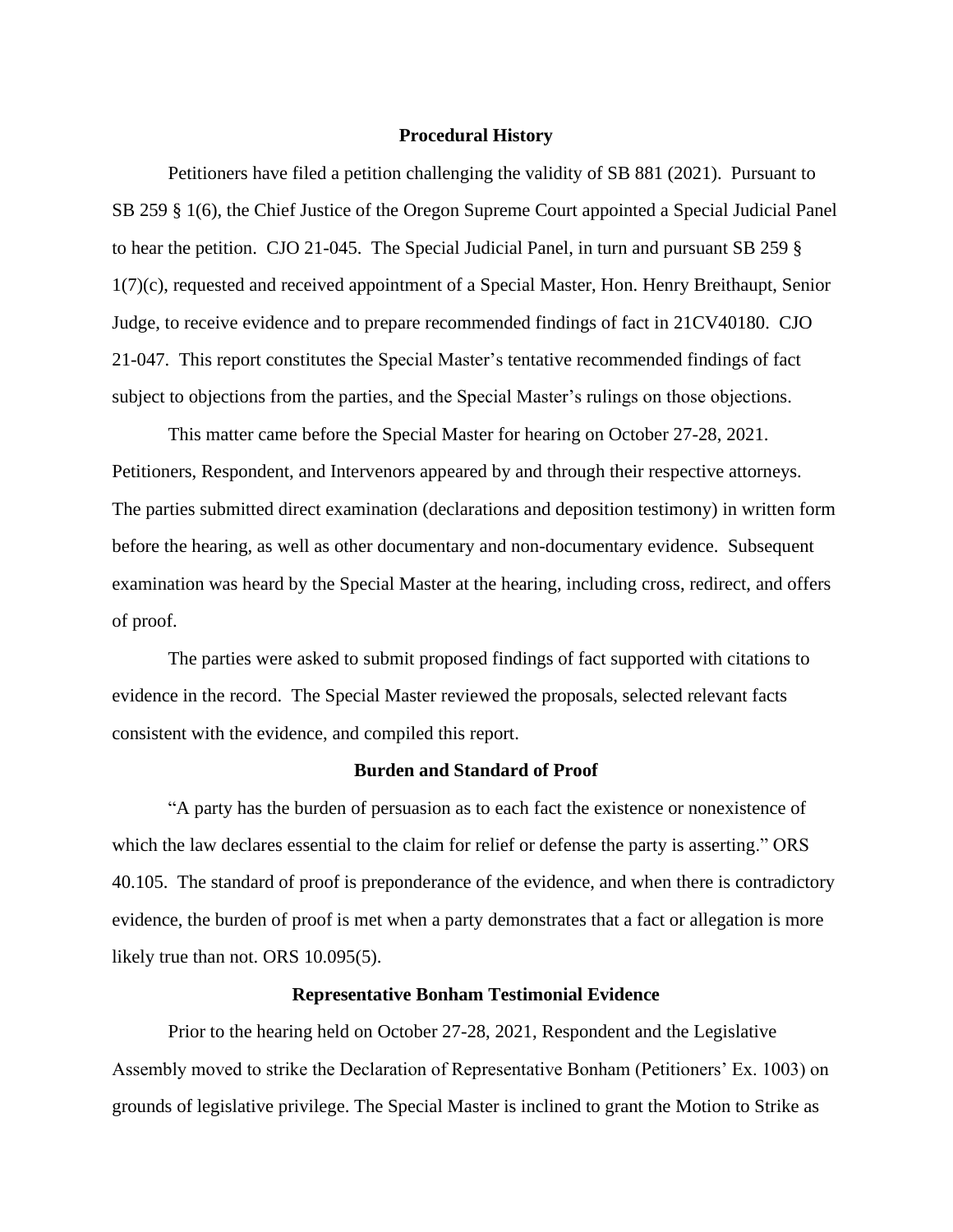well as other related objections. As a result, the Special Master declines to include findings based on Rep. Bonham's testimonial evidence in this report, as they are subject to a ruling by the Special Master and review by the Special Judicial Panel.

# **References to Congressional Districts**

Unless otherwise noted, all references to congressional districts refer to those described in SB 881 (2021).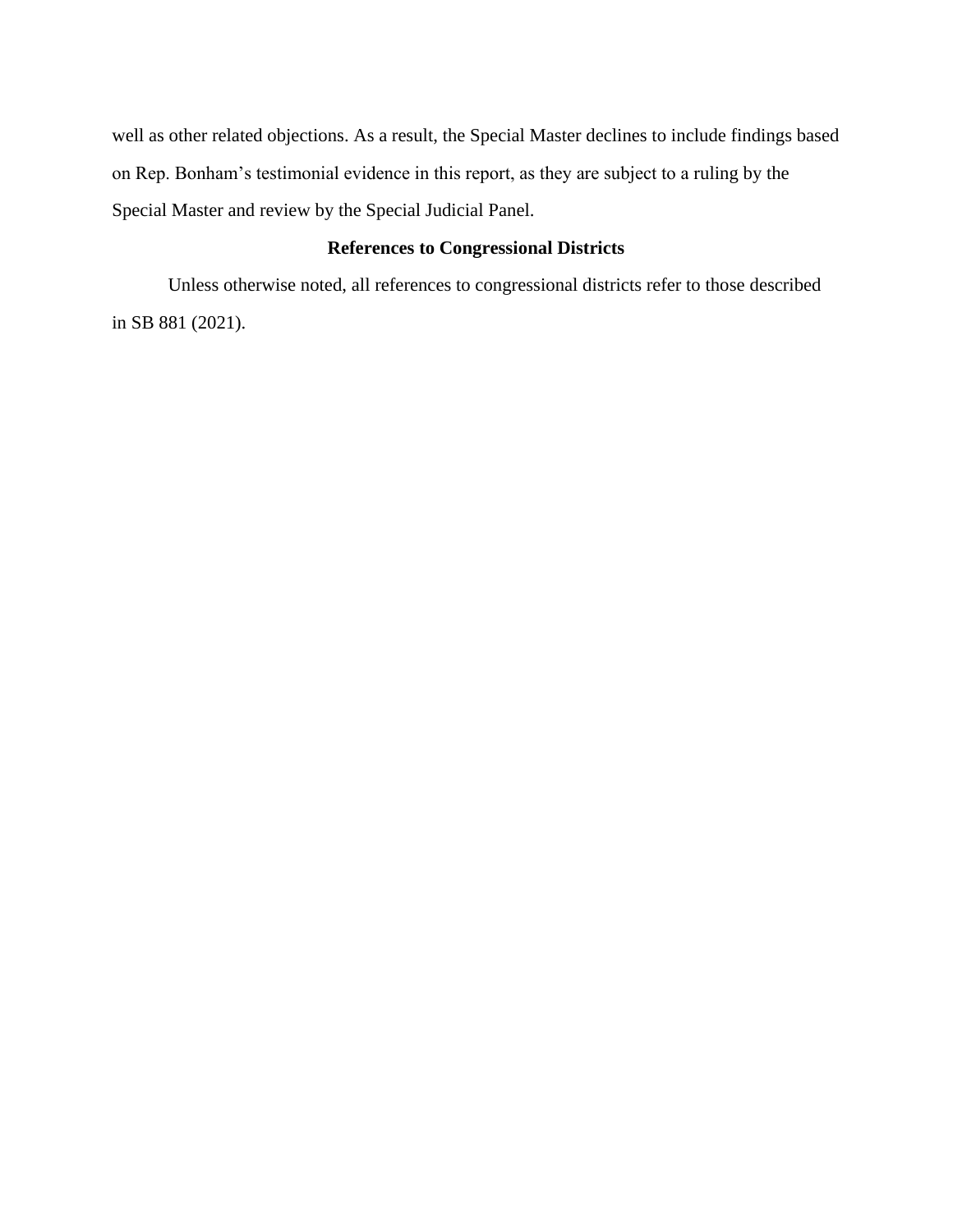# **SPECIAL MASTER'S TENTATIVE FINDINGS OF FACT**

| I.  |                |                    |                                                                 |  |  |  |  |  |
|-----|----------------|--------------------|-----------------------------------------------------------------|--|--|--|--|--|
|     | A.             |                    |                                                                 |  |  |  |  |  |
|     | <b>B.</b>      |                    |                                                                 |  |  |  |  |  |
|     | $\mathbf{C}$ . |                    |                                                                 |  |  |  |  |  |
| II. |                |                    |                                                                 |  |  |  |  |  |
| Ш.  |                |                    | LEGISLATIVE ASSEMBLY CONSIDERATION OF ORS 188.010(1)            |  |  |  |  |  |
|     | A.             |                    |                                                                 |  |  |  |  |  |
|     | <b>B.</b>      |                    |                                                                 |  |  |  |  |  |
|     | $\mathbf{C}$ . |                    |                                                                 |  |  |  |  |  |
|     |                | 1.                 |                                                                 |  |  |  |  |  |
|     |                | 2.                 |                                                                 |  |  |  |  |  |
|     |                | 3.                 |                                                                 |  |  |  |  |  |
|     |                | $\boldsymbol{4}$ . |                                                                 |  |  |  |  |  |
|     |                | 5.                 |                                                                 |  |  |  |  |  |
|     |                | 6.                 |                                                                 |  |  |  |  |  |
|     |                | 7.                 |                                                                 |  |  |  |  |  |
|     | D.             |                    |                                                                 |  |  |  |  |  |
|     |                | 1.                 |                                                                 |  |  |  |  |  |
|     |                | 2.                 |                                                                 |  |  |  |  |  |
|     |                | 3.                 |                                                                 |  |  |  |  |  |
|     |                |                    | a.                                                              |  |  |  |  |  |
|     |                |                    | <b>Clackamas County (including Sandy &amp; Government</b><br>b. |  |  |  |  |  |
|     |                |                    | c.                                                              |  |  |  |  |  |
|     |                | 4.                 |                                                                 |  |  |  |  |  |
|     |                | 5.                 |                                                                 |  |  |  |  |  |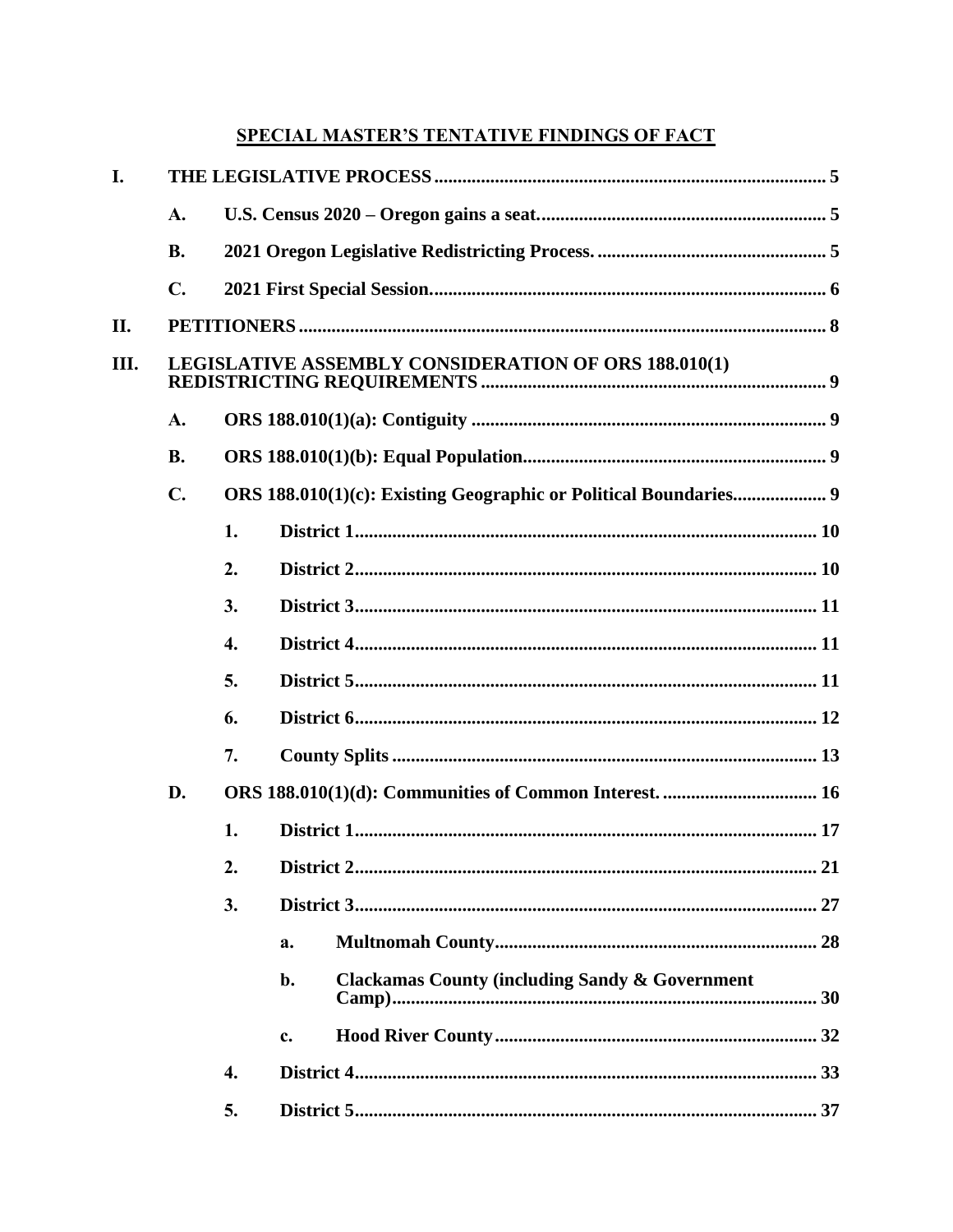|      |                                                                                                             |    | a. |  |  |  |
|------|-------------------------------------------------------------------------------------------------------------|----|----|--|--|--|
|      |                                                                                                             |    | b. |  |  |  |
|      |                                                                                                             |    | c. |  |  |  |
|      |                                                                                                             | 6. |    |  |  |  |
|      | E.                                                                                                          |    |    |  |  |  |
|      |                                                                                                             | 1. |    |  |  |  |
|      |                                                                                                             | 2. |    |  |  |  |
|      |                                                                                                             | 3. |    |  |  |  |
|      |                                                                                                             | 4. |    |  |  |  |
|      |                                                                                                             | 5. |    |  |  |  |
|      |                                                                                                             | 6. |    |  |  |  |
|      | F.                                                                                                          |    |    |  |  |  |
| IV.  | WHETHER SB 881 WAS INTENDED TO FAVOR ANY POLITICAL<br>PARTY, INCUMBANT LEGISLATOR, OR ANY OTHER PERSON: ORS |    |    |  |  |  |
|      | A.                                                                                                          |    |    |  |  |  |
|      |                                                                                                             | 1. |    |  |  |  |
|      |                                                                                                             | 2. |    |  |  |  |
|      | <b>B.</b>                                                                                                   |    |    |  |  |  |
|      |                                                                                                             | 1. |    |  |  |  |
|      |                                                                                                             | 2. |    |  |  |  |
|      |                                                                                                             | 3. |    |  |  |  |
|      |                                                                                                             | 4. |    |  |  |  |
| V.   |                                                                                                             |    |    |  |  |  |
| VI.  |                                                                                                             |    |    |  |  |  |
| VII. |                                                                                                             |    |    |  |  |  |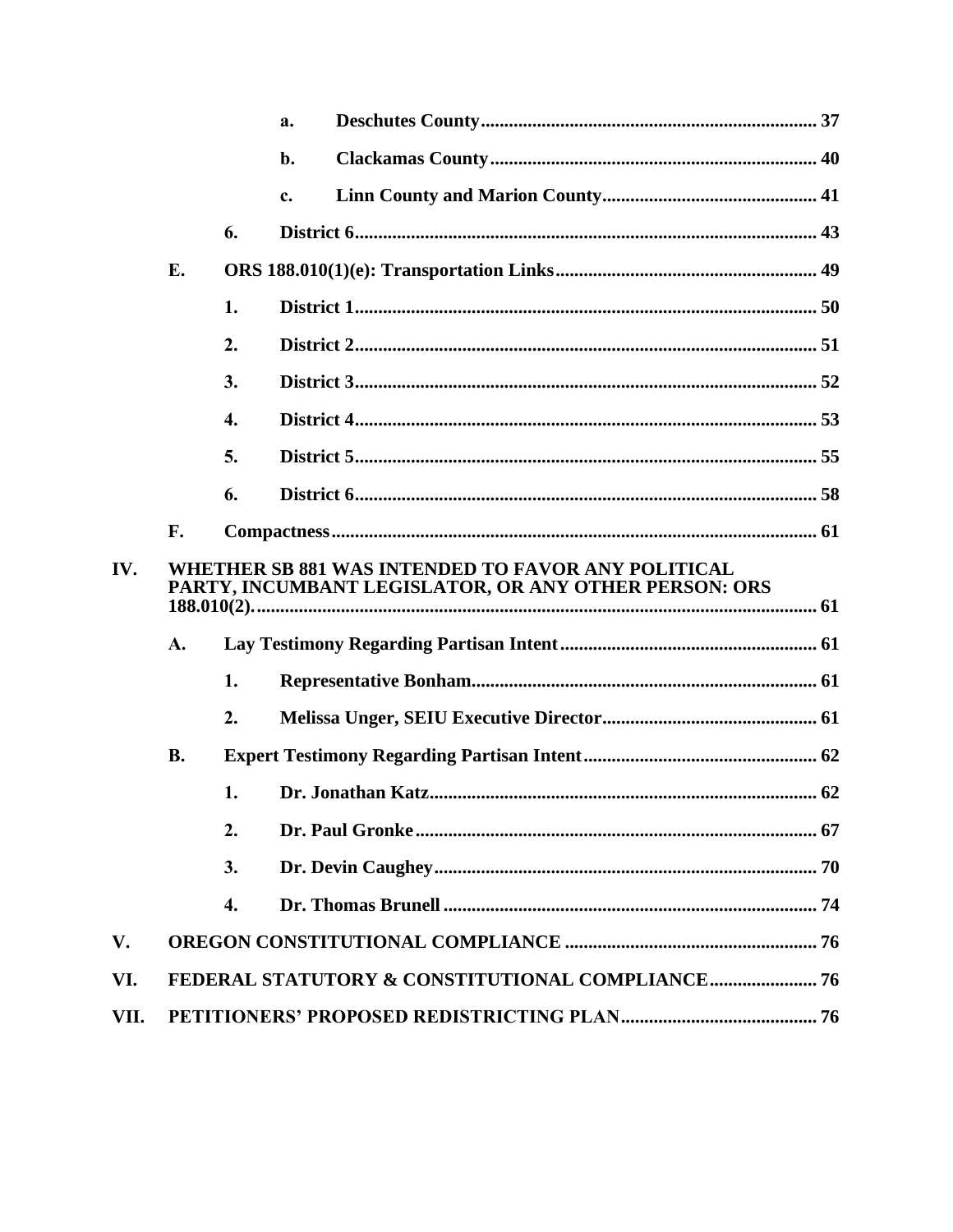#### <span id="page-5-1"></span><span id="page-5-0"></span>**I. THE LEGISLATIVE PROCESS**

#### **A. U.S. Census 2020 – Oregon gains a seat.**

1. Last year, the United States Census Bureau conducted a decennial census (the "2020 Census") throughout the nation pursuant to Article I, section 2, of the United States Constitution. The Census Bureau, on or about April 26, 2021, announced and certified the actual enumeration of Oregon's resident and apportionment populations. Oregon's resident population is 4,237,256. Stipulation of Facts, dated October 25, 2021 ¶ 8.

2. Following the 2010 Census, Oregon was apportioned five congressional seats.

Stipulation of Facts ¶ 2. Oregon's apportionment population after the 2020 Census entitled it to an additional seat in the United States House of Representatives pursuant to Article I, section 2, of the United States Constitution and 2 USC section 2a. Accordingly, under 2 USC section 2c, Oregon was required to establish a sixth congressional district from which its sixth representative would be elected. Stipulation of Facts ¶ 15.

3. Population shifts since the 2010 Census resulted in unequal populations in Oregon's five previous congressional districts. Oregon's congressional districts ranged from a low of 823,608 residents in the then-Fourth Congressional District to a high of 864,052 in the then-First Congressional District. All districts were unequal in population size following the 2020 Census. Stipulation of Facts ¶¶ 9-14.

4. Based on the 2020 Census results, the target populations for Oregon's six congressional districts are four districts with populations of 706,209 persons and two districts with populations of 706,210. Stipulation of Facts ¶ 16.

# **B. 2021 Oregon Legislative Redistricting Process.**

<span id="page-5-2"></span>5. Due to a delay in the Census Bureau's dissemination of population data resulting from the ongoing pandemic, the Legislative Assembly postponed the process for congressional redistricting with the enactment of Senate Bill 259 (2021). If not for enactment of SB 259 (2021), the deadline for the Legislative Assembly to enact a Congressional redistricting plan would have been August 1, 2021. SB 259 (2021) moved that deadline to September 27, 2021.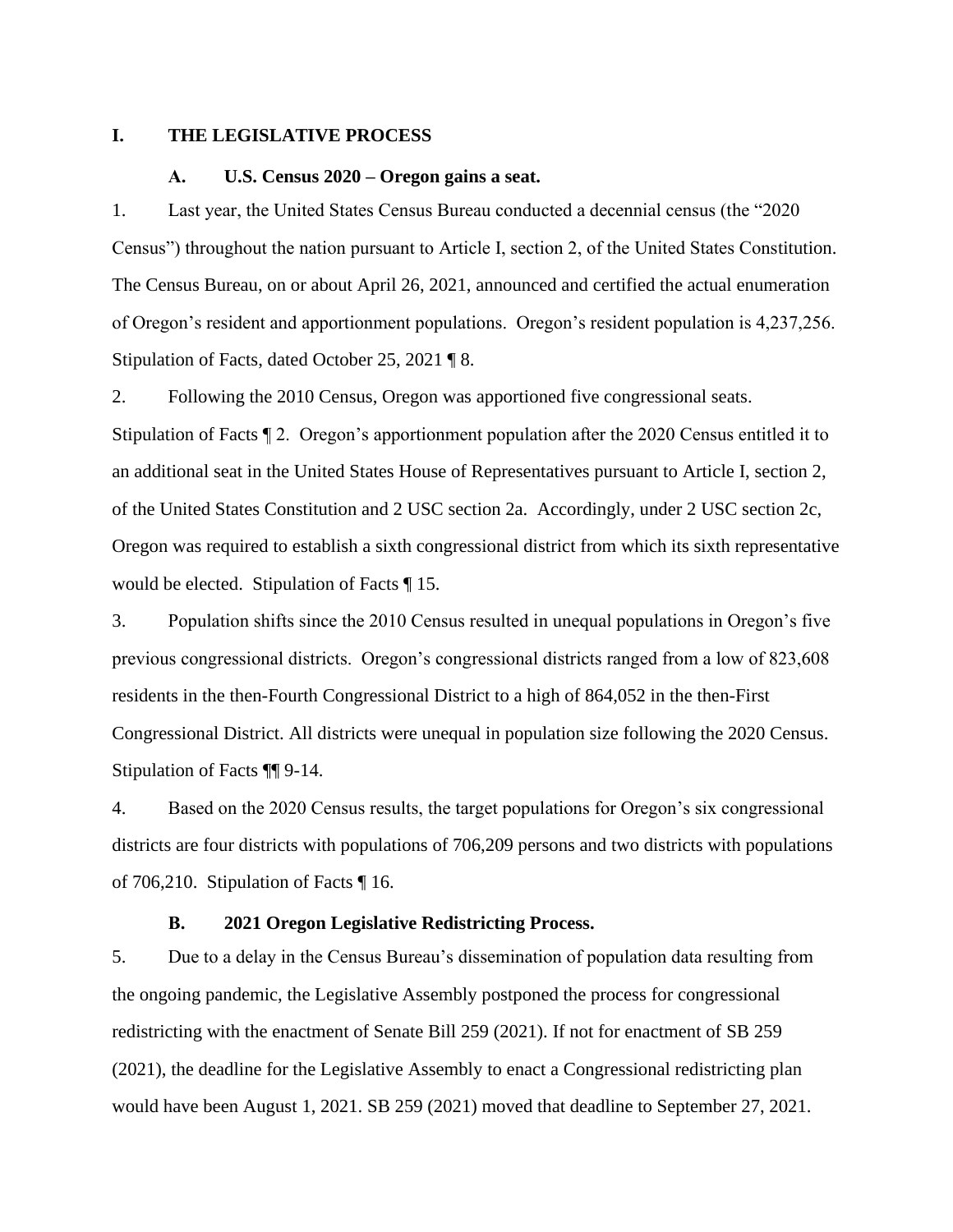Other existing deadlines for judicial review of a Congressional Redistricting plan in ORS 188.125 were also modified by SB 259 (2021).

6. The House Interim Committee On Redistricting, comprised of Co-Chairs Rep. Shelly Boshart Davis and Rep. Andrea Salinas, and Members Rep. Daniel Bonham, Rep. Wlnsvey Campos, House Republican Leader Christine Drazan, Representative Khanh Pham continued redistricting work after the 2021 regular session ended. Ex. 2009, House Interim Committee on Redistricting Overview, 2021-2022 Interim.

7. The House Interim Committee on Redistricting met fourteen times from August 18, 2021 through September 13, 2021. Ex. 2009. Draft congressional maps were released at an informational meeting on September 3, 2021.. Ex. 2013, House Interim Committee on Redistricting, 9/8/2021 8:00 AM Meeting Materials.

8. On September 3, 2021, Representative Andrea Salinas proposed a new congressional map referred to as "Plan A" and Representative Shelly Boshart Davis proposed a new congressional map referred to as "Plan B." Stipulation of Facts ¶ 20.

9. After the maps were released, the House Interim Committee on Redistricting held a total of 12 public hearings. Ex. 2009. The committee received testimony from hundreds of Oregonians.

# **C. 2021 First Special Session.**

<span id="page-6-0"></span>10. On September 20, 2021, Senate President Peter Courtney introduced Plan A as Senate Bill 881(Introduced). Stipulation of Facts ¶ 21.

11. On September 20, 2021, the Oregon Senate passed SB 881(Introduced) by a vote of 18 ayes to 11 nays, with one member excused, with the votes as follows:

Aye: Beyer, Burdick, Courtney, Dembrow, Frederick, Gelser Blouin, Golden, Gorsek, Jama, Johnson, Lieber, Manning, Patterson, Prozanski, Riley, Steiner Hayward, Taylor, Wagner;

Nay: Anderson, Boquist, Findley, Girod, Hansell, Heard, Kennemer, Knopp, Linthicum, Robinson, Thatcher; and

Excused: Thomsen.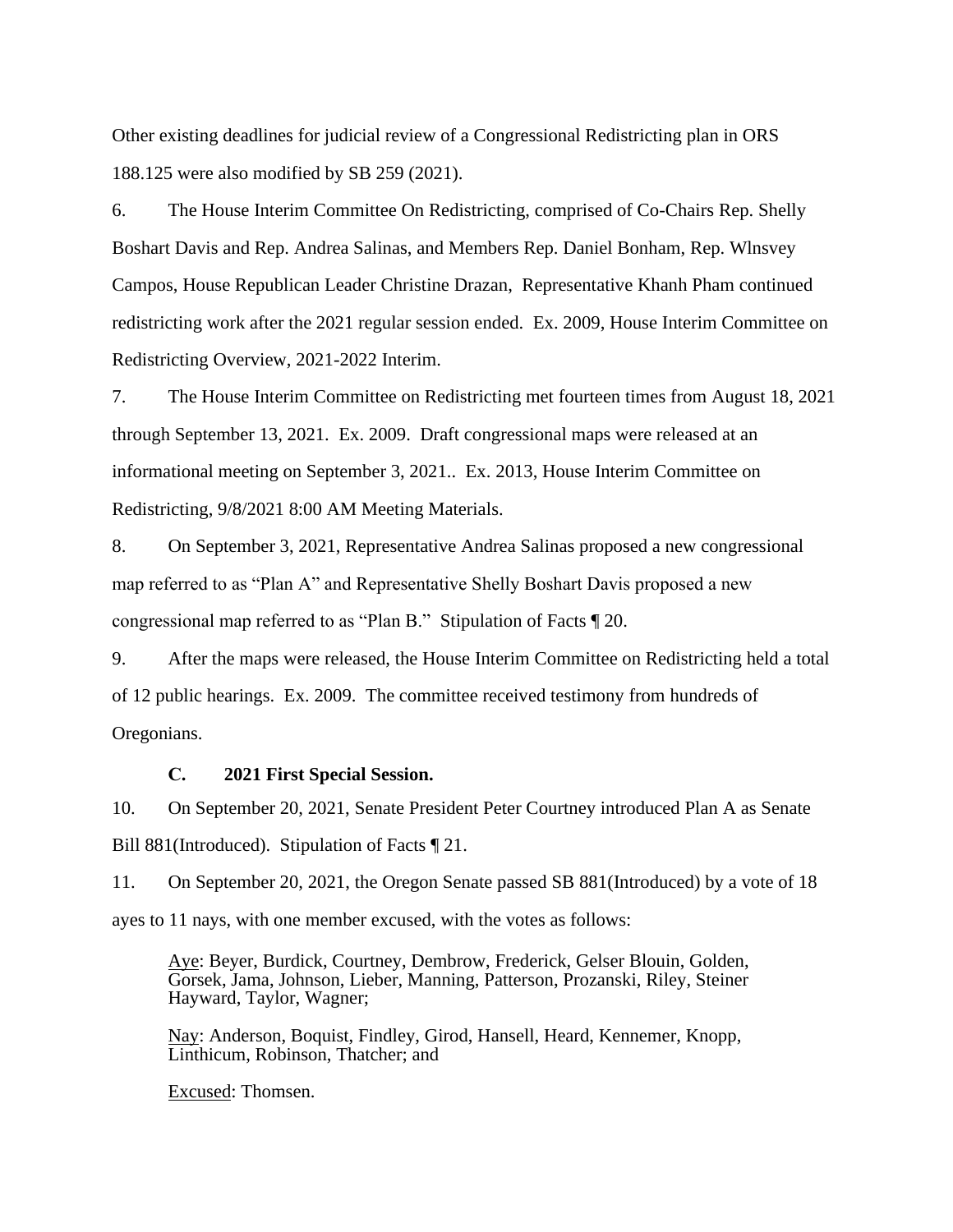Stipulation of Facts ¶ 22.

12. SB 881(Introduced) and SB 882 (Introduced), which provided for redistricting of

Oregon's state legislative districts, were scheduled for a vote for September 25, 2021, in the

Oregon House of Representatives. Stipulation of Facts ¶ 23.

13. When the House convened on September 25, 2021, the House lacked the quorum

necessary to vote on SB 881(Introduced). Stipulation of Facts ¶ 24.

14. On September 27, 2021, the Oregon House of Representatives passed an amendment to

SB 881, introduced by Senator Courtney, known as SB 881-A, by a vote of 33 ayes to 16 nays,

with 11 members excused, with the votes as follows:

Aye: Alonso Leon, Bynum, Campos, Clem, Dexter, Evans, Fahey, Gomberg, Grayber, Holvey, Hudson, Kotek, Kropf, Lively, Marsh, McLain, Meek, Neron, Nosse, Pham, Power, Prusak, Rayfield, Reardon, Reynolds, Ruiz, Salinas, Sanchez, Sollman, Valderrama, Warner, Williams, Witt;

Nay: Breese-Iverson, Cate, Drazan, Goodwin, Hayden, Levy, Moore-Green, Noble, Owens, Reschke, Scharf, DB Smith, G Smith, Wallan, Weber, Zika; and

Excused: Bonham, Boshart Davis, Helm, Lewis, Morgan, Nathanson, Post, Schouten, Stark, Wilde, Wright.

Stipulation of Facts ¶ 25.

15. On September 27, 2021, the Oregon Senate passed SB 881-A by a vote of 18 ayes to 6

nays, with six members excused, with the votes as follows:

Aye: Beyer, Burdick, Courtney, Dembrow, Frederick, Gelser Blouin, Golden, Gorsek, Jama, Johnson, Lieber, Manning, Patterson, Prozanski, Riley, Steiner Hayward, Taylor, Wagner;

Nay: Anderson, Findley, Girod, Kennemer, Knopp, Thomsen; and

Excused: Boquist, Hansell, Heard, Linthicum, Robinson, Thatcher.

Stipulation of Facts ¶ 26.

16. On September 27, 2021, Governor Kate Brown signed SB 881-A—now referred to post-

passage as SB 881(enrolled)(hereinafter "SB 881 (2021)")—into law. Stipulation of Facts ¶ 27.

17. Under SB 881 (2021), Oregon's First Congressional District has a population of 706,209;

Oregon's Second Congressional District has a population of 706,209; Oregon's Third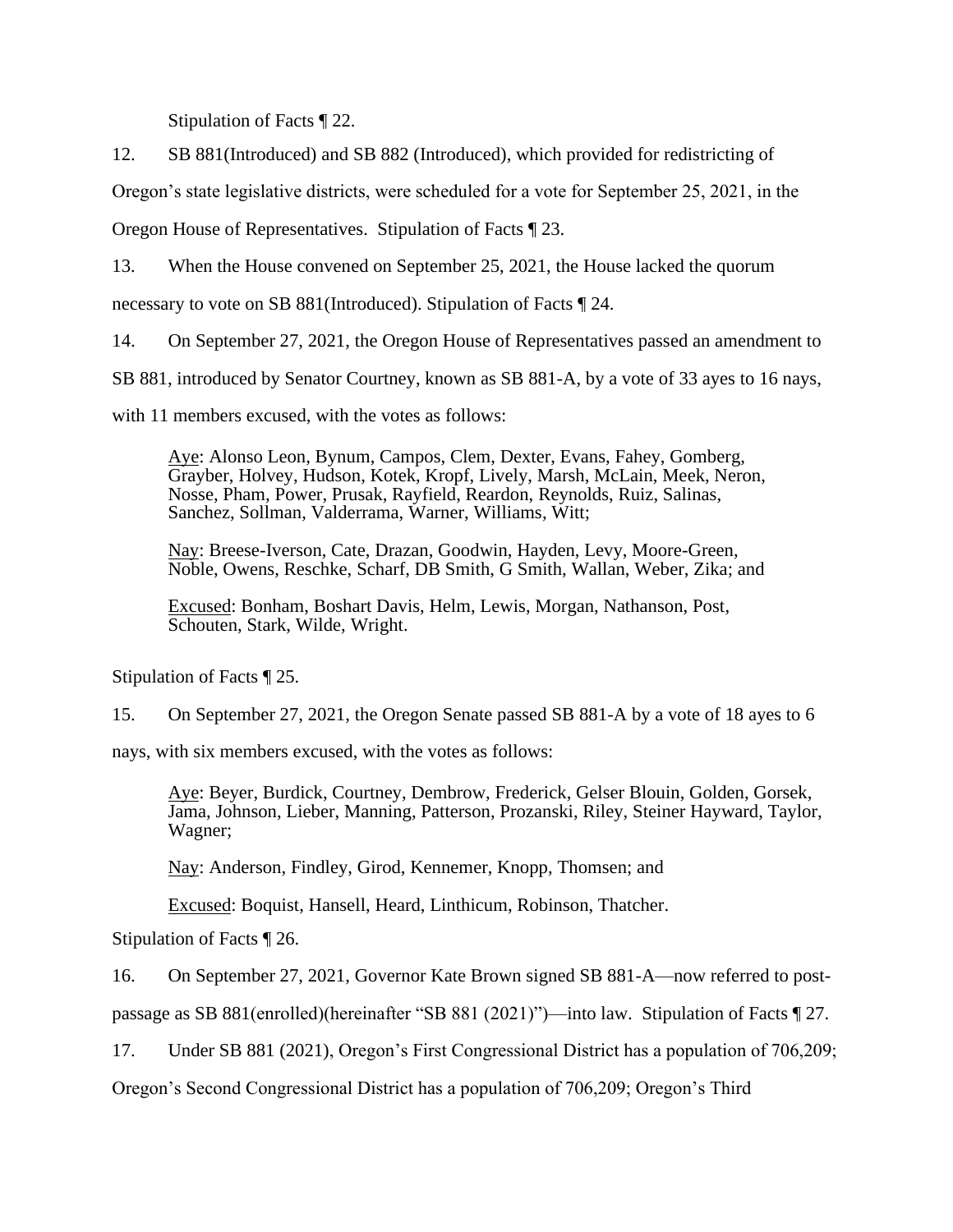Congressional District has a population of 706,209; Oregon's Fourth Congressional District has a population of 706,208; Oregon's Fifth Congressional District has a population of 706,209; and Oregon's Sixth Congressional District has a population of 706,212. Stipulation of Facts ¶¶ 28- 33.

18. Under SB 881 (2021), each of Oregon's six congressional districts is contiguous. Stipulation of Facts ¶ 34.

19. The Redistricting Committees initially held ten public hearings during the 2021 Regular Session to solicit public input on the redistricting process. Ex 3018-G at 7:16–25 (statement of Sen. Taylor).

20. On August 12, 2021 the United States Census Bureau released the detailed 2020 census data used for redistricting. Stipulation of Facts ¶ 19.

21. In total, lawmakers held 22 hearings during which they listened to public testimony more than double the ten public hearings required under ORS 188.016—and collected more than 1,400 pieces of testimony. Ex 3018-A at 20:14–24 (statement of Sen. Taylor) (describing public hearing and comment process); Ex 3018-C at 5:19–22 (statement of Rep. Salinas) (same); Hearing Tr (rough), Oct 27, 2021, at 140:13–16 (testimony of Rep. Bonham).

## <span id="page-8-0"></span>**II. PETITIONERS**

22. None of the four petitioners reside in District 3. *See* Pet. ¶¶ 13–16; Answer ¶¶ 13–16.

23. None of the four petitioners reside in District 6. *See* Pet. ¶¶ 13–16; Answer ¶¶ 13.

24. Petitioner Beverly Clarno is a United States Citizen and resident of the State of Oregon. Stipulation of Facts ¶ 35.

25. Petitioner Beverly Clarno resides in the Fifth Congressional District and is registered to vote in the State of Oregon. Stipulation of Facts ¶ 36.

26. Petitioner Gary Wilhelms is a United States Citizen and resident of the State of Oregon. Stipulation of Facts ¶ 37.

27. Petitioner Gary Wilhelms resides the First Congressional District and is registered to vote in the State of Oregon. Stipulation of Facts ¶ 38.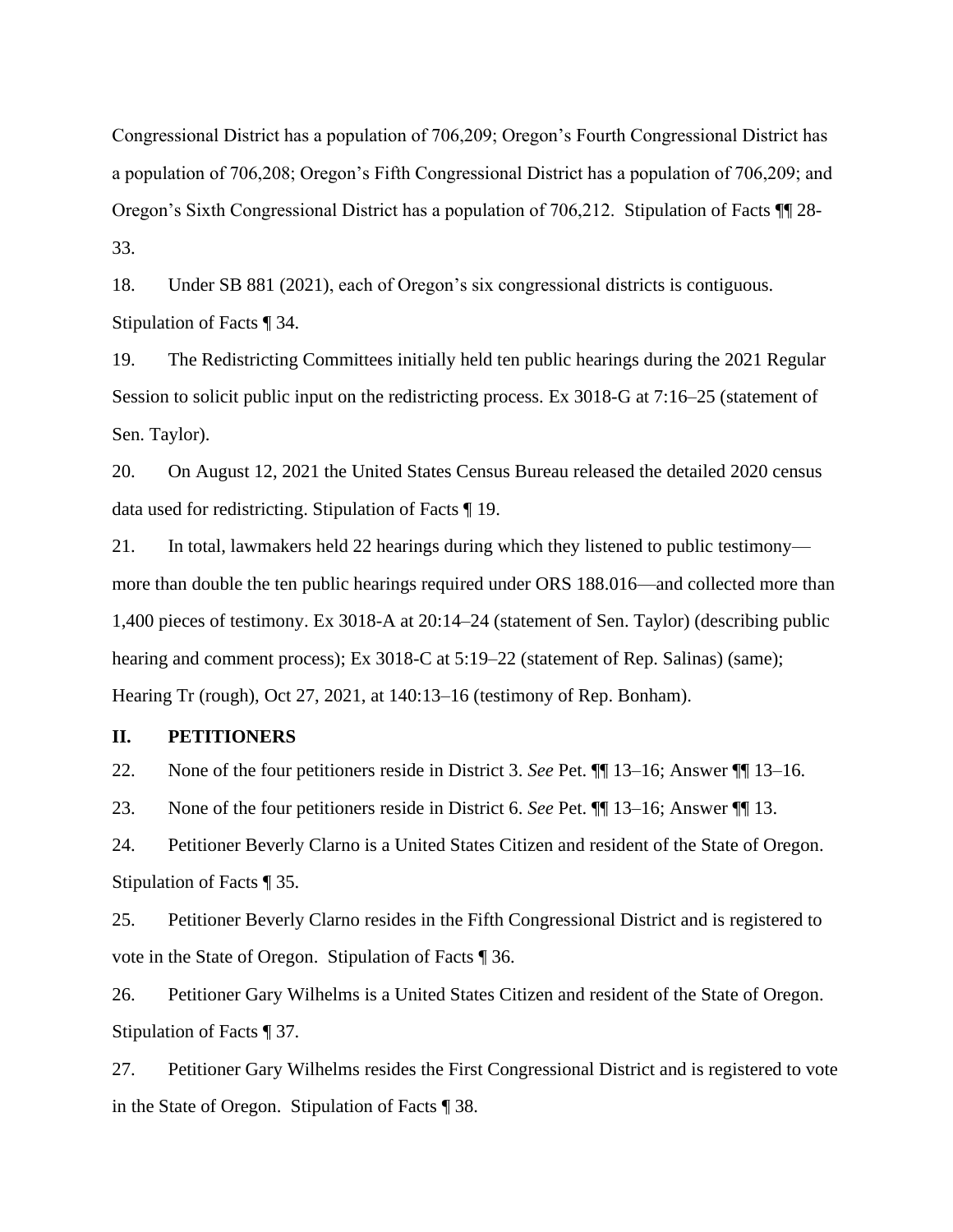28. Petitioner James L. Wilcox is a United States Citizen and resident of the State of Oregon. Stipulation of Facts ¶ 39.

29. Petitioner James L. Wilcox resides in the Second Congressional District and is registered to vote in the State of Oregon. Stipulation of Facts ¶ 40.

30. Petitioner Larry Campbell is a United States Citizen and resident of the State of Oregon. Stipulation of Facts ¶ 41.

31. Petitioner Larry Campbell resides in the Fourth Congressional District and is registered to vote in the State of Oregon. Stipulation of Facts ¶ 42.

32. All Petitioners are registered members of the Republican Party, support and vote for the Republican Party in both congressional and statewide races, and engage in campaign activities on behalf of those candidates. Stipulation of Facts ¶ 43.

# <span id="page-9-1"></span><span id="page-9-0"></span>**III. LEGISLATIVE ASSEMBLY CONSIDERATION OF ORS 188.010(1) REDISTRICTING REQUIREMENTS**

# **A. ORS 188.010(1)(a): Contiguity**

33. Each of the six districts is contiguous. That is, there is no section of any district that is geographically disconnected from the rest of its district. Stipulation of Facts ¶ 34.

# **B. ORS 188.010(1)(b): Equal Population**

<span id="page-9-2"></span>34. Each district, as nearly as practicable, is of equal population. According to the 2020 Census data, the population of each district is between 706,208 and 706,212. *See* Ex 2572 (table listing the total population of each district and county based on 2020 Census data).

# **C. ORS 188.010(1)(c): Existing Geographic or Political Boundaries**

<span id="page-9-3"></span>35. Under SB 881 (2021), each district utilizes existing geographic or political boundaries. The districts utilize boundaries including county lines, city lines, state borders, highways rivers, shorelines, and the boundaries of the Warm Springs Reservation. Ex. 2001 (showing district lines utilizing county lines, rivers, state borders, and the Pacific coast); Ex 2507 (showing boundary between District 2 and District 5 utilizing the boundary of the Warm Springs Reservation).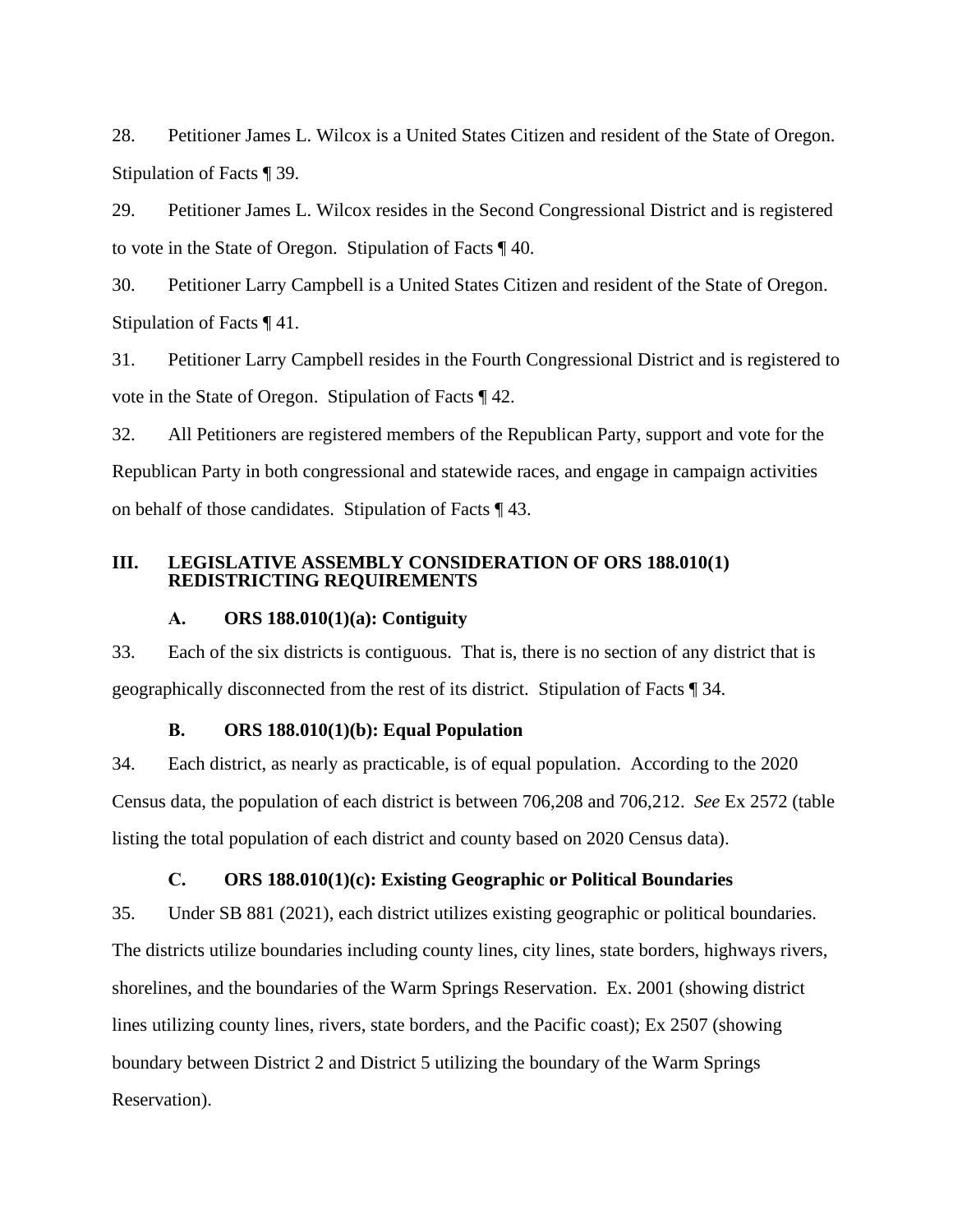# **1. District 1**

<span id="page-10-0"></span>36. District 1 utilizes existing geographic and political boundaries that include the Pacific Ocean, the Columbia River, the Willamette River, the Washington/Yamhill county line, the Tillamook/Yamhill county line, the Tillamook/Polk county line, and the Tillamook/Lincoln county line. *See* Ex. 2001 (showing those boundaries on the enacted map).

#### **2. District 2**

<span id="page-10-1"></span>37. District 2 utilizes existing geographic and political boundaries that include the Hood River/Wasco county line, the Clackamas/Wasco county line, the boundary of the Warm Springs Indian Reservation, the Marion/Jefferson county line, the Linn/Jefferson county line, U.S. Route 20, the Jefferson/Deschutes county line, the Deschutes/Crook county line, the Bend city boundary, U.S. Route 97, the Lane/Deschutes county line, the Lane/Klamath county line, the Lane/Douglas county line, the North Umpqua River, the Coos/Douglas county line, the Curry/Douglas county line, and the Curry/Josephine county line. Ex. 2001 (showing the boundaries on the enacted map, following various county lines); Ex 2507 (showing the district line following county lines and the Warm Springs Reservation boundary); Ex 2506 (showing the district line utilizing the Bend city boundary, with the majority of the city in District 5 and one small section in District 2).

38. In some places, the border between District 2 and District 5 departs from the western borders of Wasco and Jefferson Counties, so that District 2 includes portions of Clackamas and Marion Counties. *See* Ex. 2001 (showing the district line departing from county lines in eastern Clackamas and Marion Counties). At those places, the district border follow the western boundary of the Warm Springs Indian Reservation where the Reservation extends into Clackamas and Marion Counties. *See* Ex 2507 . The district border's departure from the county lines thus allows District 2 to contain the entire contiguous reservation, with the exception of a portion of the Whitewater Glacier on Mount Jefferson. *See* Ex. 2507, 2508.

39. The Redistricting Committees heard testimony in favor of keeping the Warm Springs Reservation in one district. The "splits" of Clackamas and Marion counties thus reflect the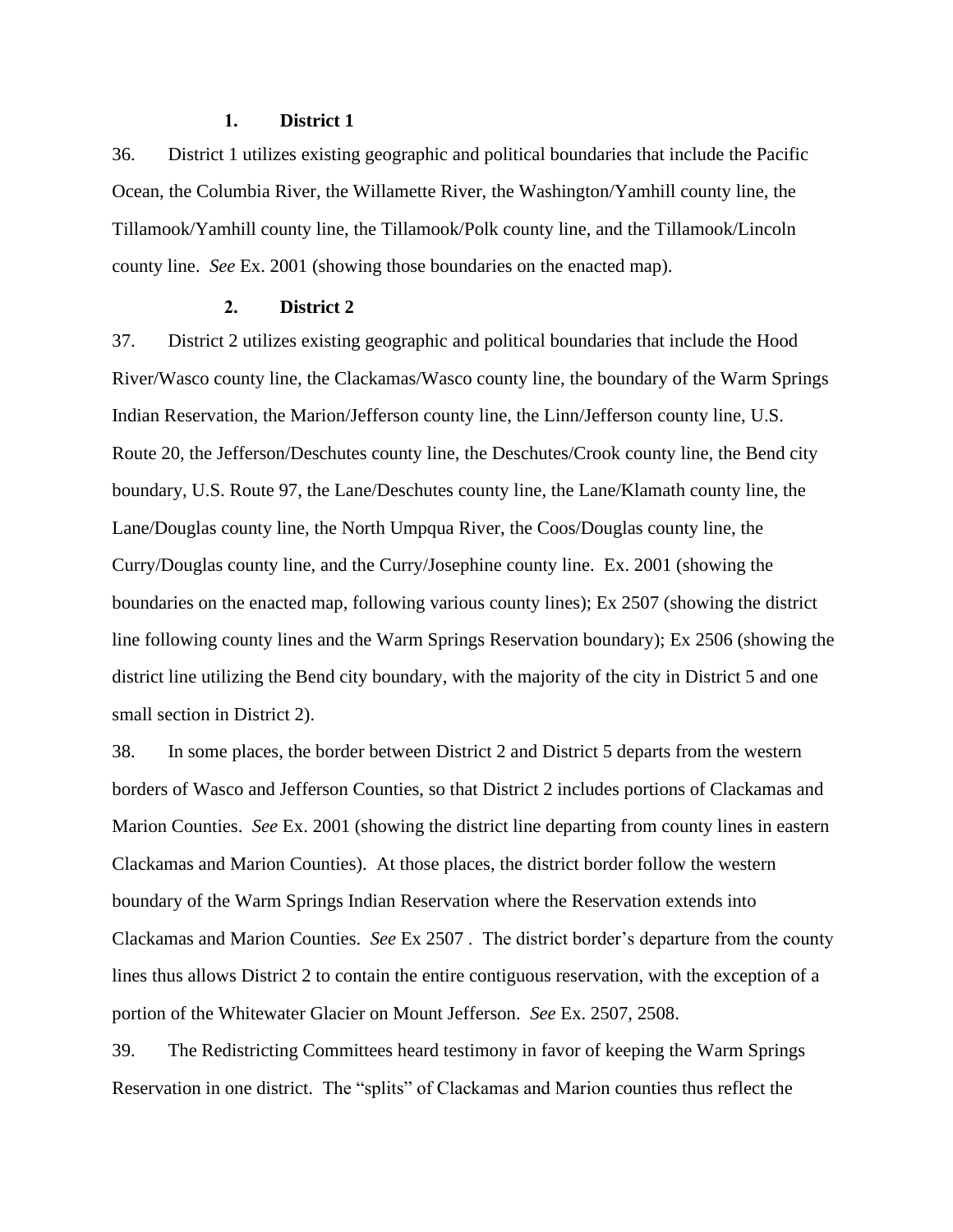concerns expressed by residents about avoiding a split of the reservation, an important political, legal, and governmental boundary. Ex. 2067, Testimony, Senate Interim Committee on Redistricting, SB 881, Sept 13, 2021, 1:00 p.m. (statement of Heidi Casper). Ex. 2024, Testimony, Senate Interim Committee on Redistricting, SB 881, Sept 8, 2021, 1:00 p.m. (statement of Craig Martell). Ex. 3018-J, Testimony, Senate Interim Committee on Redistricting, SB 881, Sept 13, 2021, 1:00 p.m., 70:1–70:2 (statement of Gina Minnis). Ex. 3018-N, Testimony, Senate Interim Committee on Redistricting, SB 881, Sept 10, 2021, 8:00 a.m., 21:14–21:22 (statement of Tommy Alvarez).

#### **3. District 3**

<span id="page-11-0"></span>40. District 3 utilizes existing geographic and political boundaries that include the Columbia River, the Hood River/Wasco county line, the Clackamas/Wasco county line, the Clackamas River, and the Willamette River. *See* Ex. 2001 (showing District 3 boundaries in the statewide map and in the "Portland and Northern Willamette Valley" inset).

# **4. District 4**

<span id="page-11-1"></span>41. District 4 utilizes existing geographic and political boundaries that include the Lincoln/Tillamook county line, the Lincoln/Polk county line, the Benton/Polk county line, the Benton/Linn county line, the Lane/Linn county line, the Lane/Deschutes county line, the Lane/Klamath county line, the Lane/Douglas county line, the North Umpqua River, Interstate 5, the Coos/Douglas county line, the Curry/Douglas county line, the Curry/Josephine county line, the Oregon/California border, and the Pacific Ocean. *See* Ex. 2001 (showing those boundaries); Ex. 2004 (noting that the district utilizes county lines).

#### **5. District 5**

<span id="page-11-2"></span>42. District 5 utilizes existing geographic and political boundaries that include the Clackamas River, the Clackamas/Wasco county line, the boundary of the Warm Springs Indian Reservation, the Marion/Jefferson county line, the Linn/Jefferson county line, U.S. Route 20, the Deschutes/Jefferson county line, the Deschutes/Crook County line, the Bend city boundary, the Deschutes/Lane county line, the Linn/Lane county line, the Linn/Benton county line, the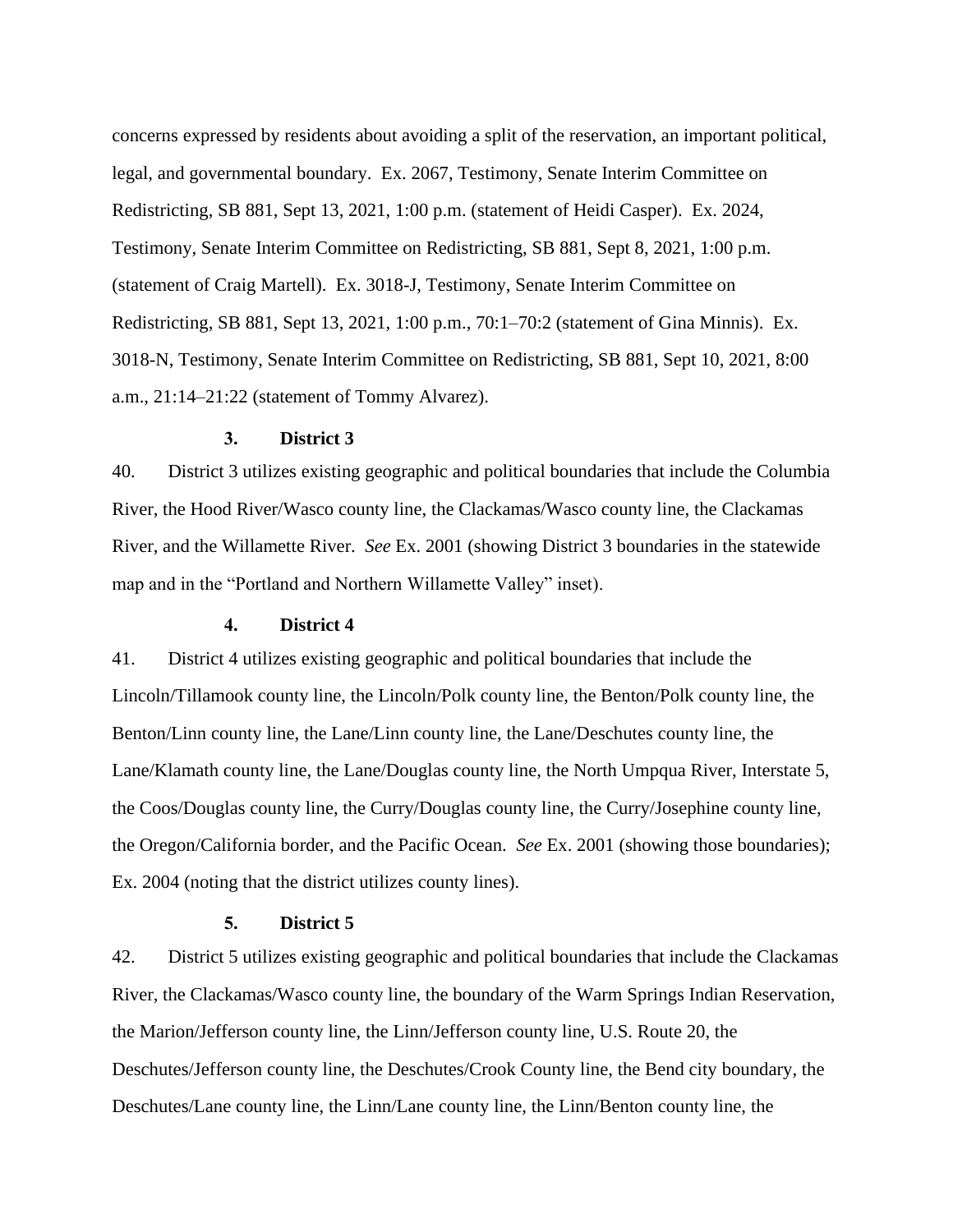Linn/Polk county line, the Linn/Marion county line, Oregon Route 22, Cordon Road in Salem, the Salem city boundary, the Woodburn city boundary, the Marion/Clackamas county line, the Washington/Clackamas county line, the Washington/Multnomah county line, and Interstate 5. *See* Ex. 2001 (showing an overview of the boundaries of District 5); Exs. 2507, 2542 (showing where the boundary utilizes the Reservation boundary); Ex. 2543 (showing where the boundary utilizes U.S. Route 20); Ex. 2506 (showing where the boundary utilizes the Bend city boundary); Exs. 2545–2546 (showing where the boundary utilizes Cordon Road in Salem); Ex. 2550 (showing where the boundary utilizes the city boundaries of Salem and Woodburn); Ex. 2541 (showing where the boundary utilizes Interstate 5).

#### **6. District 6**

<span id="page-12-0"></span>43. District 6 utilizes existing geographic and political boundaries that include the Washington/Multnomah county line, the Washington/Clackamas county line, the Marion/Clackamas county line, the city boundaries of Woodburn and Salem, Cordon Road in Salem, Oregon Route 22, the Marion/Linn county line, the Polk/Linn county line, the Polk/Benton county line, the Polk/Lincoln county line, the Polk/Tillamook county line, the Yamhill/Tillamook county line, and the Yamhill/Washington county line. *See* Ex 2001 (showing those boundaries on the enacted map).

44. The Redistricting Committees heard testimony from Salem area residents that supports the logic of utilizing the eastern boundaries of Salem and Woodburn as part of a district boundary, thus keeping Salem and Woodburn within the same district, as well as utilizing Cordon Road on the eastern edge of Salem in particular. Ex. 2040, Testimony, Senate Interim Committee on Redistricting, SB 881 Sept 9, 2021, 1:00 p.m. (statement of Debbie Cabrales). Ex. 2059, Testimony, Senate Interim Committee on Redistricting, SB 881, Sept 13, 2021, 8:00 a.m (statement of Caryn Connolly). Ex. 3018-K, Testimony, Senate Interim Committee on Redistricting, SB 881, Sept 13, 2021, 8:00 a.m., 14:1–14:12 (statement of Cynthia Ramirez). Exhibit 3018-K, Testimony, Senate Interim Committee on Redistricting, SB 881, Sept 13, 2021, 8:00 a.m., 34:8– 34:14 (statement of Michael Powers).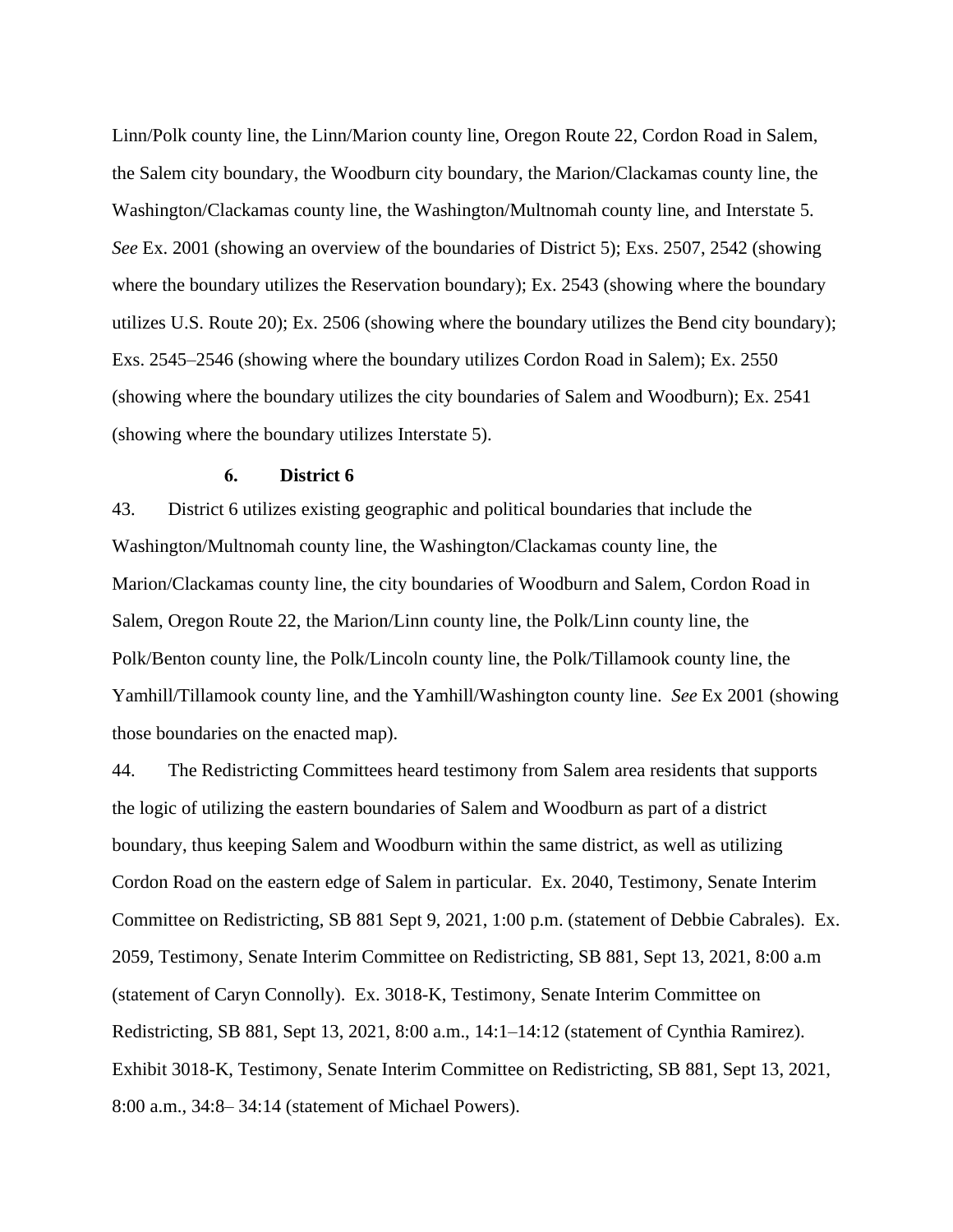## **7. County Splits**

<span id="page-13-0"></span>45. One example of an existing political boundary is a county line. Every district utilizes county lines to some extent. *See* Ex. 2001 (showing district lines following various county lines). Some district lines depart from county lines, so that a county straddles two or more districts. *See, e.g.*, Ex. 2543 (showing the boundary between District 5 and District 2 in Deschutes County).

46. Whether a county is "split" across two or more districts can be determined from the text of the redistricting statute itself. *See* Ex. 2002 (the text of SB 881(2021)). SB 881 (2021) contains six subsections, each of which lists the "counties or parts thereof" that fall within a particular district. *See* Ex. 2002 at 10 ("The State of Oregon is portioned into six congressional districts, composed, respectively, of the following counties or parts thereof:"). For example, subsection (1), describing the "First District," lists "Clatsop County," "Columbia County," and "Tillamook County," indicating that those counties are entirely contained within District 1, as well as a "portion of Multnomah County" and a "portion of Washington County," indicating that those counties are split between two or more districts. Ex. 2002 at 9. When a district includes a "portion" of a county, the statute lists the specific census tracts and blocks within a county that fall within a particular district. *See, e.g.*, Ex. 2002 at 19 (subsection (4), for District 4, listing "that portion of Polk County lying within blocks 2092 and 2141 of census tract 20400"). Blocks can be extremely small areas of land that are barely visible even on close-up maps. *See* Ex. 2540 at 2 (2020 Census Block Map of Polk County, with blocks 2092 and 2141 visible as small semicircles along the Polk/Lincoln county line).

47. According to the statutory references to "portion[s]" of counties, there are 11 counties that fall within two or more districts. *See* Ex. 2002. Benton County falls within Districts 4 and 5. *See* Ex. 2002 at 16, 19; Ex. 2001 (split not visible on map). Clackamas County falls within Districts 3, 5, and 6. *See* Ex. 2002 at 11, 14, 19; Ex. 2001 (northern portion in District 3, southern portion in District 5, and easternmost edges in District 2). Curry County falls within Districts 2 and 4. *See* Ex. 2002 at 11, 17; Ex. 2001 (split not visible on map). Deschutes County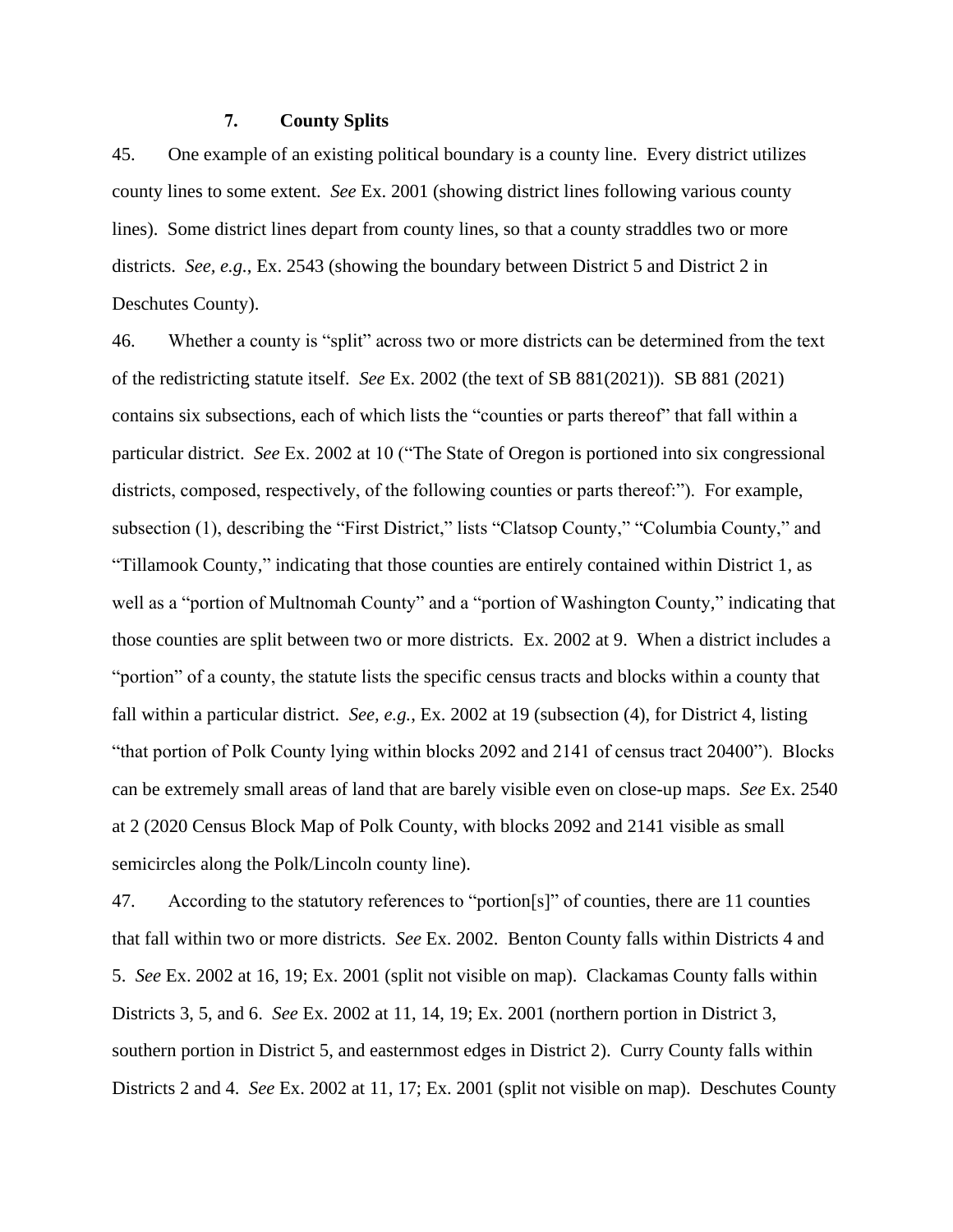falls within Districts 2 and 5. *See* Ex. 2002 at 11, 20; Ex. 2001 (northwestern portion in District 5 and southeastern portion in District 2). Douglas County falls within Districts 2 and 4. *See* Ex. 2002 at 12, 18; Ex. 2001 (western portion in District 4 and eastern portion in District 2). Jefferson County falls within Districts 2 and 5. *See* Ex. 2002 at 14, 21; Ex. 2001 (southwestern corner in District 5 and remainder in District 2). Linn County falls within Districts 4, 5, and 6. *See* Ex. 2002 at 19, 21, 25; Ex. 2001 (western edge in District 4 and majority in District 5; portion in District 6 not visible on map). Marion County falls within Districts 2, 5, and 6. *See* Ex. 2002 at 14, 23, 25; Ex. 2001 (western portion in District 6, central/eastern portion in District 5, and easternmost edges in District 2). Multnomah County falls within Districts 1, 3, and 5. *See* Ex. 2002 at 10, 15, 24; Ex. 2001 (western/northwestern portion in District 1, southern portion in District 5, and eastern portion in District 3). Polk County falls within Districts 4 and 6. *See* Ex. 2002 at 19, 27; Ex. 2001 (split not visible on large-scale map); Ex. 2554 (split barely visible on close-up map). Washington County falls within Districts 1 and 6. *See* Ex. 2002 at 10, 28; Ex. 2001 (southeastern corner in District 6 and remainder in District 1). Some of those departures from county lines, or "county splits," are so small as to be invisible on a large-scale map. For example, the line between District 4 and District 6 makes two incursions of less than 160 feet into Polk County, so that those two areas are included in District 4, while the overwhelming majority of Polk County is contained within District 6. *See* Ex. 2002 at 19 (including within District 4 "that portion of Polk County within blocks 2092 and 2141 of census tract 20400"); Ex. 2540 at 2 (showing blocks 2092 and 2141 as barely visible on a close-up Census map); *compare* Ex. 2001 (showing the southwestern boundary of District 6 appearing to follow the Lincoln-Polk county line) *with* Ex. 2554 (showing two barely visible departures from the county line); Ex 2556 (showing the district line intruding less than 65 feet into Polk County); Ex 2558 (showing the district line intruding less than 160 feet into Polk County).

48. Some of these county splits affect only uninhabited areas, so that no residents of either county are affected. A table prepared by Dr. Ethan Sharygin, Director of Portland State University's Population Research Center, illustrates this. *See* Ex 2570 (Declaration of Dr. Ethan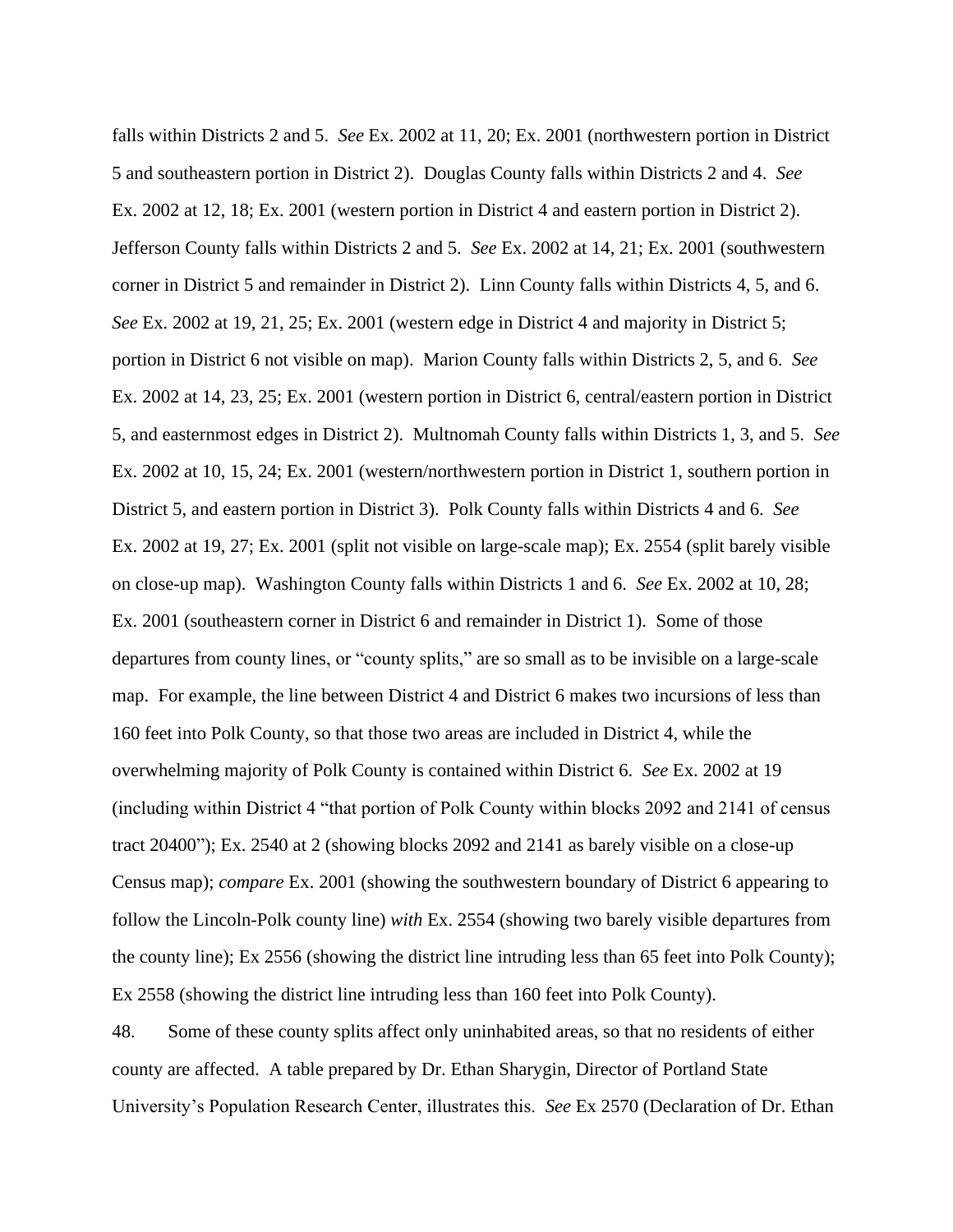Sharygin); Ex 2571 (curricum vitae of Dr. Sharygin); Ex 2572 (table showing "Population by County and Congressional Districts"). Dr. Sharygin used data from the 2020 Census to create a table that shows the total population of each county, the total population of each district, and how the population of each county is distributed between districts. For example, the first row of the table shows that all 16,668 residents of Baker County reside within District 2, while the third row shows that residents of Clackamas County reside within Districts 3, 5, and 6. *See* Ex 2572. The row that lists the population of Polk County shows that the entire population of that county is contained within District 6, and therefore the two above-mentioned splits of that county do not affect any voters. *See* Ex 2572; *see* also Ex 2554 (showing the splits of Polk County as barely visible on a close-up map). The population table shows that among Oregon's 36 counties, only eight counties are divided in a way that affects the district affiliation of any residents. *See* Ex. 2572 (showing that the populations of Clackamas, Deschutes, Douglas, Jefferson, Linn, Marion, Multnomah, and Washington Counties reside within two or more districts). Some of these divisions affect substantial numbers of people, such as in Multnomah County, whose population is too large to fit within one district with a population equal to that of the other five districts. *See* Ex. 2572 (showing Multnomah County residents in Districts 1, 3, and 5; showing total Multnomah County population of 815,428; showing district populations from 706,209 to 706,212). In contrast, the split of Jefferson County between Districts 2 and 5 affects 20 people. *See* Ex. 2572 (showing 24,482 Jefferson County residents in District 2 and 20 residents in District 5).

49. Further, some district lines depart from county lines in order to follow other existing geographic or political boundaries. ORS  $188.010(1)(c)$  does not specify the types of boundaries that qualify as "geographic or political," nor does ORS 188.010(1) prioritize county lines over other types of boundaries. For instance, the line between District 4 and District 6 follows a road that briefly crosses the Lincoln/Polk county line at two points. *See* Ex. 2554 (showing an overview of the area); Ex 2555 (showing the district line following Murphy Road into Polk County); Ex. 2557 (same). The line between District 5 and District 2 departs from county lines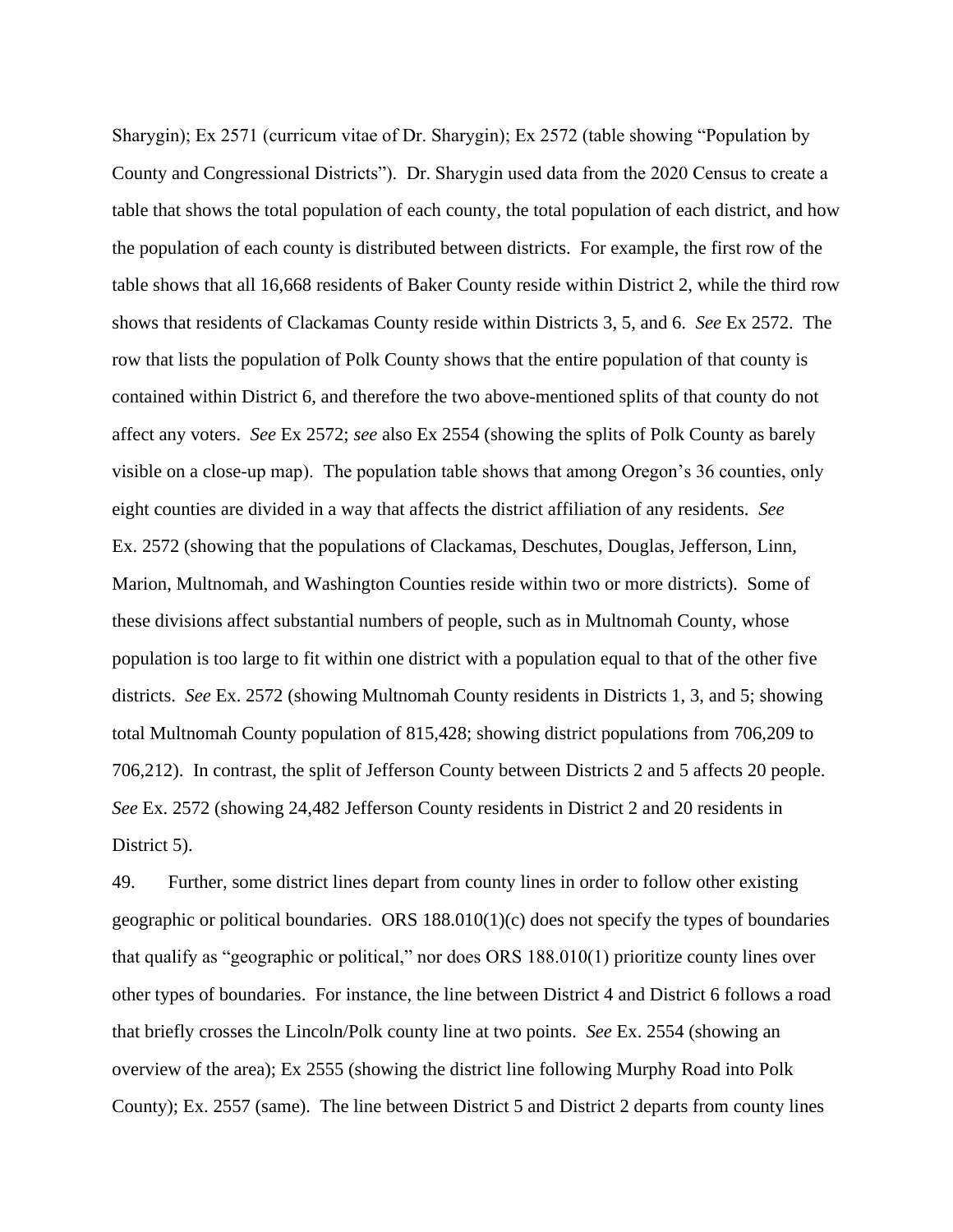in order to accommodate the western boundary of the Warm Springs Indian Reservation. *See* Ex. 2542 (showing the district line departing from county lines at certain points in order to follow the reservation boundary); Ex. 2507 (showing a closer view of the same).

50. Finally, the criterion that districts utilize existing geographic or political boundaries "as nearly as practicable" contemplates the likely necessity of departing from such boundaries when necessary to satisfy other criteria, such as that the districts be of equal population, not divide communities of common interest, and be connected by transportation links. *See* ORS 188.010(b),  $(c)$ –(e). In any event, the vast majority of the lines that SB 881 (2021) draws across Oregon follow existing geographic or political boundaries.

# **D. ORS 188.010(1)(d): Communities of Common Interest.**

<span id="page-16-0"></span>51. Another criterion under ORS 188.010(1) is that each district, as nearly as practicable, shall not "divide communities of common interest." ORS 188.010(1)(d). The statute does not define "communities of common interest." However, as part of the redistricting process, the House Interim Committee on Redistricting held public hearings where residents of all parts of the state could give oral or written testimony about how different proposed or possible Congressional and state redistricting plans would impact their communities. *See supra* Section I.B (describing committee process); Ex. 2009 (House Interim Committee on Redistricting Overview); Exs. 2013, 2020, 2025, 2030, 2038, 2042, 2045, 2049, 2054, 2058, 2061, 2092 (Meeting Materials listing written testimony received during 12 public hearings). *See, e.g.*, Ex. 3018-I, Testimony, Senate Interim Committee on Redistricting, SB 881, Sept 13, 2021, 5:30 p.m. (transcript of oral testimony).

52. Dozens of residents expressed their opinions on how their homes and communities should be grouped into districts, often referring to commonalities and differences between cities and regions. *See, e.g.*, Ex. 2023, Testimony, Senate Interim Committee on Redistricting, SB 881, Sept 8, 2021, 1:00 p.m. (statement of Fritz & LeAnn Ellett) (residents of The Dalles expressing their wish to share a district with Jefferson County, which has "attitudes and lifestyles more similar to us" than Hood River).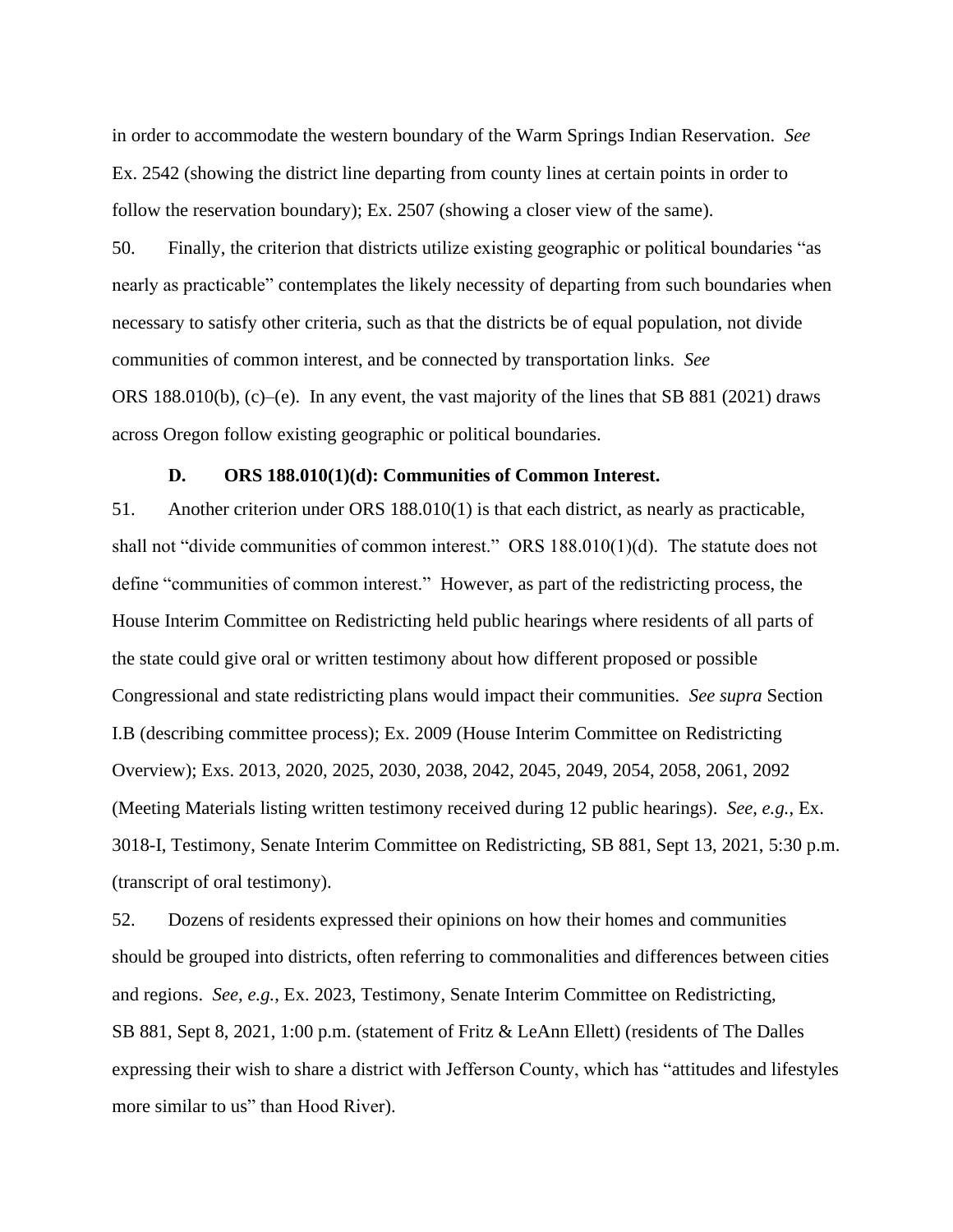53. Some of the residents' testimony at those hearings specifically referred to two proposed Congressional District plans that ultimately were not enacted, referred to as "Plan A" and "Plan B." *See* Ex. 2010 (Plan A map); Ex. 2011 (Plan B map). Other testimony referred to district plans for the Oregon House of Representatives and the Oregon Senate. *See, e.g.*, Ex. 3018-I, Testimony, Senate Interim Committee on Redistricting, SB 881, Sept 13, 2021, 5:30 p.m., 7:12– 7:23 (statement of Julie Fitzgerald) (expressing support for "Congress Plan B," "House Plan A," and "Senate Plan A").

54. Regardless, the content of those residents' statements regarding their communities and how they should be represented is relevant to determining whether SB 881 (2021) unnecessarily divides those communities. The testimony shows that the legislature was aware of and could have considered various residents' wishes and concerns regarding how district lines would affect their communities. The final enacted map, reflecting many of those wishes and concerns, shows that SB 881 (2021) did not unnecessarily divide communities of common interest.

55. The following subsections consist mostly of excerpts from the testimony of residents of various regions of Oregon, organized according to Congressional Districts under SB 881(2021). Also included are citations to images of the enacted map, showing how the map reflects various residents' statements about their communities.

## **1. District 1**

<span id="page-17-0"></span>56. District 1 includes all of Clatsop, Columbia, and Tillamook Counties, as well as areas of Washington and Multnomah Counties. *See* Ex. 2001; Ex. 2002; Ex. 2004. The Redistricting Committees heard testimony that communities within District 1 share common interests.

57. Naomi Strait, a resident of Southwest Beaverton (Washington County), expressed opposition to "pack[ing] Washington County's rapidly growing and diverse communities into one Congressional District despite the fact that Washington County is connected to neighboring counties to the west and is likely to continue growing at a rapid pace over the next ten years." Ex. 2044, Testimony, Senate Interim Committee on Redistricting, SB 881, Sept 9, 5:30 p.m. (statement of Naomi Strait).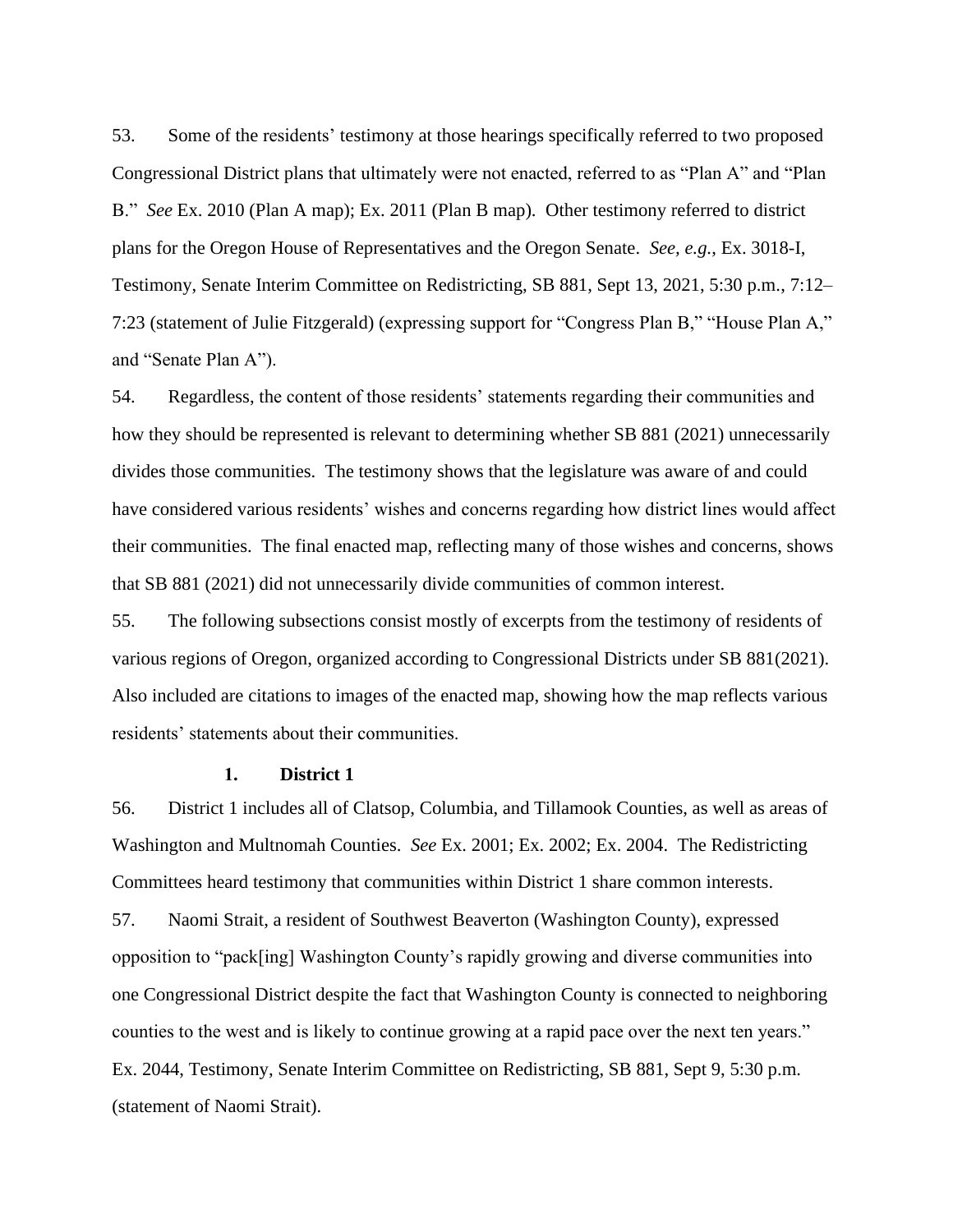58. Peter Huhtala, a resident of Tigard (Washington County) and a former 15-year resident of Astoria (Clatsop County), a former member of the Clatsop County Board of Commissioners, and a former board member of the Columbia Pacific Economic Development District (Col-Pac), testified that "[b]ringing Tillamook County into the northwest Oregon Congressional District 1 with its neighboring counties makes a lot of sense, particularly regarding sustainable forestry, seafood, recreation, tourism, resilience, and carbon-free energy." Ex. 2043, Testimony, Senate Interim Committee on Redistricting, SB 881, Sept 9, 5:30 p.m. (statement of Peter Huhtala). He further testified that members of Col-Pac, which serves Clatsop, Columbia, and Tillamook Counties, as well as western Washington County, "have found much in common." *Id.* He also stated that "[i]t makes sense to honor the natural relationships of rural and coastal communities with Oregon's largest city." *Id.*; *see* Ex. 2001 (showing District 1 containing all of Clatsop, Columbia, and Tillamook Counties, as well as western Washington County).

59. Hillsboro resident Tori Algee testified, "Washington county is a rapidly changing and growing county. The communities here are diverse, and we are extremely interconnected with other parts of the state. To the North and the East, many agricultural and logging communities exist with many connections with neighboring counties. Washington County has shared interests with our neighboring counties through forestry and the timber industry—we share the beautiful Tillamook Forest with neighboring Tillamook, Yamhill, and Clatsop Counties as well. I like that Plan A acknowledges that, and I don't like that Plan B leaves us boxed in and treats us like we aren't a part of a broader Oregon." Ex. 2062, Testimony, Senate Interim Committee on Redistricting, SB 881, Sept 13, 2021, 1:00 p.m. (statement of Tori Algee).

60. Sol Mora Cendejas, a resident of Portland, testified that CD 1 connects the parts of Washington County that have grown to Multnomah County and uses logical boundaries like the Tillamook and the Yamhill County border to define its boundaries. Ex. 2050, Testimony, Senate Interim Committee on Redistricting, SB 881, Sept 10, 2021, 1:00 p.m. (statement of Sol Mora Cendejas); *see* Ex. 2001 (showing District 1 connecting Washington and Multnomah Counties and following the Washington/Yamhill county line).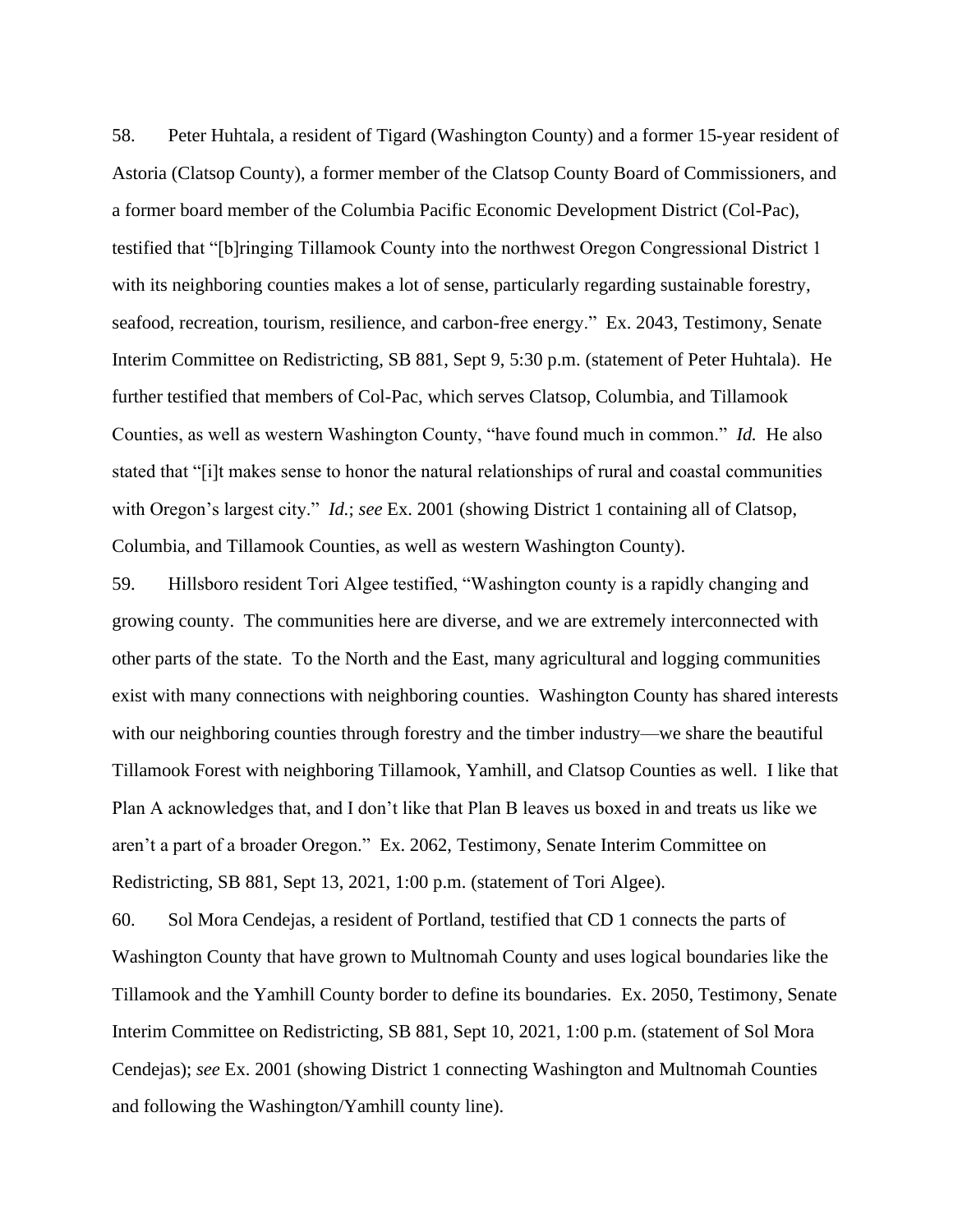61. Southwest Portland resident and former 1st District Congressman Les AuCoin testified about the importance of keeping District 1 intact: "My former Congressional District is a diverse district in NW Oregon, home to both urban and rural communities. In the two previous redistricting efforts ten and twenty years ago, some questioned the utility and responsiveness of a district in which a US House member residing, say, in an urban or suburban location could faithfully represent the interests of, say, commercial fishermen and their families on the Oregon coast. They were wrong. History demonstrates that in fact one who faithfully represents all residents of one's district can do so without being pigeonholed as 'that coastal congressperson.'…. I firmly believe, and history shows, that elected leaders can effectively represent both Urban and Rural communities." Ex. 2093, Testimony, Senate Interim Committee on Redistricting, SB 881, Sept 13, 2021, 5:30 pm. (statement of Les AuCoin).

62. Clatskanie resident and former mayor of Clatskanie Diane L. Pohl testified that during her twelve years as mayor, she "was very active in various State and Federal issues, committees and activities that encompassed Columbia County, Clatsop County and Tillamook County. These included economic development, law enforcement, and other County, State and Federal issues. There has been a definite collaborative value in having the three counties in the same Congressional District." Ex. 2084, Testimony, Senate Interim Committee on Redistricting, SB 881, Sept 13, 2021, 1:00 p.m. (statement of Diane L. Pohl); *see* Ex. 2001 (showing District 1 containing all of Columbia, Clatsop, and Tillamook Counties).

63. Seaside resident Laura Allen testified, "We are a coastal community at the mouth of the Columbia River. That means the Port of Portland is central to our economy. Our fishing, timber, recreation, and tourism based economy connects us most directly to the Coastal Range and part of Washington County and the North Willamette Valley and across Columbia County to the metro area and Lower Columbia region. . . . Many North Coast residents are originally from Portland and many consider the metro area residents our neighbors; they own and operate businesses here, have homes on the North Coast, and participate in our activities and local governments. Many of our neighbors in Columbia County work at Nike or Intel in the Metro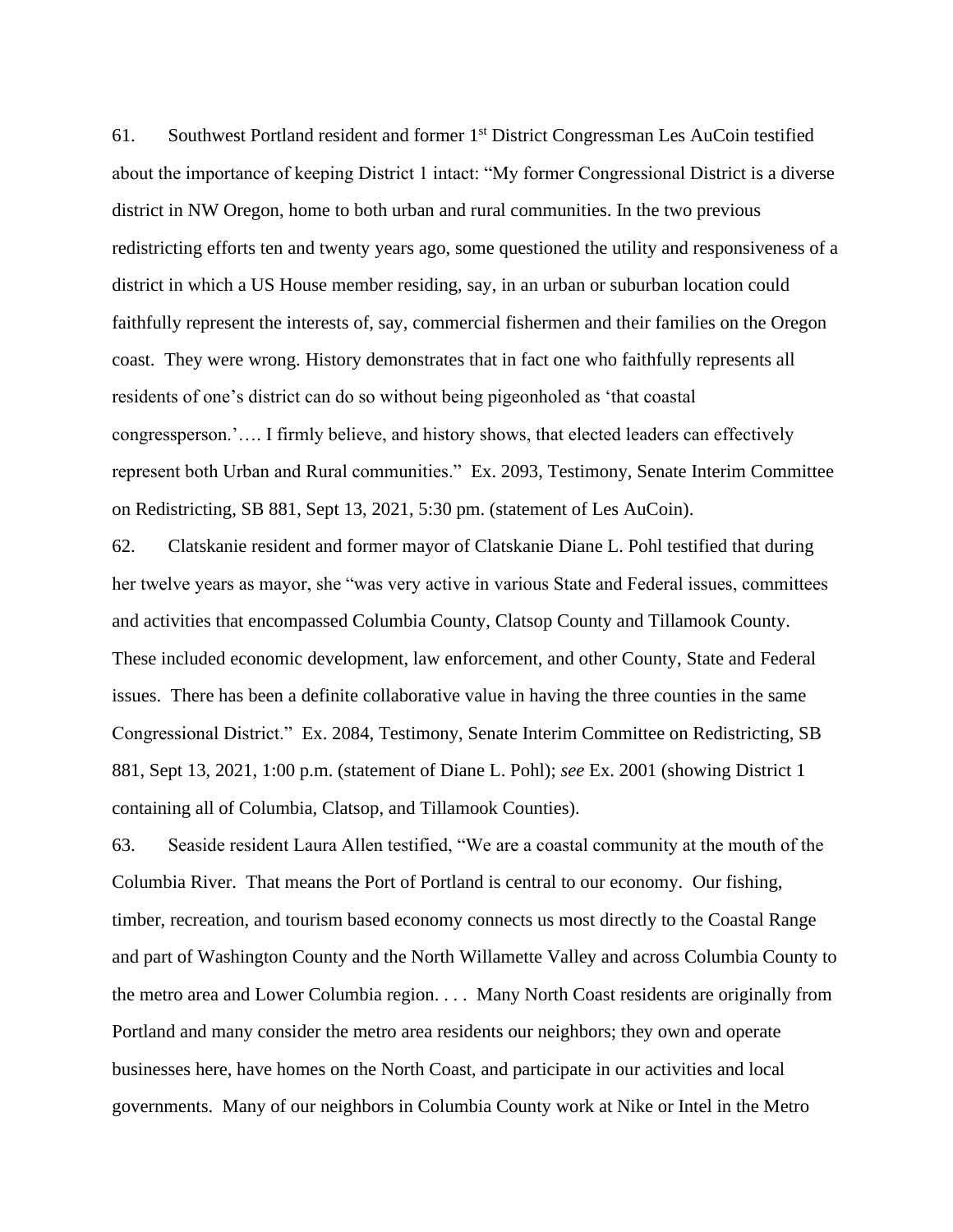area. We are interconnected as a region." Ex. 2063, Testimony, Senate Interim Committee on Redistricting, SB 881, Sept 13, 2021, 1:00 p.m. (statement of Laura Allen); *see* Ex. 2001 (showing District 1 following the Columbia River from Portland to the North Coast, and uniting Columbia County with a large area of Washington County).

64. Tillamook resident Justin Aufdermauer, of the Tillamook Area Chamber of Commerce, testified about strong ties between Tillamook and Clatsop Counties, while distinguishing Lincoln County: "Tillamook County has worked with Clatsop County's communities for decades. As coastal communities, we have strong relationships and partnerships. We share legislative representation, and we rely on the same representation to advocate for our region and they do a good job. I'm asking you not to ruin that. Through this pandemic, the relationship has been forged tight and our communities would not be the same had it not been for these existing partnerships. Many of these existing partnerships are all built around the state structure. Business Oregon Region 1, Regional Solutions North Coast, Health and Security Preparedness and Response to COVID Region 1, Columbia Pacific Economic Development District. And our local systems are no different. Our transportation system, our food systems, agriculture, fishing, forestry, all tied to Tillamook and Clatsop County. Map C puts us in with Lincoln County, which we have basically nothing in common with. . . . Our north coast counties elected our legislators together through our common interests and we'd like to keep it that way." Ex. 3018- K, Testimony, Senate Interim Committee on Redistricting, SB 881, Sept 13, 2021, 8:00 a.m., 35:11–36:24 (statement of Justin Aufdermauer); *see* Ex. 2001 (showing District 1 uniting Tillamook and Clatsop Counties and ending at the Tillamook/Lincoln county line).

65. Tillamook County resident April Bailey testified, "During the last districting, my south county area was put in with Lincoln County. I'm sorry to say, I don't really feel like we got good representation as a result of that redistricting. Lincoln County has very different needs than Tillamook County. Economically and politically, we're not represented well at all." Ex. 3018- K, Testimony, Senate Interim Committee on Redistricting, SB 881, Sept 13, 2021, 8:00 a.m.,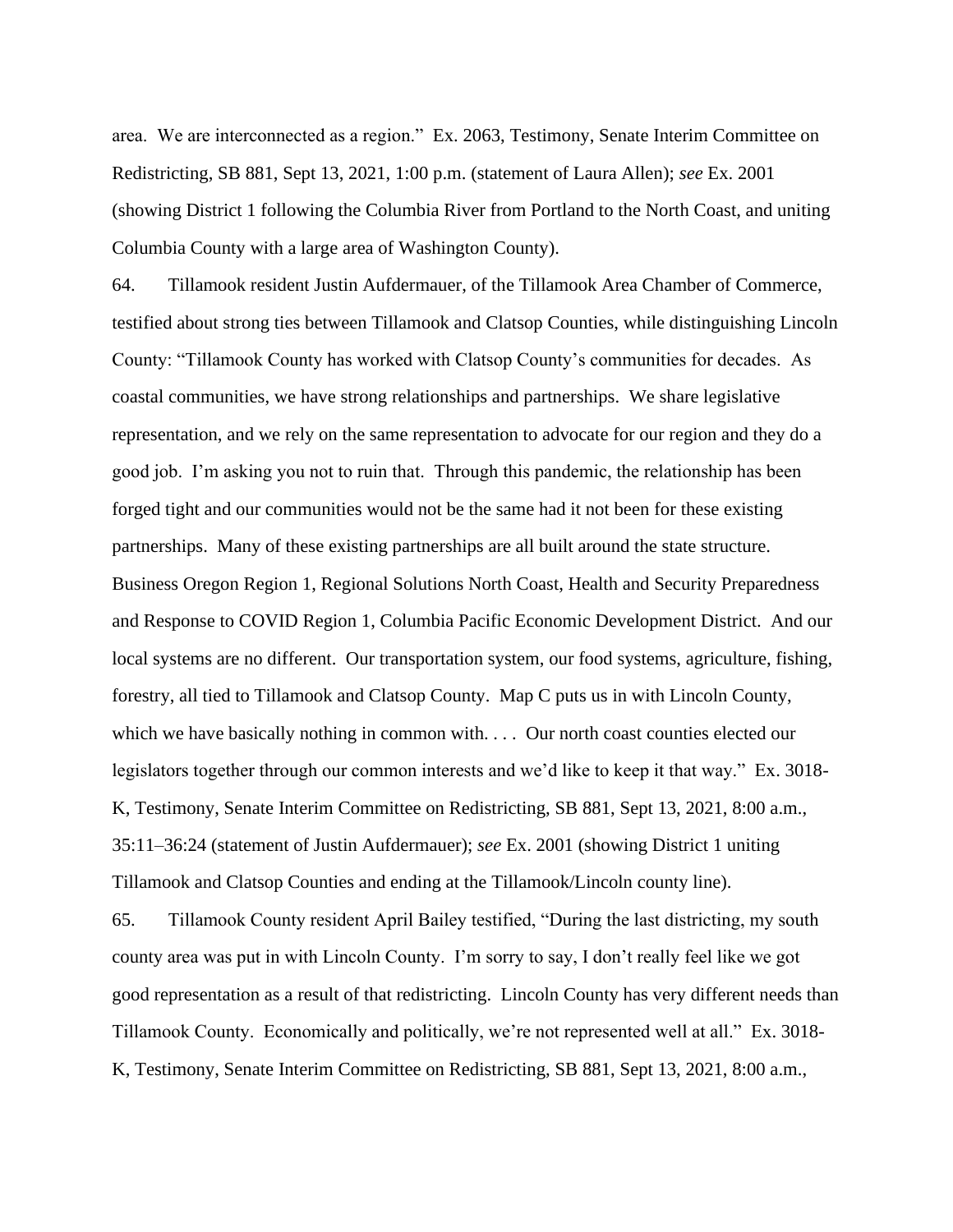46:1–46:8 (statement of April Bailey); *see* Ex. 2001 (showing District 1 ending at the Tillamook/Lincoln county line).

66. Southwest Portland resident Marianne Fitzgerald requested that her neighborhood be included in District 1, emphasized the "urban" nature of her community, and distinguished her neighborhood from nearby Tigard and Lake Oswego: "[P]lease keep our home and neighborhood in CD 1. . . . [W]e have very little common interests with Clackamas, Marion and Linn Counties. We were in CD 5 from 2001-2011 and the various representatives in CD 5 seem to have a more rural and suburban focus than our more urban SW Portland community. . . . . We have been in CD 1 from the time we moved here in 1979 to the present time (with the one exception) and the various representatives in CD 1 seem to better understand the needs of our more urban, high-tech focused communities. Regarding the proposed boundaries for the Oregon House of Representatives, I support House Plan A. These boundaries put our home in HD 36 by combining much of SW Portland with eastern Washington County. The boundary uses I-5 as a logical break which has worked well for our neighborhood boundaries for many years. House Plan B keeps us in Tigard using very weird boundaries that don't make sense, and for the last 20 years that we have been in HD 35/Tigard, the various representatives have been more focused on City of Tigard issues and pay less attention to SW City of Portland issues. House Plan C cuts us off from most of SW Portland and eastern Washington County also using weird boundaries, and puts us in a district with Riverdale and Lake Oswego that are a very different demographic than the working middle class families in our SW Portland neighborhood." Ex. 2072, Testimony, Senate Interim Committee on Redistricting, SB 881, Sept 13, 2021, 1:00 p.m. (statement of Marianne Fitzgerald); *see* Ex. 2541 (showing the intersection of Districts 1, 5, and 6 in Southwest Portland, utilizing the Tigard city limit and I-5 as boundary lines, so that Tigard lies within District 6 and Lake Oswego in District 5).

# **2. District 2**

<span id="page-21-0"></span>67. District 2 includes all of Malheur, Harney, Lake, Klamath, Jackson, Josephine, Baker, Grant, Crook, Wallowa, Union, Umatilla, Morrow, Gilliam, Sherman, and Wasco Counties, as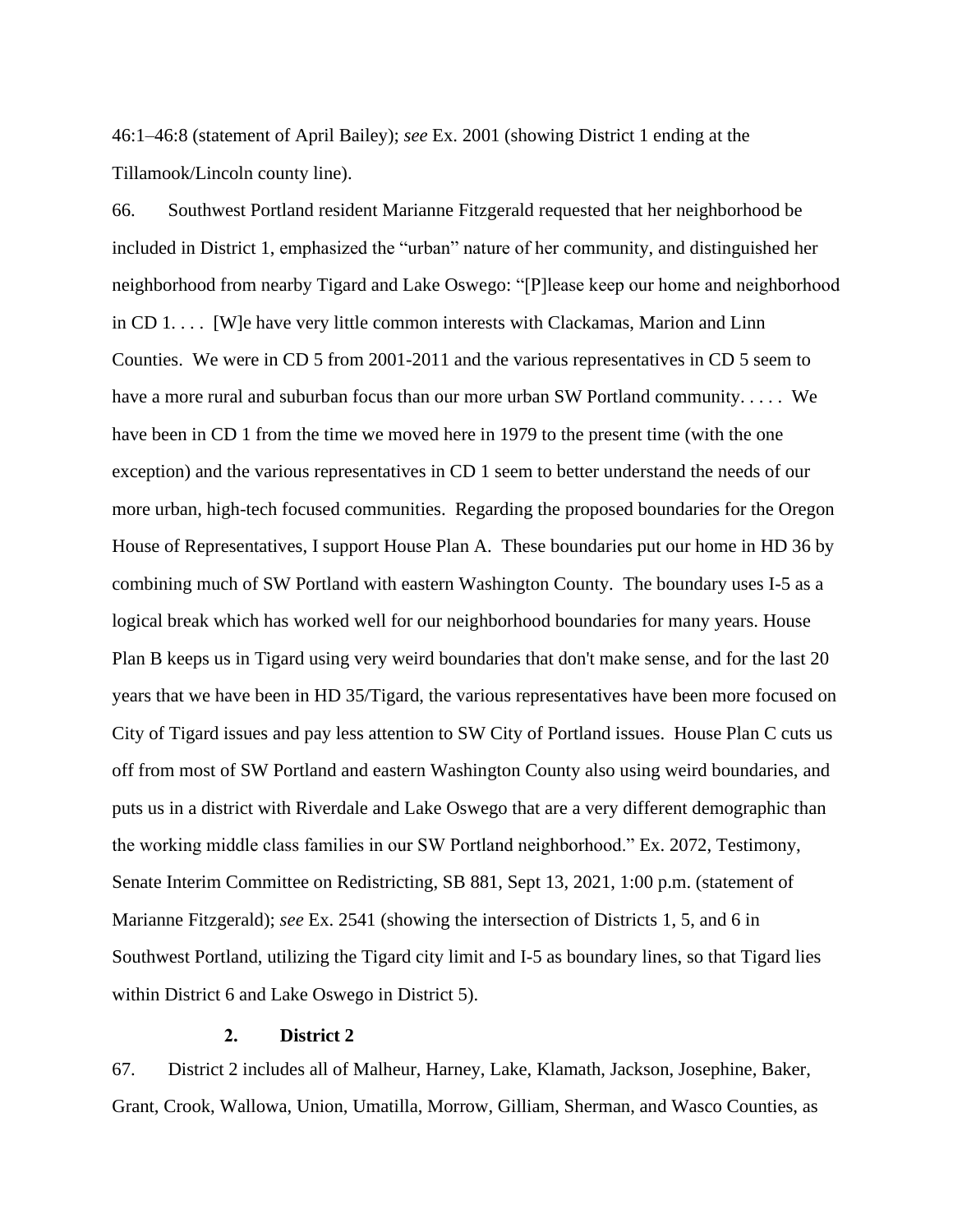well as areas of Douglas, Jefferson, Deschutes County, Marion, and Clackamas Counties. *See* Ex. 2001; Ex. 2002; Ex. 2004. The Redistricting Committees heard testimony that communities within District 2 share common interests.

68. Craig Martell, from Baker City, testified that "Wasco and Jefferson counties, by the way, must be in the same district so as to avoid splitting the reservation." Ex. 2024, Testimony, Senate Interim Committee on Redistricting, SB 881, Sept 8, 2021, 1:00 p.m. (statement of Craig Martell); *see* Ex. 2507 (showing Warm Springs Indian Reservation spanning Wasco and Jefferson Counties in District 2).

69. Prineville resident Rodney Tomberson testified, "It's said that they want to include Prineville or parts of it in with parts of Bend and Redmond. And, as I see it, it violates the rules of redistricting because the people of Crook County and Prineville are just not the same as the people of Bend. There really two different subcultures within the state. Over here in Prineville, we tend to be more rural-minded. We tend to see our environment and our location as our life, our work, and providing for our families and a place to live. People continue to come to Bend for the recreation. They tend to see the great outdoors as the recreational theater a little bit. That's a generalization, I realize, but we are two different cultures. If you put Prineville in with Bend and Redmond, Prineville will simply have no representation in Salem or in Washington, DC." Ex. 3018-S, Testimony, Senate Interim Committee on Redistricting, SB 881, Sept 8, 2021, 1:00 p.m., 64:25–65:18 (statement of Rodney Tomberson); *see* Ex 2543 (showing that District 2 includes Prineville but excludes Redmond and Bend).

70. The Dalles residents Fritz & LeAnn Ellett stated "It is critical that we be grouped with communities of common interest . . . . In our case it means not being grouped with Hood River, but rather with communities to the south and east of us. Reaching south into Jefferson county would make sense as they have attitudes and lifestyles more similar to us." Ex. 2023, Testimony, Senate Interim Committee on Redistricting, SB 881, Sept 8, 2021, 1:00 p.m. (statement of Fritz & LeAnn Ellett); *see* Ex. 2542 (showing The Dalles in District 2 and Hood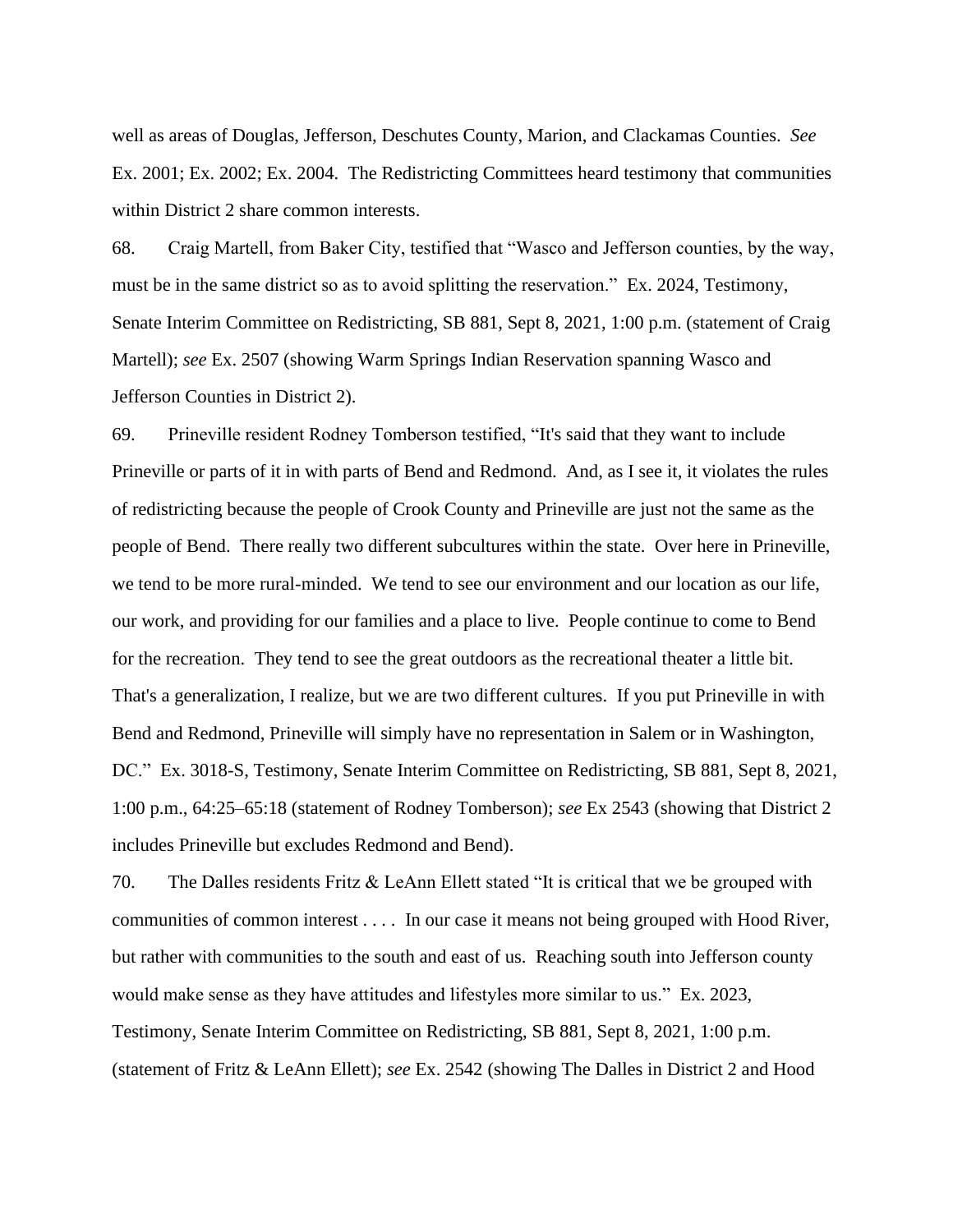River in District 3, and showing District 2 reaching south from The Dalles into Jefferson County).

71. The Dalles resident Jessica DeVlaeminck stated: "Please do not group The Dalles with Hood River, Portland and Bend; we do not have anything in common with those counties." Ex. 2096, Testimony, Senate Interim Committee on Redistricting, SB 881, Sept 13, 2021, 5:30 p.m. (statement of Jessica DeVlaeminck); *see* Ex. 2542 (showing The Dalles in District 2 and Hood River and East Portland in District 3) Ex. 2543 (showing Bend in District 5).

72. Ashland resident Lauri Hoagland testified about the importance of keeping "Jackson and Josephine counties together" due to the "[m]any social and medical providers collaborate in these two counties and I think it is important to keep them together to protect the integrity of current care for residents in these communities." Ex. 2047, Testimony, Senate Interim Committee on Redistricting, SB 881, Sept 10, 2021, 8:00 a.m. (statement of Lauri Hoagland); *see* Ex. 2001 (showing District 2 containing all of Jackson and Josephine Counties).

73. Ashland resident Cole Daneman testified: "I strongly encourage you to pursue maps that keep the entirety of Jackson County together. Ideally, Jackson County and Josephine County may be paired together in a district that would acknowledge the extensive connections between these two counties. The Rogue Valley's population centers are located along the Rogue River and Bear Creek (which feeds into the Rogue River). Interstate 5, and to an extent Highway 99, follow Bear Creek between Ashland and Gold Hill. Interstate 5 and Highway 99 then follow the Rogue River between Gold Hill and Grants Pass." Ex. 2095, Testimony, Senate Interim Committee on Redistricting, SB 881, Sept 13, 2021, 5:30 p.m. (statement of Cole Daneman), *see* Ex. 2001 (showing District 2 containing all of Jackson and Josephine Counties).

74. Ashland resident Rebecca Pearson testified, "The proposed district lines take into account major transportation links such as I-5 and HWY99, that connect the community centers in the Rogue Valley to rural surrounding areas that makeup this unique portion of the state. These transportation links are also cr[i]tical to preserving communities of interest such as the Muslim and Jewish communities in southern Oregon, who rely on the Mosque located in Talent and the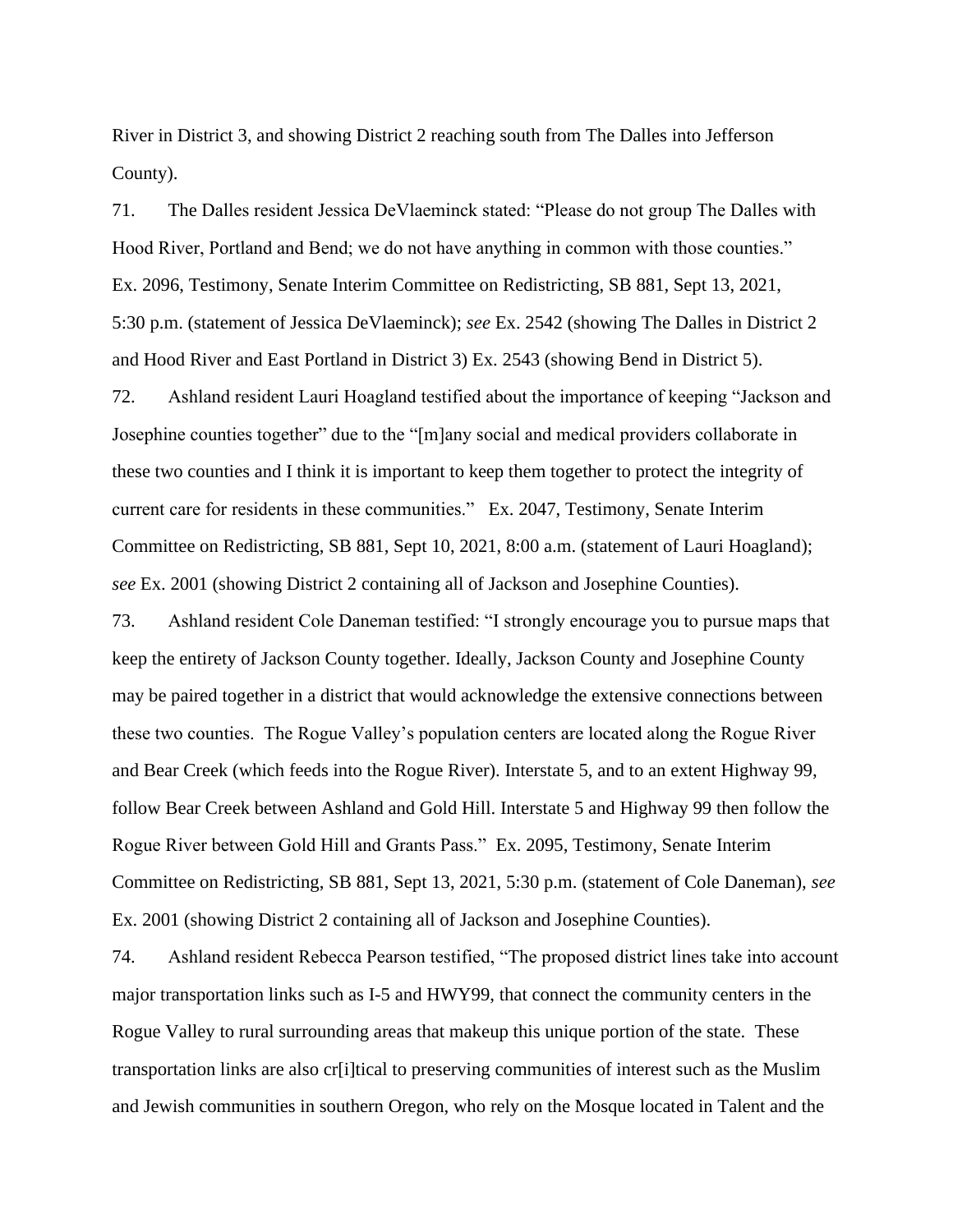three Synagogues located in Ashland -- the only houses of worship for Muslim and Jewish community members between Roseburg and Redding, CA -- to practice their faith. It is vital that these communities, who have historically and contemporarily faced immense discrimination and acts of violence, to have access to spaces to practice their faith and be in community." Ex. 2083, Testimony, Senate Interim Committee on Redistricting, SB 881, Sept 13, 2021, 1:00 p.m. (statement of Rebecca Pearson); *see* Ex. 2001 (showing District 2 containing a long stretch of I-5 connecting Ashland to areas of southern Oregon and northern California); Ex. 2505 (showing Talent near Ashland on I-5).

75. Medford resident Terrie Martin testified, "Jackson County is a diverse community, but we are a community with shared challenges, goals and funding. When the wildfires wiped out so much of Phoenix and Talent, people across the county responded and worked together to come up with solutions and plans for rebuilding. The proposal marked Congress - Plan B would cut our most populated area -- Medford and Central Point -- out of our district and assign it to a different Congressional representative. This makes no sense. It would divide us as a county and a community." Ex. 2082, Testimony, Senate Interim Committee on Redistricting, SB 881, Sept 13, 2021, 1:00 p.m. (statement of Terrie Martin); *see* Ex. 2001 (showing District 2 containing all of Jackson County); Ex. 2505 (showing Jackson County communities of Phoenix, Talent, Medford, and Central Point).

76. The Dalles resident "Columbia Son" testified "The electorate of The Dalles has little in common with the electorate of Portland. Our economies are different, our attitudes are different. Portland is decidedly urban and woke, The Dalles and similar communities in Wasco County are rural and conservative. We have little in common, and absolutely should not share a political representative. . . . Similarly, any map that groups The Dalles with Hood River should be discounted. We are nearer to each other, and we used to be sister cities. But Hood River has become a bedroom community for many Portlanders, and the character of that town has become the antithesis to our own." Ex. 2102, Testimony, Senate Interim Committee on Redistricting,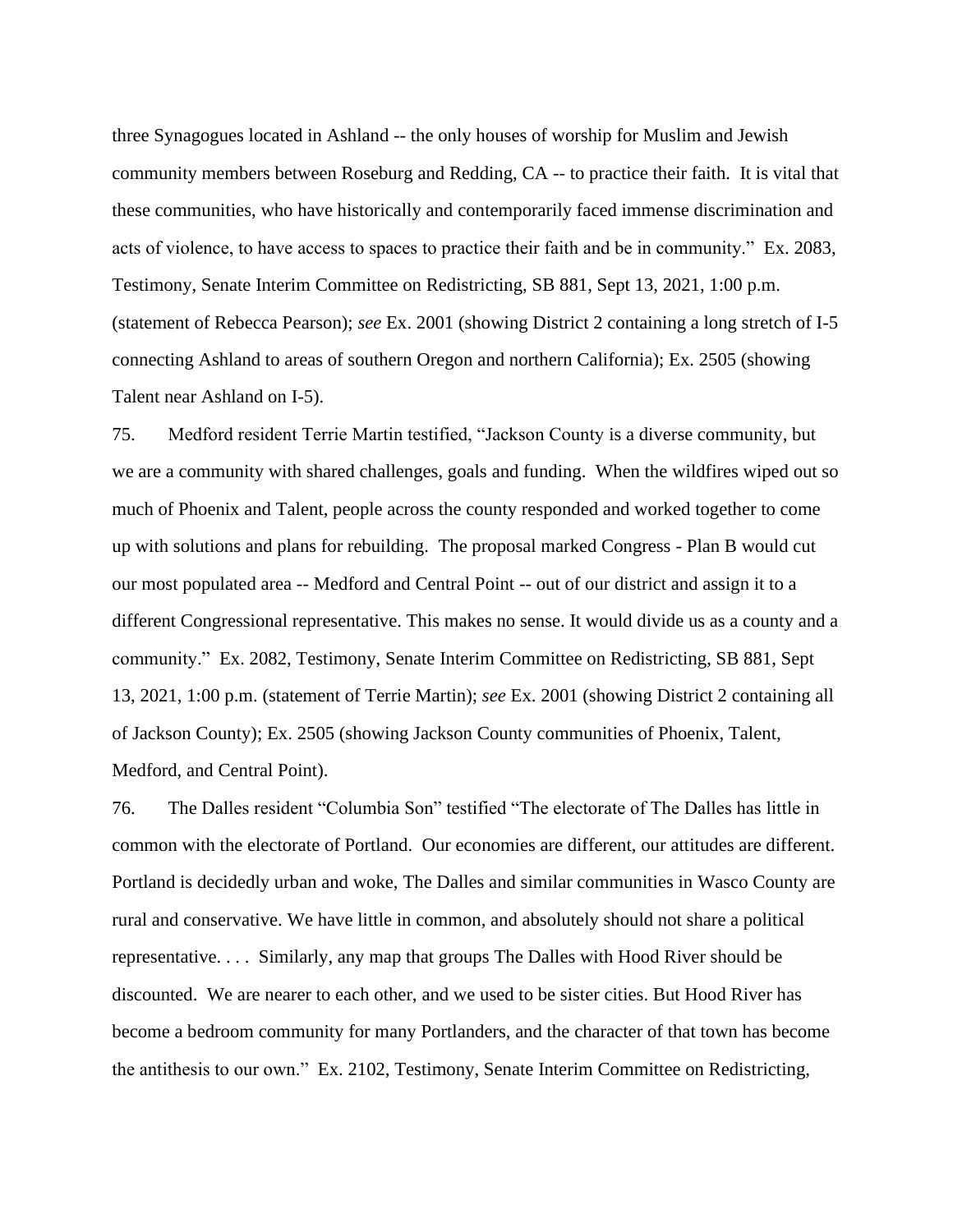SB 881, Sept 13, 2021, 5:30 p.m. (statement of Columbia Son); Ex. 2542 (showing The Dalles in District 2 and Hood River and East Portland in District 3).

77. Ashland resident Becky Snow testified, "My concern is that Jackson County not be split between districts. As the heart of the Rogue Valley and the provider of most services and resources here, it needs to be represented by a person who sees the area as a unified whole. We have very little in common with the longitudinally comparable part of the Coast and do not have easy access to it." Ex. 2089, Testimony, Senate Interim Committee on Redistricting, SB 881, Sept 13, 2021, 1:00 p.m. (statement of Becky Snow); *see* Ex. 2001 (showing District 2 containing all of Jackson County and not including the southern Oregon coast).

78. Dufur (Wasco County) residents Darrell and Darlien France testified, "We want to be with like minded peoples and we are agricultural. We need to be included with eastern counties. I do not want to be included with Hood River in any district. We associate with Sherman and Gilliam Counties. . . . Please change the division of Wasco County and include us with Eastern Oregon." Ex. 2074, Testimony, Senate Interim Committee on Redistricting, SB 881, Sept 13, 2021, 1:00 p.m. (statement of Darrell and Darlien France); *see* Ex. 2542 (showing Dufur in Wasco County in District 2); Ex. 2001 (showing District 2 extending from Eastern Oregon westward through Gilliam, Sherman, and Wasco Counties, ending at the Hood River County line).

79. Warm Springs resident Gonzalo Arthur testified, "I live and work in Warm Springs, and I have many friends and family members who live and worth in both Warm Springs and Madras." Ex. 2064, Testimony, Senate Interim Committee on Redistricting, SB 881, Sept 13, 2021, 1:00 p.m. (statement of Gonzalo Arthur). He further testified, "I have three children attending Madras High School, and 2 children at Warm Springs K-8. We spend much of our free time in Madras, enjoying sports events and other activities that the children enjoy. We also take part in traditional activities in Warm Springs, such as Name-Giving ceremonies, and other cultural activities of the Warm Springs tribes." *Id.*; *see* Ex. 2507 (showing Warm Springs and Madras in District 2).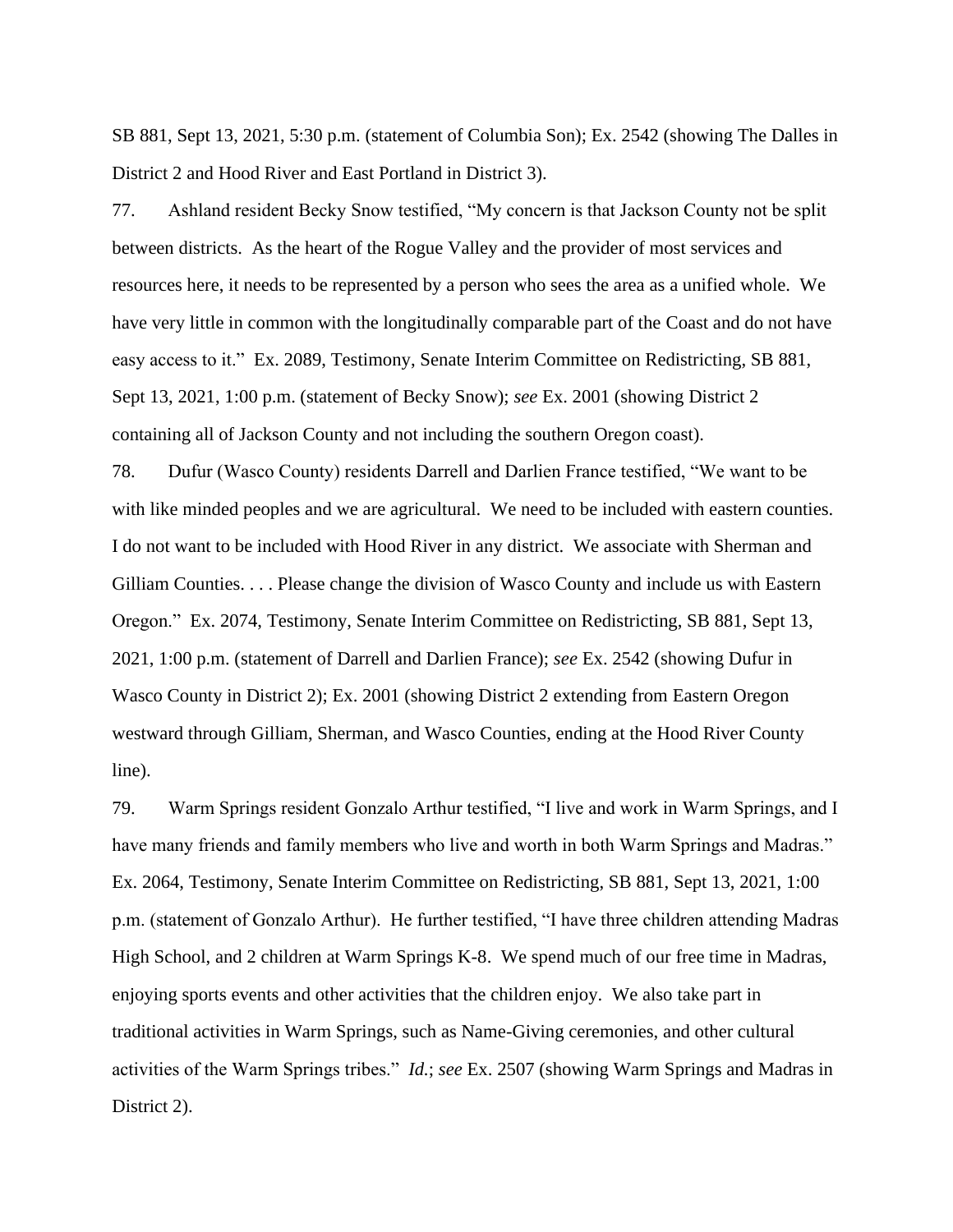80. Warm Springs resident Heidi Casper testified, "One very important aspect of drawing these maps is to keep the Sovereign Nation of Warm Springs whole. . . . Madras and Warm Springs are sister communities. Students in Warm Springs are part of Jefferson County School District and attend Madras High School." Ex. 2067, Testimony, Senate Interim Committee on Redistricting, SB 881, Sept 13, 2021, 1:00 p.m. (statement of Heidi Casper). She testified that it did not make sense to have Hood River in the same district as Warm Springs and Madras, because Hood River "is in the geographic area of the Gorge, not Central Oregon." *Id.*; *see* Ex. 2542 (showing Madras and Warm Springs in District 2 and Hood River in District 3).

81. Dalles resident Mike Courtney testified, "I live in The Dalles. We have nothing in common with Portland, or the Lower Willamette Valley, and would not be well represented by being tied to that part of the state." Ex. 2070, Testimony, Senate Interim Committee on Redistricting, SB 881, Sept. 13, 2021, 1:00 p.m. (statement of Mike Courtney); *see* Ex. 2542 (showing District 2 containing The Dalles and not containing any part of Portland or the Willamette Valley).

82. Madras resident Tommy Alvarez, Sr., testified, "Most of my family are enrolled in the Confederated Tribes of Warm Springs, Oregon. We consider our community of interest to be the entire reservation from the Cascade Mountains to the Deschutes River and Madras, Oregon, up to Terrebonne, where my two cousins live. We also consider the tribe's 10 million acres we ceded to the United States to be part of our homeland since time in memorial. . . . . In our free time, my family and I participate in cultural celebrations, tribal traditional teachings. We exercise our rights to fish hunt, gather foods off of our ceded lands as well as on our reservation tribal lands. Our children are in school sports, both in Warm Springs and Madras and in multiple grades in multiple sports. My family fishes the Deschutes River. All my family have caught their first fish and learned how to fish on this river." Ex. 3018-N, Testimony, Senate Interim Committee on Redistricting, SB 881, Sept 10, 2021, 8:00 a.m., 21:4–23:1 (statement of Tommy Alvarez); *see* Ex. 2507 (showing District 2 extending into Clackamas and Marion Counties to preserve cohesion of Warm Springs Reservation).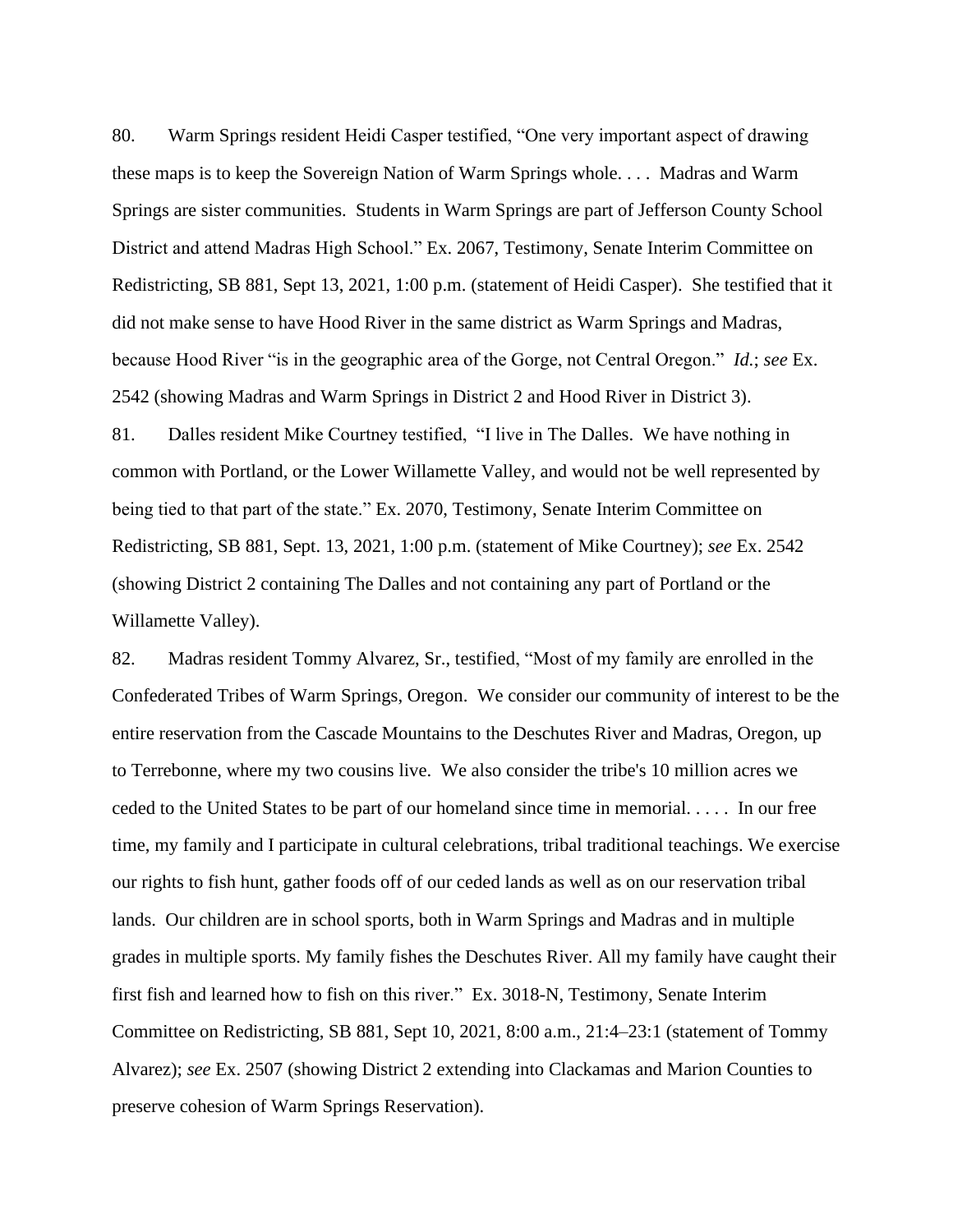83. Dalles resident Nicole Chaisson testified, "Wasco County has nothing in common with any locations the west of us nor the Bend area. Please keep in your mind the Wasco County is a rural agricultural County. There is enough landmarks and transportation hubs to include the East of us. We already share a public health district with Sherman County and many wheat farms are in both counties. . . . [S]plitting us away from Eastern Oregon and adding us to metro area will silence our voices." Ex. 2068, Testimony, Senate Interim Committee on Redistricting, SB 881, Sept 13, 2021, 1:00 p.m. (statement of Nicole Chaisson); *see* Ex. 2001 (showing District 2 containing Wasco and Sherman Counties and excluding Bend and the Portland metropolitan area).

84. Malheur County resident Sarah Ray testified, "In Map A, Congressional District 2 communities are linked by many features - they have similar and shared industries pertaining to land and natural resources; they have smaller, close-knit towns and communities; and they have amazing natural features that are a local treasure and drive a booming tourism and recreation industry, and we have robust agricultural economies as well. I'd like to editorialize a bit and say as person who lives in the Mountain Time Zone - Bend is not that similar to Eastern Oregon. Bend Residents share much more in common with places like Hood River and Portland than with places like Ontario and Burns. And Map A reflects that distinction. I don't know exactly how to move the six Congressional districts around but we over here will not lose sleep with Bend/Deschutes County in another District." Ex. 2086, Testimony, Senate Interim Committee on Redistricting, SB 881, Sept 13, 2021, 1:00 p.m. (statement of Sarah Ray); *see* Ex. 2001 (showing District 2 containing Eastern Oregon and District 5 containing Bend and areas of Portland).

# **3. District 3**

<span id="page-27-0"></span>85. District 3 includes all of Hood River County and areas of Multnomah and Clackamas Counties. *See* Ex. 2001; Ex. 2002; Ex. 2004. The Redistricting Committees heard testimony that communities within District 3 share common interests.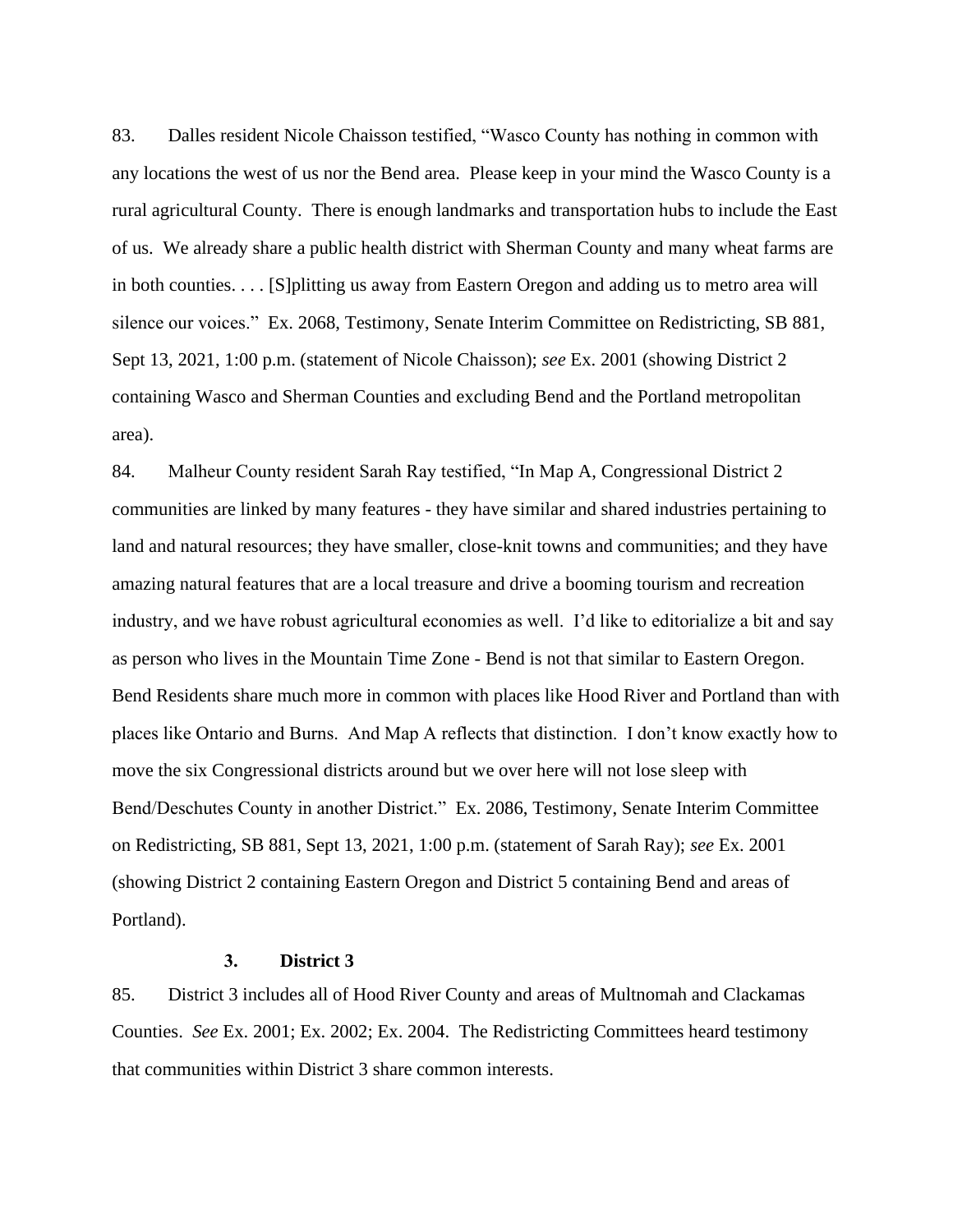# **a. Multnomah County**

<span id="page-28-0"></span>86. The Redistricting Committees heard testimony that areas of District 3 in Multnomah County share a community of common interest.

87. Portland resident Orion Raphael Dlugonski testified, "We must prioritize keeping together BIPOC communities and historically marginalized communities who have been intentionally shut out from the political process for too long. Our vibrant and diverse communities, like the Jade District and Albina, must be kept together." Ex. 2085, Testimony, Senate Interim Committee on Redistricting, SB 881, Sept 13, 2021, 1:00 p.m. (statement of Orion Raphael Dlugonski).

88. Portland resident Sabrina Wilson testified that "Outer East Portland," falling largely between 82nd Avenue and 190th Avenue, "is one of the most diverse areas in the state, with 28.3% of neighbors identifying as foreign-born, 22.7% Latinx, and 8.9% Black/African American. There is a high percentage of renters, and in the last 10 years, the area has experienced a significant growth in population. . . . In our neighborhood, community members are passionate about having quality affordable housing, open green space to play, more public transportation options, quality education including early childhood education, access to jobs and job training. We must ensure that these communities of interest defined in our maps are not divided up by district lines, and have a chance to make their voices heard to elected officials who are responsive to these needs." Ex. 2091, Testimony, Senate Interim Committee on Redistricting, SB 881, Sept 13, 2021, 1:00 p.m. (statement of Sabrina Wilson).

89. Portland resident Barbara Casey testified that residents of the "the 'Eastside'—outer East [Multnomah] County all along the I 84 and I 205 corridor," "live, work, shop and go to school and retire in these neighborhoods, we play in the parks and when we can enjoy the Columbia Gorge in all its beauty." Ex. 2014, Testimony, Senate Interim Committee on Redistricting, SB 881, Sept 8, 2021, 8:00 a.m. (statement of Barbara Casey); *see* Ex. 2542 (showing East Multnomah county and much of the Columbia River Gorge included in District 3).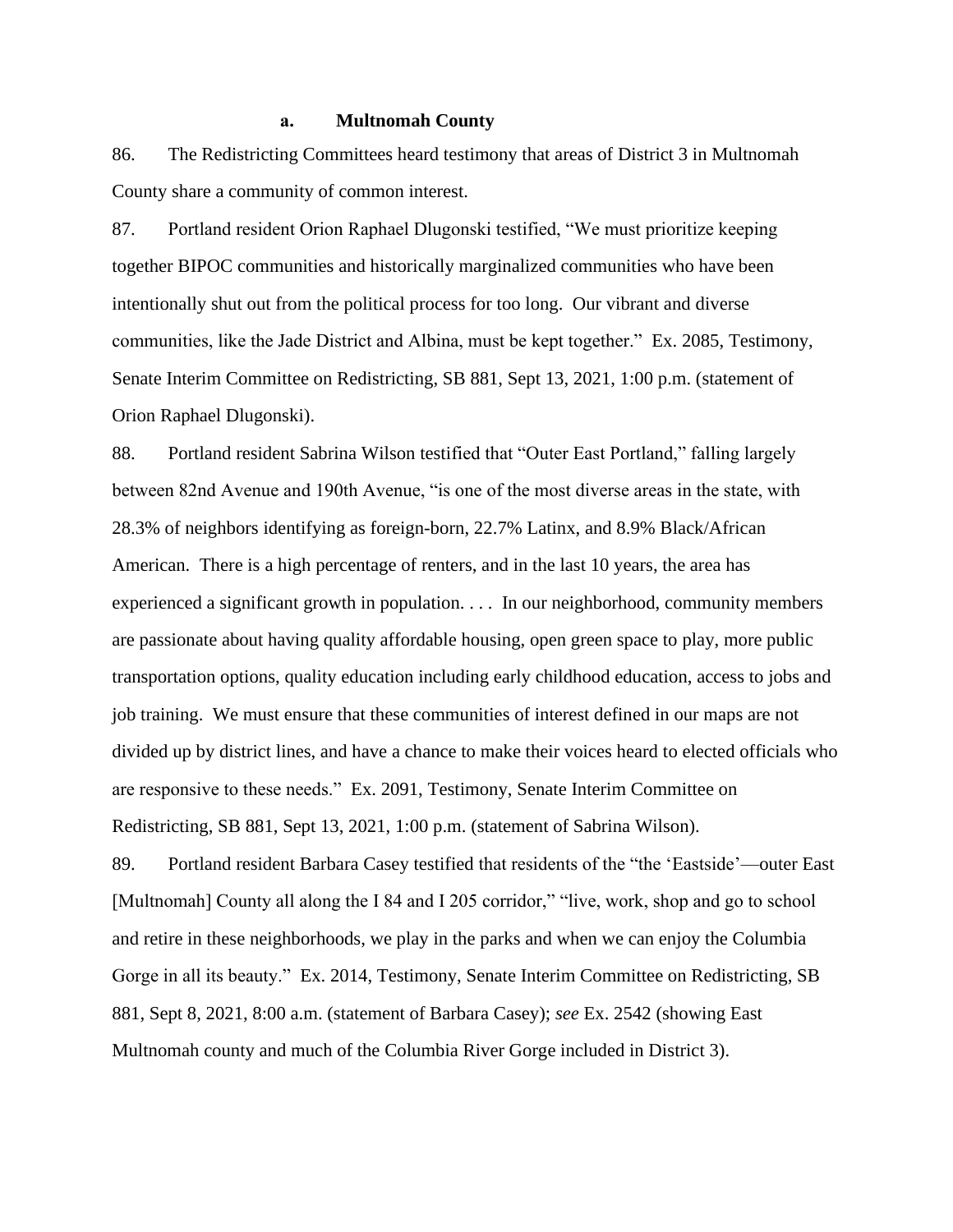90. Portland resident Mercedes Morales testified: "I often drive to the Gorge, and Mt. Hood, on I-84. These places feel like part of the great SE Portland available locations for travel, and exploration. A common sense adjustment after 10 years of big changes in our state. In Congressional proposal B, it seems like Portland is confined into one small district that doesn't even reach Mt. Hood. This does not make sense to me if we have had 10 years of growth, and it seems like it doesn't understand that folks in Portland are well connected and similar to other parts of the state." Ex. 2028, Testimony, Senate Interim Committee on Redistricting, SB 881, Sept 8, 2021, 5:30 p.m. (statement of Mercedes Morales); *see* Ex. 2542 (showing District 3 linking Southeast Portland, the Columbia River Gorge, and Mount Hood).

91. Portland resident Tula Sabes stated: "I would also like to voice my support for the congressional Map 'A'. 15th and Prescott is a logical place for the line between Congressional District 1 and Congressional District 3. By placing the line here, we are not splitting the historically black neighborhoods and it keeps all of North Portland together in a single district." Ex. 2029, Testimony, Senate Interim Committee on Redistricting, SB 881, Sept 8, 2021, 5:30 p.m. (statement of Tula Sabes).

92. Portland resident Adriana Voss-Andreae testified that "importantly, the line between CD 1 and CD 3 at 15<sup>th</sup> and Prescott is a logical place to ensure that the legislature does not split up the historically Black neighborhoods in North Portland. As someone who used to work at a local non-profit dedicated to providing affordable housing to those displaced by gentrification in N Portland, it's critical that this community of interest finally be meaningfully considered after generations of racism and abuse." Ex. 2053, Testimony, Senate Interim Committee on Redistricting, SB 881, Sept 10, 2021, 1:00 p.m. (statement of Adriana Voss-Andreae).

93. Portland resident Alex Riedlinger testified about the importance of "that the commission maintain the inclusion of North Portland and East Portland in Congressional District 3, ensuring that our diverse and often marginalized members of North Portland, East Portland, and East County are well represented by lawmakers with local ties and shared interests. In my vision, these communities will receive as much support and economic opportunities as any other region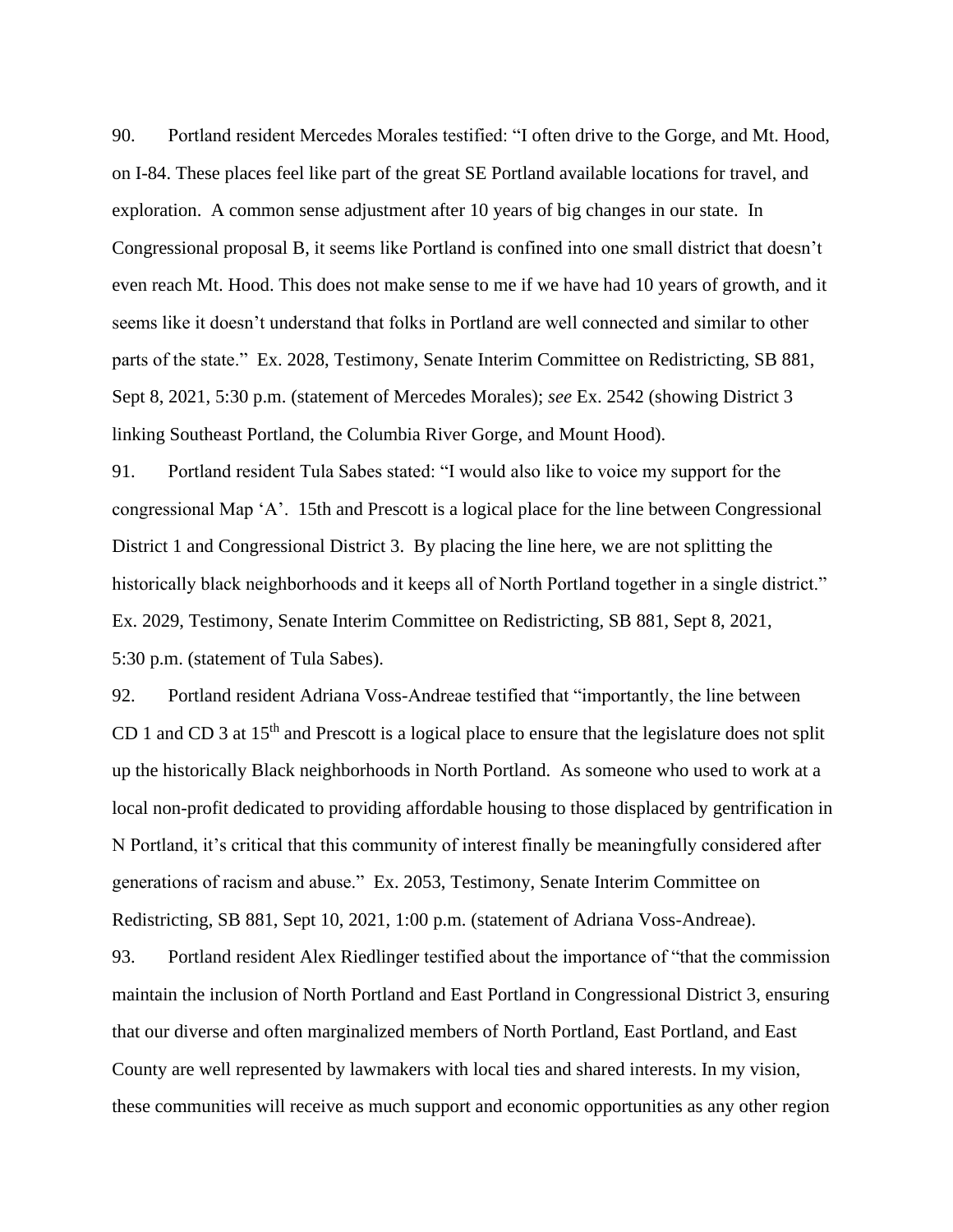in the greater Portland area. These diverse regions must remain in the same congressional district as the rest of Portland. This will ensure Black, Indigenous, people of color, immigrant, and refugee residents are not marginalized as voters, and that they hold power and agency over their congressional representation." Ex. 2100, Testimony, Senate Interim Committee on Redistricting, SB 881, Sept 13, 2021, 5:30 p.m. (statement of Alex Riedlinger); *see* Ex. 2542 (showing District 3 linking North Portland, East Portland, and East Multnomah County).

#### **b. Clackamas County (including Sandy & Government Camp)**

<span id="page-30-0"></span>94. Sandy resident Dave Kaechele testified "The communities along Hwy 26 use Sandy for their major needs.... Bringing in the Dalles makes no sense. They are different people with their needs compared to Sandy residents. Mountain needs are not the same as plains needs." Ex. 2027, Testimony, Senate Interim Committee on Redistricting, SB 881, Sept 8, 2021, 5:30 p.m. (statement of Dave Kaechele); *see* Ex. 2542 (showing Sandy in District 3 and The Dalles in District 2).

95. Sandy resident Deborah Kaechele testified, "The Dalles has no connection to our district and should NOT be incorporated into District 3. The mountain communities and Sandy should stay together in District 3!!" Ex. 2078, Testimony, Senate Interim Committee on Redistricting, SB 881, Sept 13, 2021, 1:00 p.m. (statement of Deborah Kaechele); *see* Ex. 2542 (showing Sandy in District 3 and The Dalles in District 2).

96. Sandy resident Karinna French testified that Sandy and its "Mountain neighbors up the road (Hwy 26) . . . share community resources and are bound together by common roads and services." Ex. 2075, Testimony, Senate Interim Committee on Redistricting, SB 881, Sept 13, 2021, 1:00 p.m. (statement of Karinna French). She testified that "The Dalles and Mosier . . . do not share Mountain community resources and are in a different county entirely." *Id.*; *see* Ex. 2542 (showing Sandy in District 3 and The Dalles and Mosier in District 2).

97. Sandy resident Susan H. Gates testified residents of "the mountain communities (Brightwood to Govt. Camp) . . . use Sandy medical, social service, parks and recreation, grocery stores and schools as their resource center. We are neighbors and should not be split by an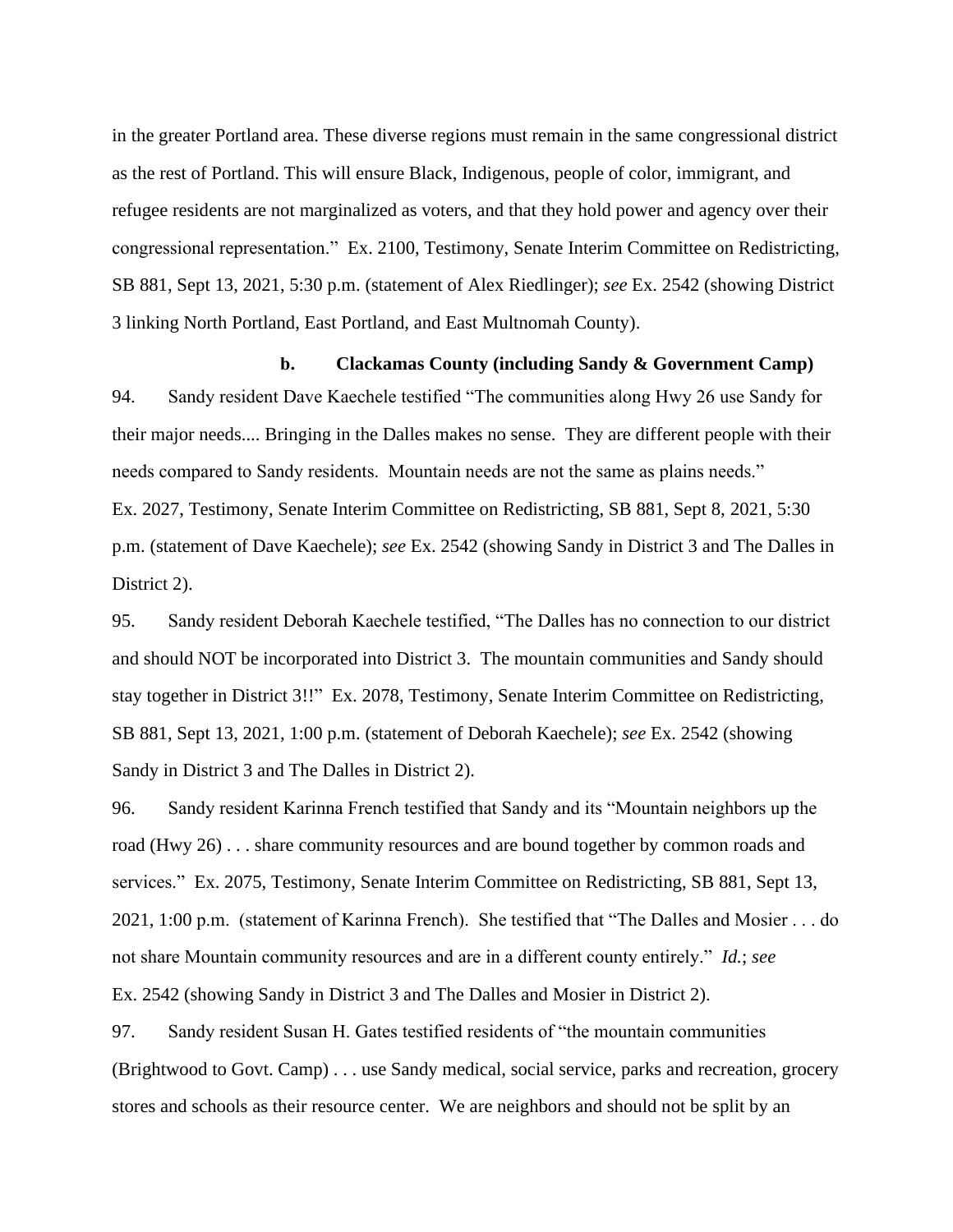imaginary line." Ex. 2077, Testimony, Senate Interim Committee on Redistricting, SB 881, Sept 13, 2021, 1:00 p.m. (statement of Susan H. Gates). She testified that Mosier and The Dalles in Mosier County "have no connection with us." *Id.*; *see* Ex. 2542 (showing Sandy in District 3 and The Dalles and Mosier in District 2).

98. Alder Creek, Clackamas County resident Steve Smithsted testified that "the unparalleled growth the Portland Area has seen over the past decade -- a trend we can expect to continue in the future . . . has led Sandy to become more of a 'bedroom community', populated by folks who have been priced out of the Portland housing market but still commute toward Portland for work. This makes Sandy more of a Portland suburb as opposed to a rural or mountain community, or a community that relies on tourism like the small towns along the Mountain and Gorge do. I liken Sandy to Hillsboro or Happy Valley, which only a few decades ago were vast expanses of agricultural land and now are suburban and are incorporated into the Portland Metro Area. . . . I would also like to highlight my strong support for Congressional Map A, which places me in the 3rd Congressional District. I appreciate that it connects communities along the mountain, gorge, and central Oregon to Portland because these communities share a number of similarities including a wealth of natural splendor and tourism economies. They are also connected via transportation links like the Columbia Area Transit Bus, the Sandy Area Metro Bus, and major roads like I-84, HWY26, and HWY 35. Congressional Map A provides a balanced mix of urban, suburban, and rural communities; giving us the opportunity to work together with the Portland Metropolitan Area to bring forward policies at the federal level that are representative of Oregon as a whole." Ex. 2052, Testimony, Senate Interim Committee on Redistricting, SB 881, Sept 10, 2021, 1:00 p.m. (statement of Steve Smithsted); *see* Ex. 2542 (showing District 3 linking Portland, Sandy, the Columbia River Gorge, and Mount Hood).

99. Welches resident Cristina Saldivar testified, "I am in favor of Congressional Map A because it is made up of communities that are heavy on outdoor recreation, tourism, environmental conservation; and that have transformed immensely over the last decade. This includes the Gorge, the Mountain, and Bend, which have begun to face many of the concerns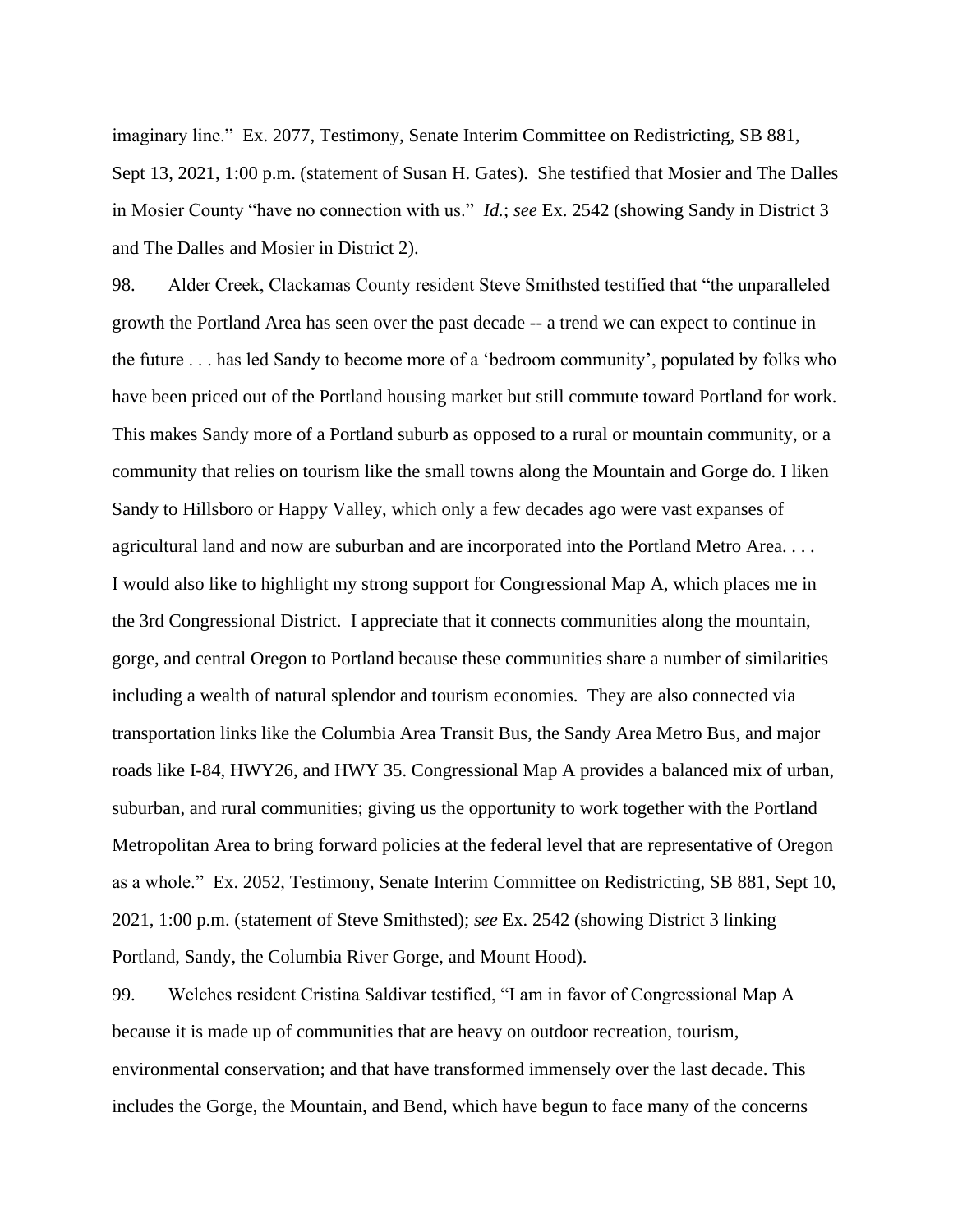that come with a rapidly growing, increasingly interconnected and suburban area. Though some may argue that it doesn't make sense to connect Portland to these communities, the reality is that the communities in HD52 are a short drive from Portland and that they are all connected by major roads such as I-84 and HWY-26. These communities are also connected to Bend via roads such as HWY-35, and HWY-197." *See* Ex. 2051, Testimony, Senate Interim Committee on Redistricting, SB 881, Sept 10, 2021, 1:00 p.m. (statement of Cristina Saldivar); *see* Ex. 2542 (showing District 3 linking Portland with the Columbia River Gorge and Mount Hood).

# **c. Hood River County**

<span id="page-32-0"></span>100. The Redistricting Committees heard testimony that Hood River County shares a community of common interest with other areas of District 3. Specifically, residents testified in support of extending the former District 3 eastward to encompass Hood River County because of Hood River's closer ties to its western neighbors than to counties further to the east. *Compare* Ex. 2564 (showing Oregon's former Congressional Districts as of January 2021, with District 3 extending eastward from Portland but ending at the Hood River County line) *with* Ex. 2001 (showing new District 3 encompassing Hood River County).

101. Joanne Mina, who did not specify an area of residence, testified, "Nearly 14 percent of Oregonians identify as Hispanic or Latino, and that went up 11 percent, Nationally, Latinos are roughly 62 million and went up 23 percent. . . . However, redistricting has been used to exclude communities of political power in the past. And unfortunately, some of the plans -- or all of the plans proposed do that to some extent by dividing our communities. . . . . And on Plan A on the Congressional District 3, I agree that Redmond should not be excluded and that the Latino community should be kept [whole] throughout central Oregon. I see that Latinos are a growing, thriving community and the connection to Hood River and the outskirts of Portland on . . . the east side makes sense, but it does not make sense to exclude Redmond and the Highway 97 corridor." Ex. 3018-S, Testimony, Senate Interim Committee on Redistricting, SB 881, Sept. 8, 2021, 1:00 p.m., 15:10–16:13 (statement of Joanne Mina); *see* Ex. 2001 (showing District 3 as including both Hood River and eastern Portland).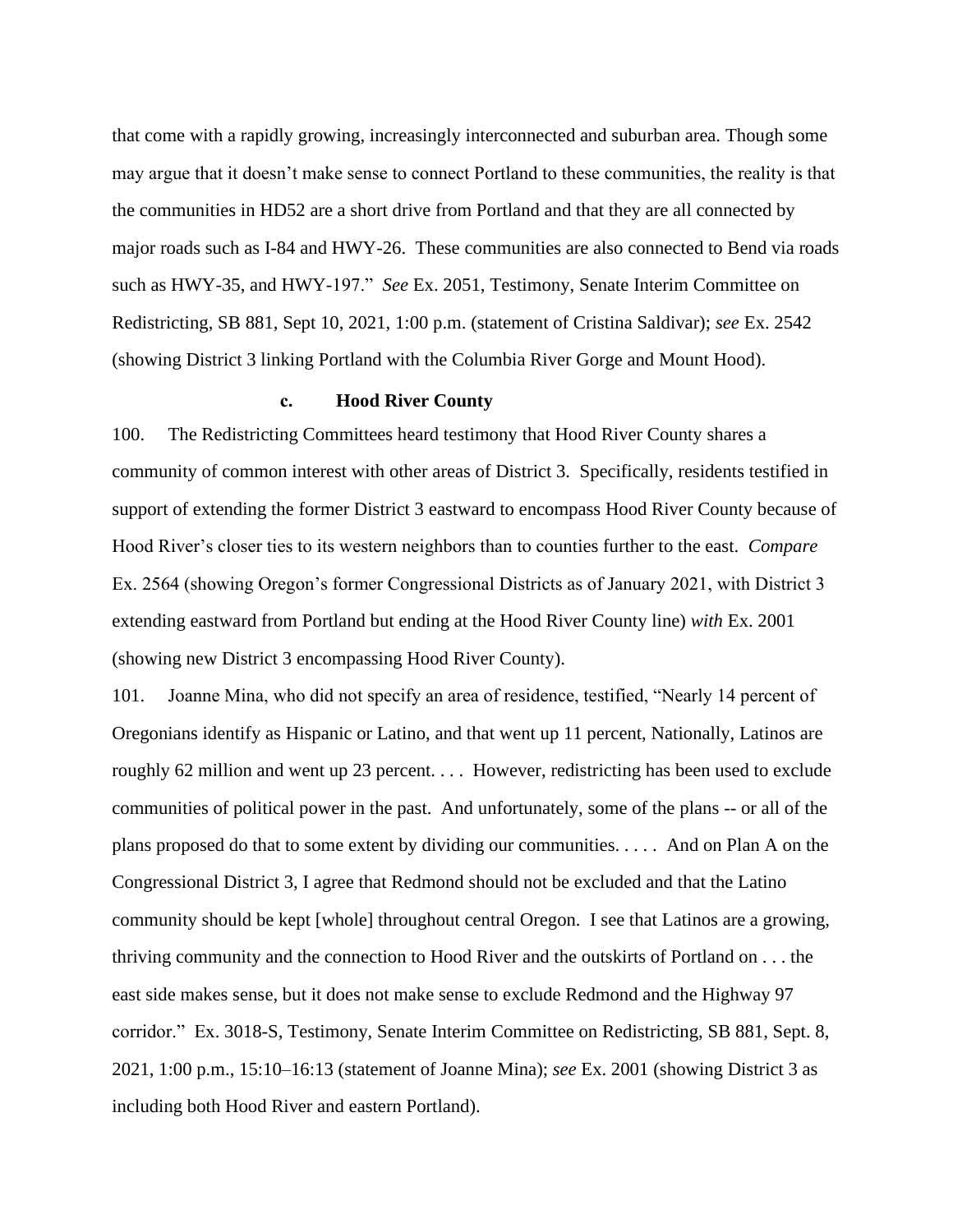102. Hood River resident Beth Flake testified, "One of the big reasons why I support Congressional map A is because it takes part of our state's enormous second congressional district that has transformed immensely over the last decade and unifies it into a third congressional district. How can a single elected official possibly represent communities from 18 different counties? The needs and values of people in Harney County do not represent those of people in Hood River County. Not even close. . . . . The communities along the gorge, the mountain and Bend deserve so much better than to be paired with communities in eastern Oregon with whom we share almost nothing." Ex. 3018-J, Testimony, Senate Interim Committee on Redistricting, SB 881, Sept. 13, 2021, 1:00 p.m., 16:3-22 (statement of Beth Flake); *see* Ex. 2001 (showing District 3 as including Hood River County as its easternmost area).

103. Debra Dobbs, a Hood River resident, commented that communities including "Mt. Hood, Portland, and Bend … are all connected via shared values, a reliance on the tourism economy and a great love for outdoor recreation." Ex. 2046, Testimony, Senate Interim Committee on Redistricting, SB 881, Sept 10, 2021, 8:00 a.m. (statement of Debra Dobbs).

#### **4. District 4**

<span id="page-33-0"></span>104. District 4 includes all of Curry, Coos, Lane, Lincoln, and Benton Counties, as well as areas of Linn, Douglas, and Polk Counties. Ex. 2001; Ex. 2002; Ex. 2004. The Restricting Committees heard testimony that communities within District 4 share common interests. 105. Michael Broili, a resident of South Beach, Newport (Lincoln County), testified that "keep[ing] all of Lincoln and Benton Counties together in the same congressional district," which "means Corvallis and Newport are in the same district, . . . makes sense due to our proximity, and the fact that Corvallis is the nearest city to us with a major hospital." Ex. 2039, Testimony, Senate Interim Committee on Redistricting, SB 881, Sept 9, 2021, 1:00 p.m. (statement of Michael Broili). He also testified that "Oregon State University and University of Oregon each have satellite campuses in Newport and Coos Bay (respectively), so it makes sense to have those four cities in the same district." *Id.* He further testified, "I do a lot of volunteer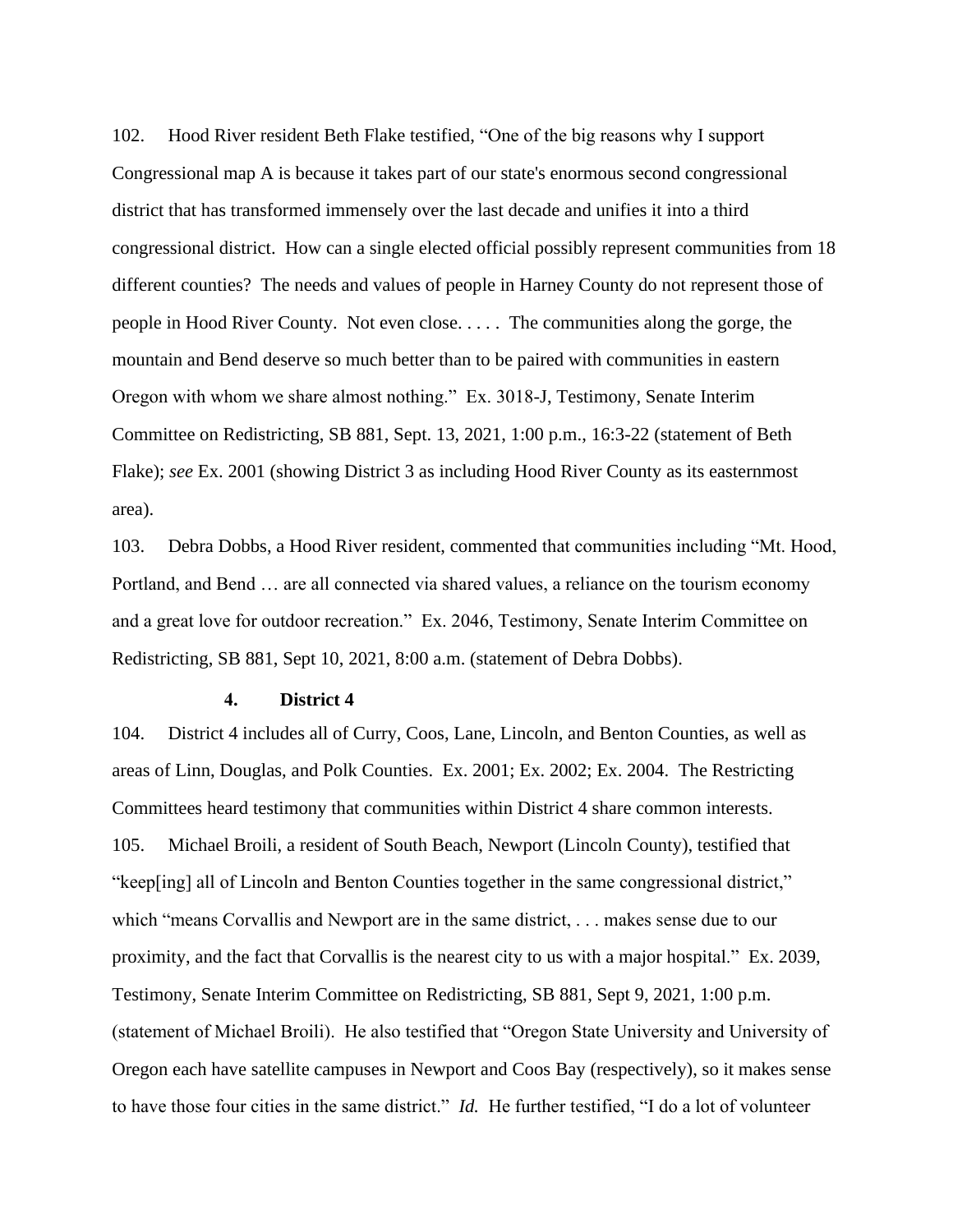work with folks in Newport, Waldport, Toledo, and Yachats regarding our shared watershed and environmental conservation concerns, so it's important to me that we remain in the same district to give us the best chance to elect a leader who shares and will represent our values in D.C." *Id.*; *see* Ex. 2001 (showing District 4 linking Corvallis and Eugene with the coast).

106. Bill Kucha, a resident of Depoe Bay (Lincoln County), testified that "keep[ing] all of Lincoln and Benton counties together in the same district pairing Corvallis and Eugene with the Central Coast . . . makes sense because of the connection we have together in terms of our shared HWY 20, satellite campus connections between Oregon State and OCCC as well the need for us to have access to their major hospitals." Ex. 2060, Testimony, Senate Interim Committee on Redistricting, SB 881, Sept 13, 2021, 8:00 a.m. (statement of Bill Kucha); *see* Ex. 2001 (showing District 4 linking Corvallis and Eugene with the Central Coast).

107. Lincoln City residents Joanne Daschel and Ren Jacob testified, "Because our smaller communities necessitate that we are part of a district with a larger population, the areas containing Corvallis and Eugene seem most logical, given the development of ocean science and education as a growing part of our economy and employment in Lincoln County. Looking ahead, climate issues, the nearshore energy sector and fisheries management are all areas of interest that align with these inland communities' future in scientific research." Ex. 2071, Testimony, Senate Interim Committee on Redistricting, SB 881, Sept 13, 2021, 1:00 p.m. (statement of Joanne Daschel and Ren Jacob); *see* Ex. 2001 (showing District 4 linking Lincoln County with Corvallis and Eugene).

108. Eugene resident Philip N. Barnhart testified, "Congressional District 4 should include the major universities of Oregon, UO and Oregon State University. . . . [T]he upper Willamette Valley where those two major institutions are located together with the central and South Coast form a major tourist and economic area with major common economic interests. The railroad running from Coos Bay to the Eugene rail yard is a critical transportation link for current wood products and will become even more important if the container port planned for Coos Bay becomes a reality. Eugene is also a major tourist hub for south western Oregon. Combining the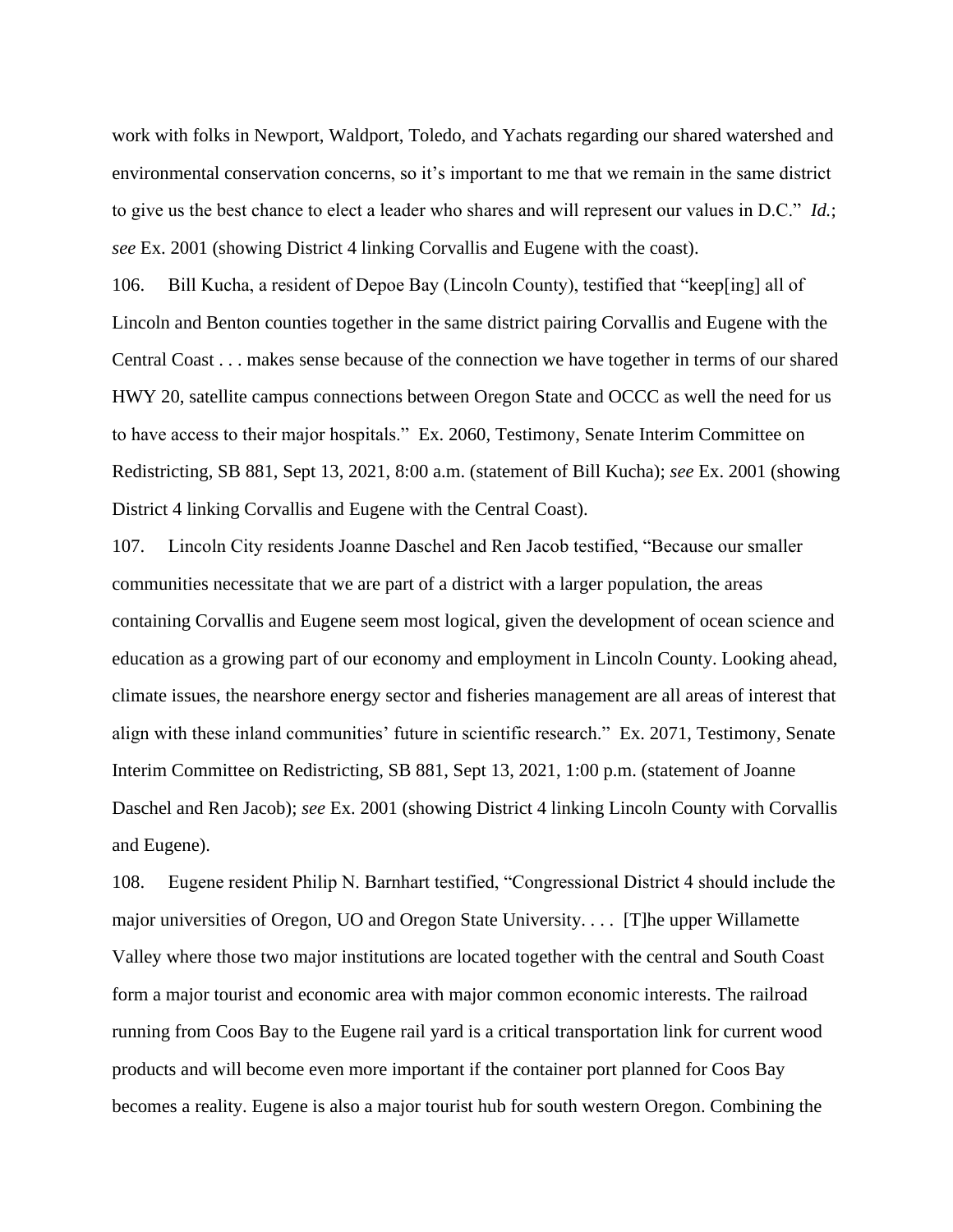South and Central Coast with the education hub of Oregon through its two world class universities makes a compact and economically and culturally coherent Congressional District." Ex. 2065, Testimony, Senate Interim Committee on Redistricting, SB 881, Sept 13, 2021, 1:00 p.m. (statement of Philip N. Barnhart); *see* Ex. 2001 (showing District 4 linking Eugene and Corvallis with the South and Central Coast).

109. Eugene resident Oliver Mintz-Lowe testified, "I like the way plan C is built around I5 and the 58, because it reflects how I, and many people, move around our communities every day. The way maps A and C follow the 99 all the way up to Junction City makes perfect sense, because this is a heavily trafficked route that many people use to commute between their homes and work. For example as a state worker I know a number of people who work for OHA, at the State Hospital in Junction City, who make this commute daily. . . . In terms of the congressional plan, I prefer Plan A as it keeps the western parts of Lane County, including the coastal communities connected to the Eugene/Springfield areas. People regularly travel between these two communities for recreation and shopping and keeping them together works better in my view." Ex. 2057, Testimony, Senate Interim Committee on Redistricting, SB 881, Sept 10, 2021, 5:30 p.m. (statement of Oliver Mintz-Lowe); *see* Ex. 2001 (showing District 4 containing Lane County, including Eugene, Springfield, Junction City, and coastal areas).

110. Lane County resident Patricia Hine testified, "Pertaining to the federal redistricting, I urge you to keep Corvallis and Eugene in the same district as we share common regional interests, such as our landscapes, like farms, mountains, forests and the coast. We also share many values of sustainability, inclusion and mutual support." Ex. 2055, Testimony, Senate Interim Committee on Redistricting, SB 881, Sept 10, 2021, 5:30 p.m. (statement of Patricia Hine).

111. Eugene resident Allen Hancock testified, "I support Congressional Map A because It keeps Lane County together – particularly west on HWY 126 towards the coast." Ex. 2033, Testimony, Senate Interim Committee on Redistricting, SB 881, Sept 9, 2021, 8:00 a.m. (statement of Allen Hancock); *see* Ex. 2001 (showing District 4 containing all of Lane County).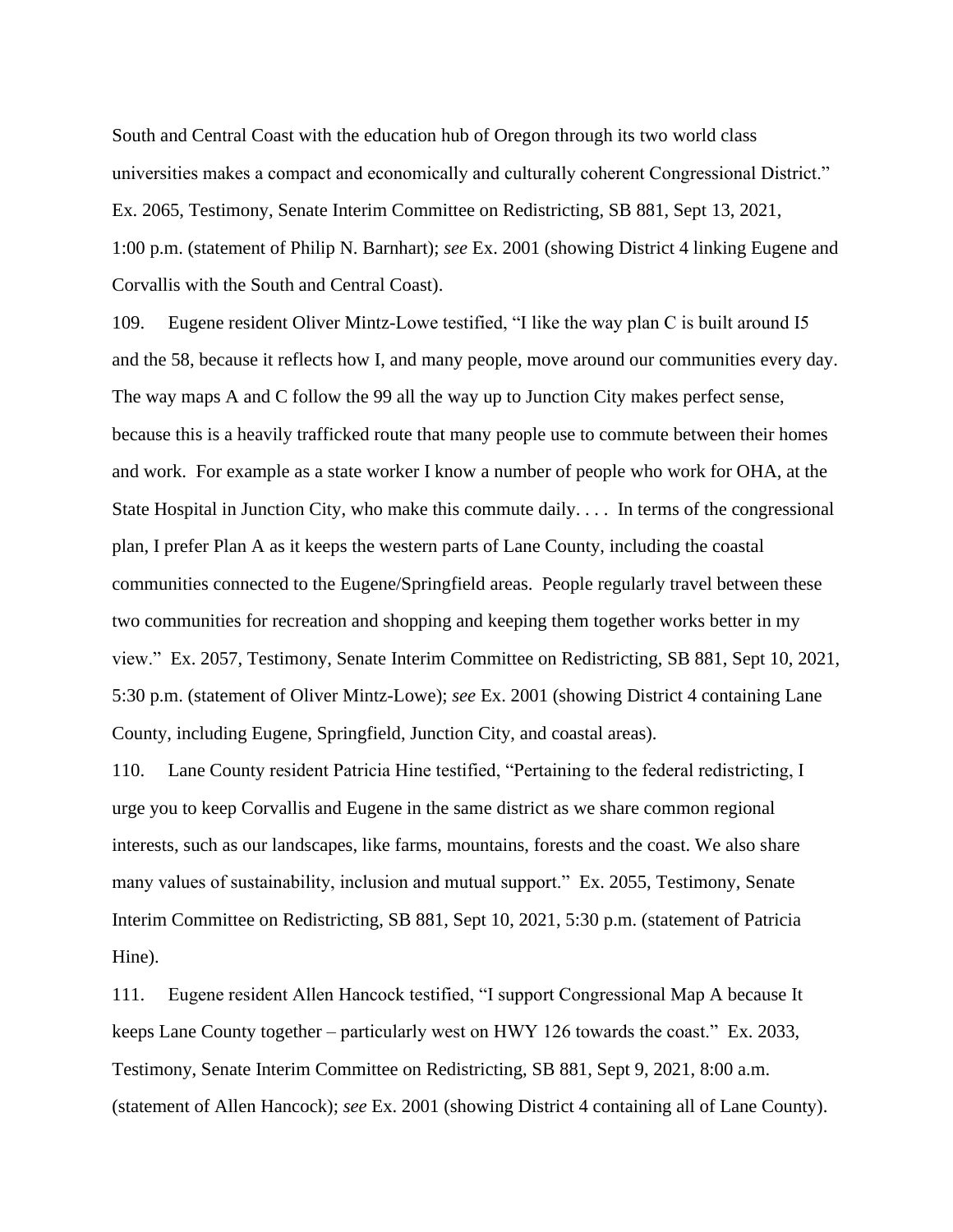112. Eugene resident Carleen Reilly testified, "People in Florence often come to Eugene/Springfield for health care and other services. Plan A would keep the ties between Florence and Eugene/Springfield strong." Ex. 2035, Testimony, Senate Interim Committee on Redistricting, SB 881, Sept 9, 2021, 8:00 a.m. (statement of Carleen Reilly).

113. Eugene resident Thomas Dodd testified, "As for the Congressional district proposed maps, I think 'Congress - Plan A' is much better than the alternative. This plans keeps the community of interest of mid-to-south Oregon coast intact, while at the same time does the same for such communities in southern and eastern Oregon." Ex. 2031, Testimony, Senate Interim Committee on Redistricting, SB 881, Sept 9, 2021, 8:00 a.m. (statement of Thomas Dodd); *see* Ex. 2001 (showing District 4 containing linking the mid-to-south Oregon coast).

114. North Benton County resident Catherine Stearns testified, "[M]y neighbors and I have more in common with Corvallis than we do with Monmouth or Dallas. We travel south on Hwy 99W to Corvallis for the majority of our business, medical and recreational activities. This part of Benton County is served by bus transportation out of Adair Village to the Corvallis Transit Depot where we make connections to travel to many other places including most major local employers, Linn-Benton Community College and even to the coast. There are no such connections to places north of us. There are many retired folks in our area who appreciate being a short drive to Corvallis for medical appointments, groceries, and many cultural or recreational activities a college town offers. Local children attend Corvallis School District schools by taking the school buses originating in Corvallis. As the community I reside in considers itself 'Corvallis', we want to be in Congressional District 4 as do most of our co-workers, associates and friends. AND, we want state representatives who know our community as part of Benton County and NOT an extension of south Polk County." Ex. 2036, Testimony, Senate Interim Committee on Redistricting, SB 881, Sept 9, 2021, 8:00 a.m. (statement of Catherine Stearns); *see* Ex. 2001 (showing District 4 containing Corvallis and North Benton County).

115. South Benton County resident Quintin Kreth testified, "South Benton County is closely tied to the Corvallis and Eugene communities and has intergovernmental connections to the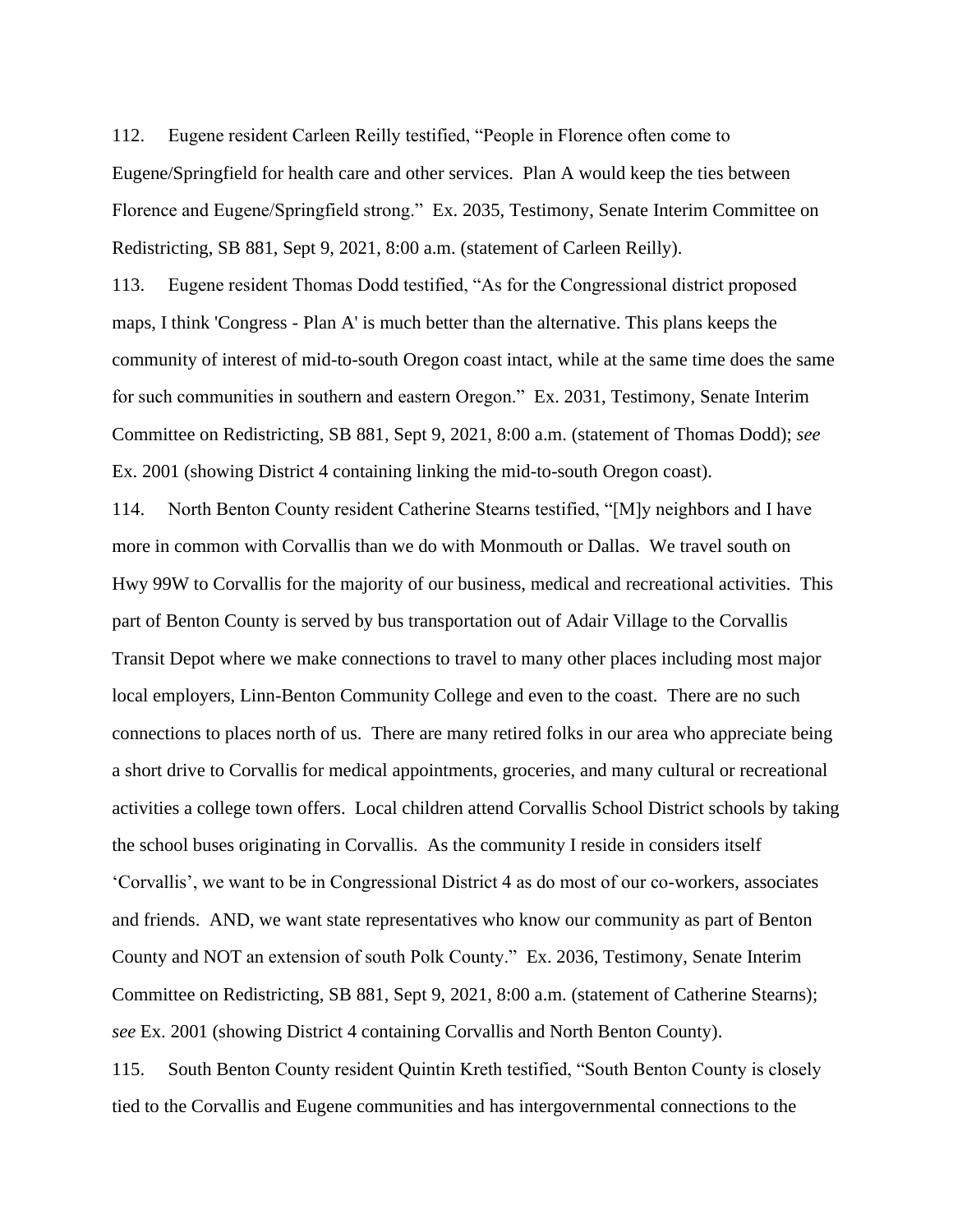central coast through bodies like Linn-Benton-Lincoln ESD." Ex. 2034, Testimony, Senate Interim Committee on Redistricting, SB 881, Sept 9, 2021, 8:00 a.m. (statement of Quintin Kreth); *see* Ex. 2001 (showing District 4 containing Corvallis, Eugene, and South Benton County).

116. Lane County resident Lisa Fragala testified, "I want to express my support for proposed Congressional Map A and the manner in which it is an effective redistricting for Lane County. This map keeps all of Lane County intact and much of the central and south coast. Lane Community College has campuses in Eugene, Cottage Grove, and Florence and this map makes sense for the communities the college serves and the transportation links that our students utilize." Ex. 2032, Testimony, Senate Interim Committee on Redistricting, SB 881, Sept 9, 2021, 8:00 a.m. (statement of Lisa Fragala); *see* Ex. 2001 (showing District 4 containing all of Lane County and linking it with the Central and South Coast).

#### **5. District 5**

117. District 5 includes areas of Clackamas, Multnomah, Marion, Linn, Jefferson, and Deschutes Counties. *See* Ex. 2001; Ex. 2002; Ex. 2004. The Redistricting Committees heard testimony that communities within District 5 share common interests.

#### **a. Deschutes County**

118. Bend resident Kavi Chokshi testified in support of including Bend in a district that includes "Redmond, Redmond Airport, and other similar parts of Deschutes County. I believe Redmond Airport is the primary airport used by most Bend residents." Ex. 2069, Testimony, Senate Interim Committee on Redistricting, SB 881, Sept 13, 2021, 1:00 p.m. (statement of Kavi Chokshi) *see* Ex. 2543 (showing District 5 containing Bend and Redmond).

119. Bend resident Tia Hatton testified that "Bend is an urban town. I love Eastern Oregon - but the people in Bend overall, have different values, ethics, and economies than those in Eastern Oregon and its congressional district plan B does not respect that…it makes a lot of sense for the growing community of Bend to be linked to more urban areas such as Hood River and outskirts of Portland - such as Sandy and the outskirts of Gresham." Ex. 2097,Testimony,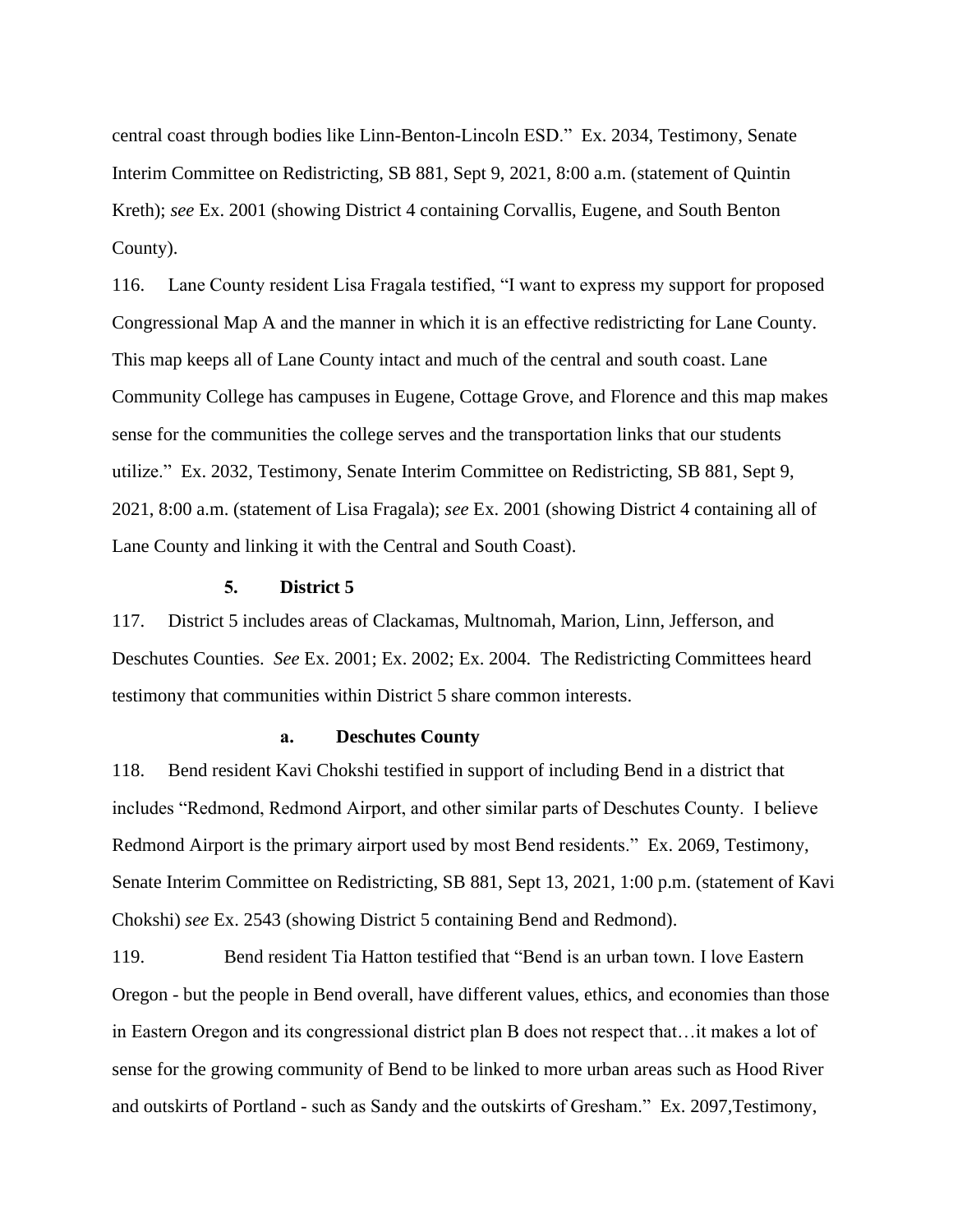Senate Interim Committee on Redistricting, SB 881, Sept 13, 2021, 5:30 p.m. (statement of Tia M. Hatton).

120. Sisters resident Tara Redfield testified, "In my opinion, Bend in particular has become more of an urban community and therefore has different needs than those of its neighbor, Redmond and Eastern Oregon as a whole, which remains rural and agriculturally minded. As a Sisters resident, I believe, Sisters falls in a more neutral zone, but is more aligned with the population of Bend in terms of overall needs and goals. Sisters residents like myself, commute to Bend from HWY 20 which connects to HWY 97. We make good use of the easy access to shopping resources in Northern Bend such as Food 4 Less, Target and Trader Joe's. In terms of the division of Bend for these maps, I believe that dividing Bend by the West side, to also include Northern Bend and the East side makes the most sense." Ex. 2087, Testimony, Senate Interim Committee on Redistricting, SB 881, Sept 13, 2021, 1:00 p.m. (statement of Tara Redfield).

121. Bend resident Dave Paulson testified, "[A]ttaching us to Portland and, North Hood River definitely reflects the commercial centers that we have with Bend. When we don't have something in Bend, we look to Portland. We look for medical work. We look for educational and commercial interests. Our economy is supported by the people of Portland and the tourism that comes from there. Our transportation links to Portland through [Highway] 97 and over Mount Hood and to Santiam make us part of the Portland commercial area. Eastern Oregon doesn't really want Bend except to boost its population in CD 2. We're currently the redheaded stepchild. We're neglected, unwanted, and mistreated. U.S. representatives for many years would not come to Bend because they would cater to others in CD 2. They would hold town halls in Burns, Ontario and would never come to Bend. A lot of eastern Oregon wants to become part of Idaho. But every Greater Idaho map that I've seen conspicuously excludes Bend in its population. They don't like us. They think we're too much like Portland." Ex. 3018-N, Testimony, Senate Interim Committee on Redistricting, SB 881, Sept 10, 2021, 8:00 a.m.,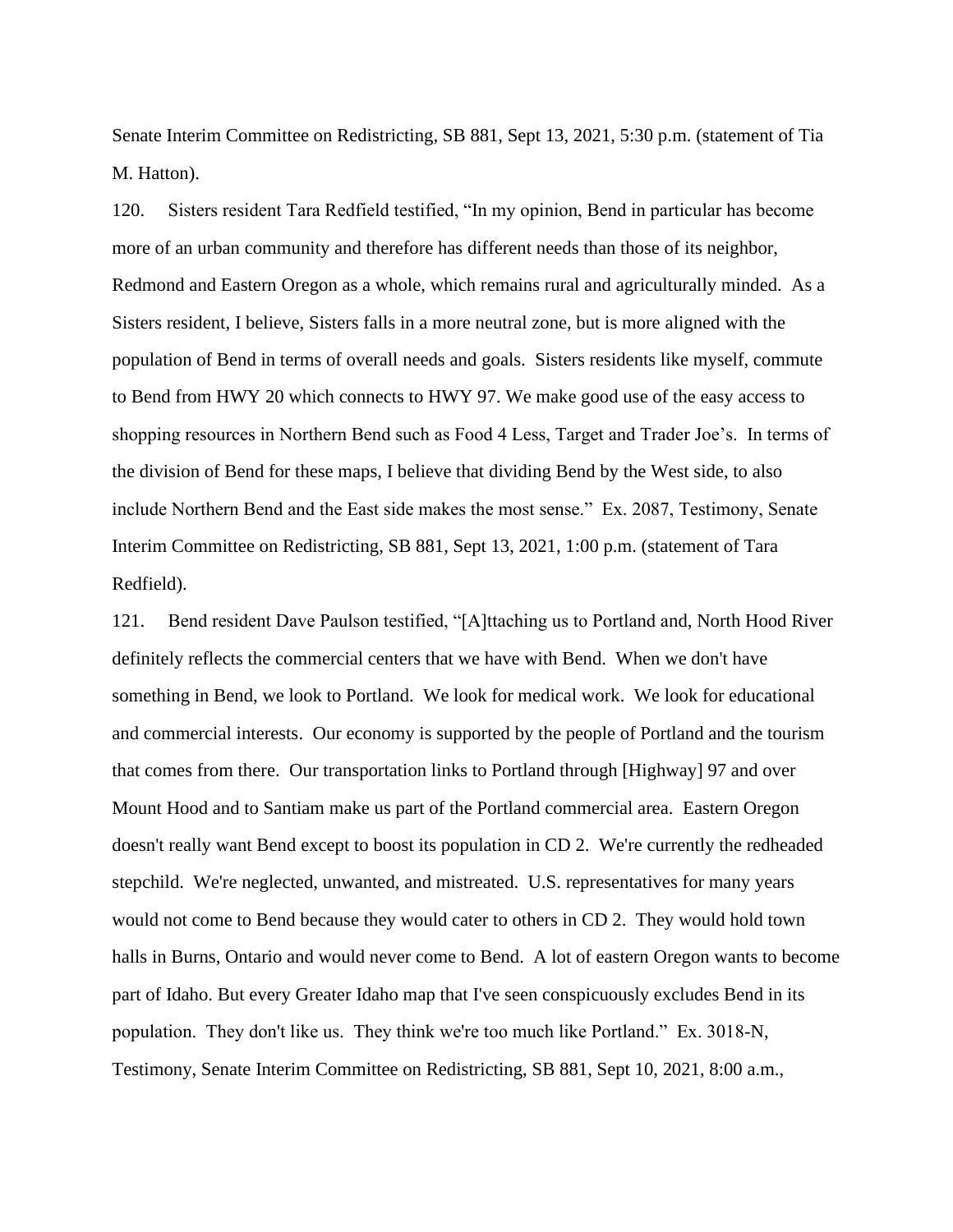62:24–63:22 (statement of Dave Paulson); *see* Ex. 2001 (showing Bend as part of District 5 with part of Portland).

122. Bend resident Kina Condit-Chadwick testified, "The current map divides neighbors from one another, and ignores the many points of connection between central and downtown Bend, and the other parts of our city. Splitting Bend with a donut hole was not the answer 10 years ago and is still not the answer. It unfairly separates communities, and transportation links….The old formula for Bend made Bend the sun, with the rest of Bend and surrounding areas the universe. That doesn't work for us anymore. Bend needs lines drawn that recognize we've grown from being a small town to a full metro area, as shown by the census data. Our points of connection come through businesses, transportation, faith based communities, and more -- and they need to be recognized by the legislative maps that represent our region." *See* Ex. 2021, Testimony, Senate Interim Committee on Redistricting, SB 881, Sept 8, 2021, 1:00 p.m. (statement of Kina Condit-Chadwick).

123. Hood River resident Bonnie New testified: "The city of Bend has more similarities to areas like Portland and Hood River than it does with the rest of eastern Oregon." Ex. 2048, Testimony, Senate Interim Committee on Redistricting, SB 881, Sept 10, 2021, 8:00 a.m. (statement of Bonnie New).

124. Bend resident Amy Sabbadini testified that "Cities like Bend are more and more distinct from towns to the east of us. Congress Plan B – does not make sense for Central Oregon. Parts of our region are very distinct from Eastern Oregon and should not be attached to these distinct communities…..Bend is culturally and economically distinct from the towns east of it. The people in Eastern Oregon would not want my city to be part of their district." Ex. 2101, Testimony, Senate Interim Committee on Redistricting, SB 881, Sept 13, 2021, 5:30 p.m. (statement of Amy Sabbadini).

125. Bend resident Patrick Kennedy testified: "I live in Bend now (for the past 6 years.) Prior to that I lived in Gresham and I feel that I have much more in common with Gresham and Portland than I do with Eastern Oregon and I would like to be in a congressional district with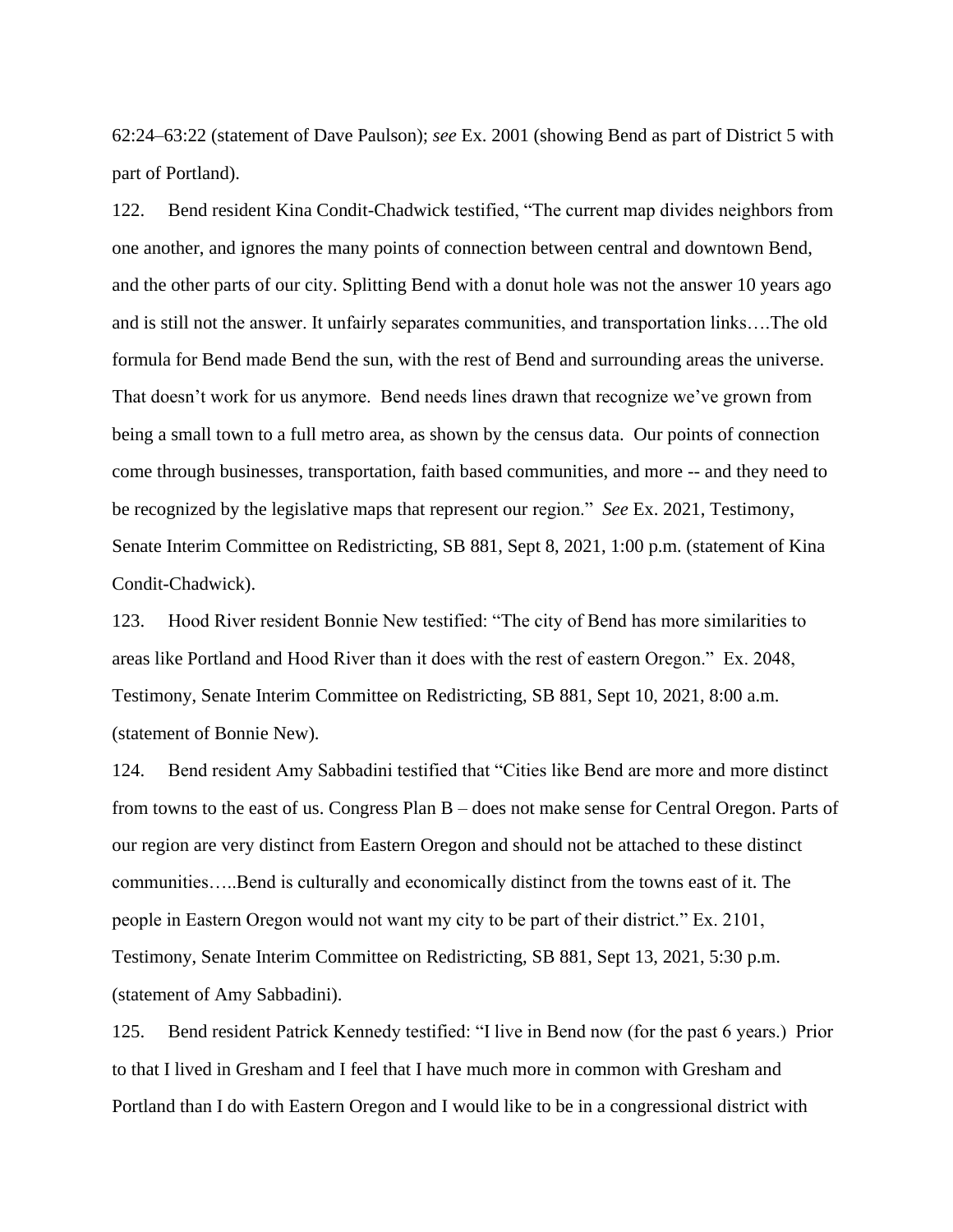likeminded people." Ex. 2079, Testimony, Senate Interim Committee on Redistricting, SB 881, Sept 13, 2021, 1:00 p.m. (statement of Patrick Kennedy).

126. Michael Funke from Bend testified in favor of a map that "puts Bend in the same district as Hood River and the outskirts of Portland, which makes sense to me given Bend's growth. *See*  Ex. 2076, Testimony, Senate Interim Committee on Redistricting, SB 881, Sept 13, 2021, 1:00 p.m. (statement of Michael Funke).

127. Bend resident Nancy Boever testified: "It makes sense that Bend is part of a district that represents Hood River and parts of Portland. Bend's tourism and developing high tech economies and the interests and priorities of our community is much more similar to those communities than that of the extractive industries of eastern Oregon. We are communities that rely on outdoor tourism for our livelihood and it is where most of us spend our time. Travel and tourism, outdoor recreation, clean air and water and a focus on healthy environmental ecosystems are what we value." Ex. 2066, Testimony, Senate Interim Committee on Redistricting, SB 881, Sept 13, 2021, 1:00 p.m. (statement of Nancy Boever).

128. Bend resident Samuel Lewis testified, "With Bend being a big economy and a growing city, its values, economy, ethics, and lifestyle is vastly different than many in Eastern Oregon. Thus, it doesn't make much sense to combine Bend in with all of Eastern Oregon, as proper congressional representation would be harder to come by." Ex. 2081, Testimony, Senate Interim Committee on Redistricting, SB 881, Sept 13, 2021, 1:00 p.m. (statement of Samuel Lewis),.

### **b. Clackamas County**

129. Milwaukie resident Brad Reed testified in support of "group[ing] my community in Clackamas together with our neighbors mostly East of the river in the Willamette Valley, Marion and Linn counties. Many times I've traveled I-5 and 99E to visit the wonderful communities in our three counties with their farmers' markets, breweries, beautiful natural areas, and you-pick farms for berries, pumpkins, and Christmas Trees." Ex. 2041, Testimony, Senate Interim Committee on Redistricting, SB 881, Sept 9, 2021, 1:00 p.m. (statement of Brad Reed); *see* Ex. 2001 (showing District 5 linking Milwaukie with eastern Marion County and Linn County).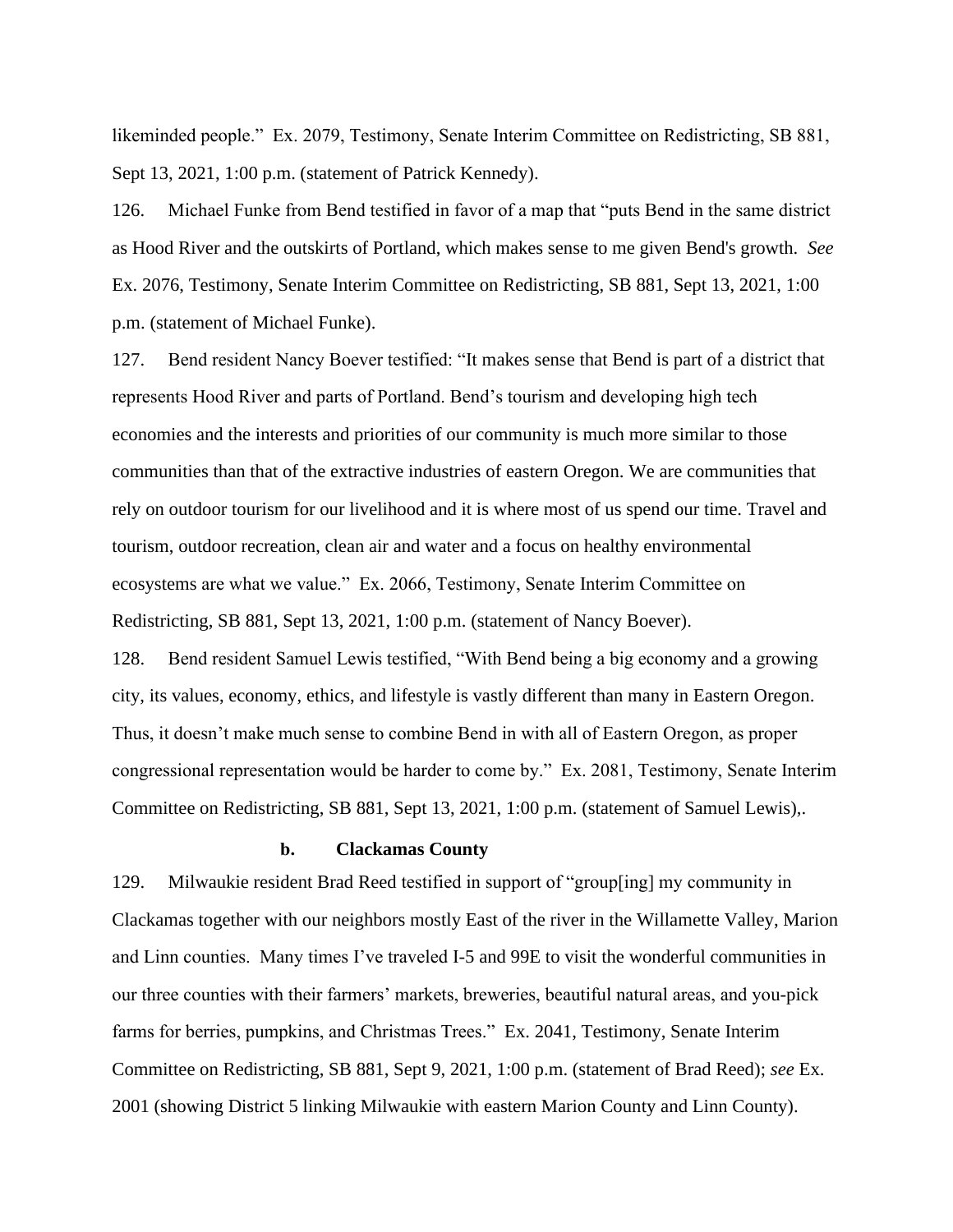## **c. Linn County and Marion County**

130. Halsey resident Arwen McGilvra testified, "[T]he proposal 'A' for House districts from your committee keeps our rural Linn County area together as it should be. The proposal 'C' for Senate districts also accomplishes this. As does Congressional plan 'A'. This proposals also satisfy the quality of utilizing existing geographic or political boundaries (Linn county border and the Willamette river.)." Ex. 2056, Testimony, Senate Interim Committee on Redistricting, SB 881, Sept 10, 2021, 5:30 p.m. (statement of Arwen McGilvra); *see* Ex. 2001 (showing District 5 containing the majority of Linn County).

131. Halsey resident Liz VanLeeuwen testified, "Our 'centers of interest' are not in Eugene and Springfield and it's baffling how we ever got placed in a district with them during the previous redistricting." Ex. 2090, Testimony, Senate Interim Committee on Redistricting, SB 881, Sept 13, 2021, 1:00 p.m. (statement of Liz VanLeeuwen); *see* Ex. 2001 (showing the majority of Linn County in District 5 and Eugene and Springfield in District 6).

132. Millersburg resident Kevin Kreitman testified about the connections between Millersburg, Albany, and Tangent, while distinguishing Salem: "The communities of Albany, Millersburg, and Tangent have always had joint interests from an educational, economic, and business relationship standpoint. Students from all three communities are part of the Greater Albany Public School District with students from Millersburg and Tangent graduating from high schools located in Albany. The three communities are also part of the Albany Metropolitan Planning Organization, or AMPO, which was established in 2013 to facilitate and address regional transportation planning for the greater Albany area. . . . It's hard to see any value in excluding the Tangent area, including south Salem into an area of a redrawn district, which would have no impact on issues important to and affecting the greater Albany area. . . . Albany and Millersburg have historically had a strong joint relationship, and part of that includes joint ownership of our water and wastewater facilities and through an intergovernment agreement, Albany provides operation and maintenance of our Millersburg-owned water and sewer infrastructure. Given our large industrial base, the city of Millersburg also relies on the greater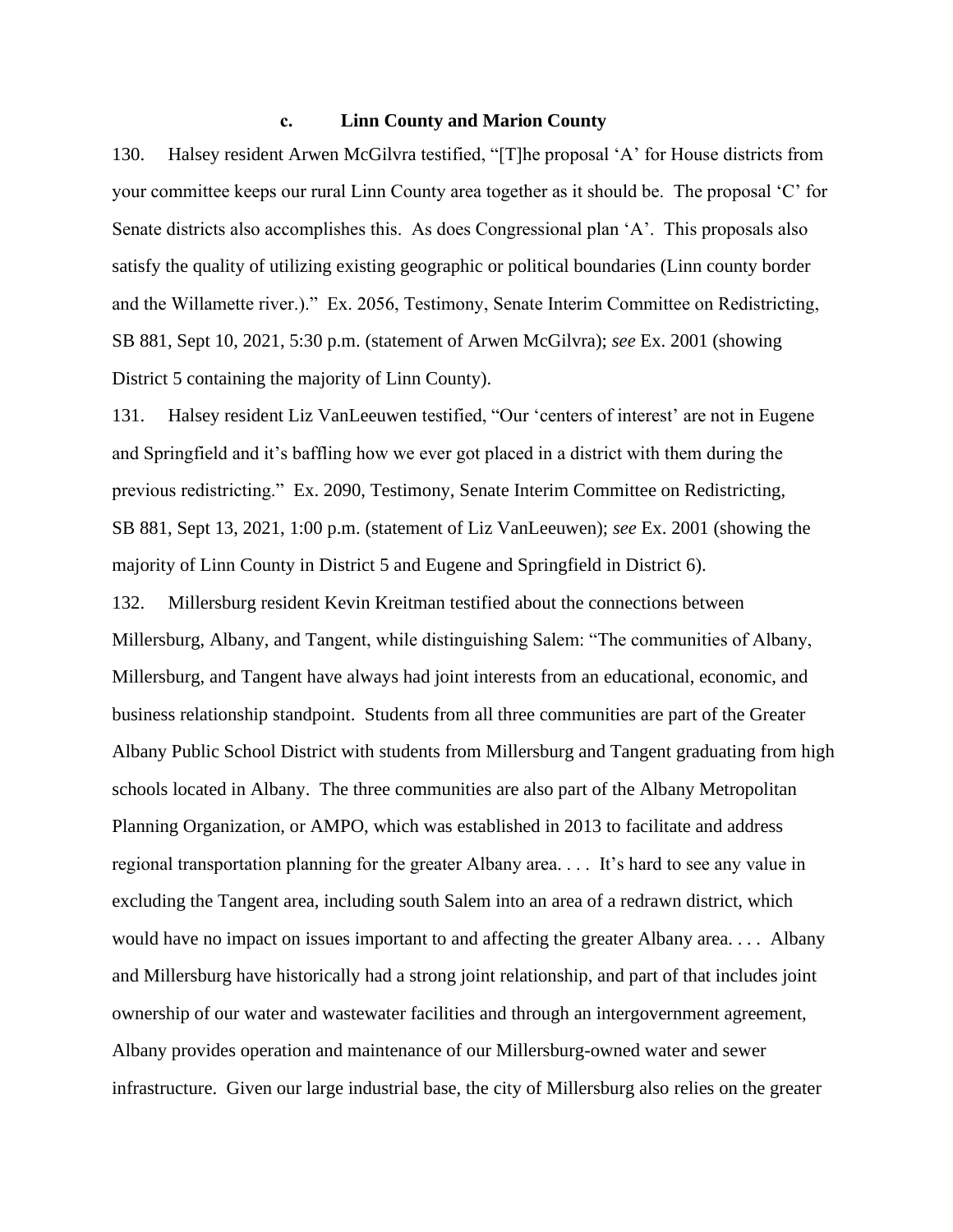Albany area for employment resources. We also contract with the city of Albany for fire services for which Albany Fire Department provides staffing out of Millersburg-owned facilities. And finally, Millersburg addressing is based on Albany's 97321 ZIP code. In fact, our address for our city hall is an Albany, Oregon address." Ex. 3018-Q, Testimony, Senate Interim Committee on Redistricting, SB 881, Sept 9, 2021, 8:00 a.m., 48:10–50:6 (statement of Kevin Kreitman); *see* Ex. 2505 (showing Albany, Millersburg, and Tangent in Linn County); Ex. 2001 (showing those areas of Linn County included in District 5).

133. Albany resident Eric Aguinaga testified, "The I-5 corridor that runs through House District 15 is a farming community, is a growing historic community, and a fun community to be in. It's hard to tell the difference when you are driving through Millersburg, Albany, and Tangent to see what city you are actually in. Little roads like Santiam Boulevard, Seven Mile Lane mean a lot to us, and we have become a very strong community working together. . . . And the speaker for the city of Millersburg was very correct. I work in title and escrow. On your deed, if you live in Millersburg, your deed actually says city of Albany. We are a very close community[.]" Ex. 3018-Q, Testimony, Senate Interim Committee on Redistricting, SB 881, Sept 9, 2021, 8:00 a.m., 52:16–53:9 (statement of Eric Aguinaga); *see* Ex. 2505 (showing Albany, Millersburg, and Tangent in Linn County); Ex. 2001 (showing those areas of Linn County included in District 5).

134. Stayton resident Tricia Hafner testified about the connections between communities in the Santiam Canyon, while distinguishing Salem: "With House and Senate plan C, the Santiam Canyon will be split in half. Our community has come together so much this past year after the Beachie Creek fire devastated so many of my neighbors friends and family. . . . Splitting it up straight down Highway 22 would put many of these small towns in two districts. This map just does not feel like my rural community that has gone through so much was taken into consideration, and all they went with was an easy transportation route to draw, rather than caring about the people that it would affect. . . . The needs of people living along Cordon Road in Salem are vastly different tha[n] those who live up by Breitenbush—sorry." Exhibit 3018-K,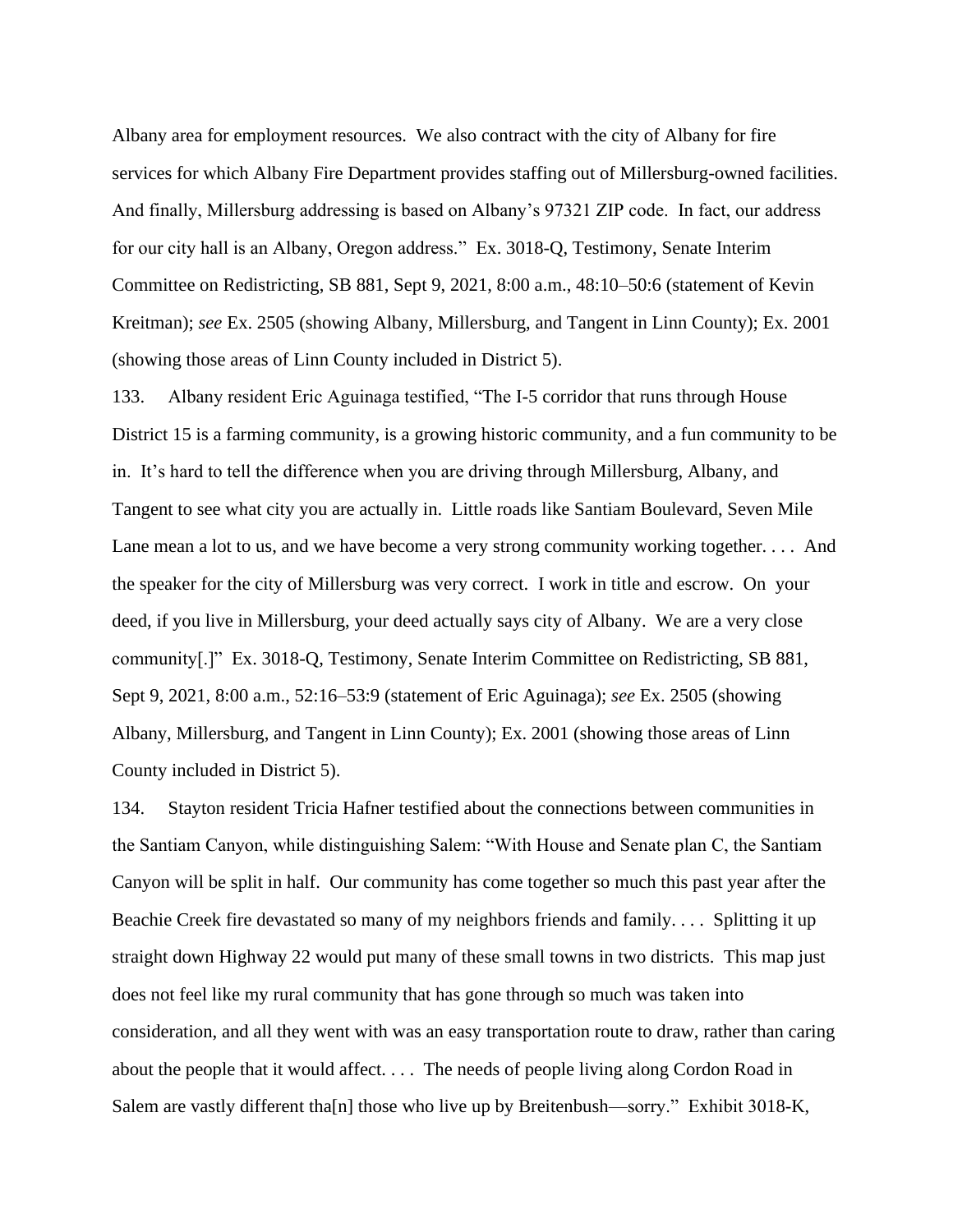Testimony, Senate Interim Committee on Redistricting, SB 881, Sept 13, 2021, 8:00 a.m., 25:22–26:23 (statement of Tricia Hafner); *See* Exs. 2549–2550 (showing Stayton and cities along Highway 22 contained within District 5 and Salem contained within District 6); Ex. 2545 (showing district line following Cordon Road in Salem).

#### **6. District 6**

135. District 6 includes all of Yamhill County, as well as areas of Polk, Marion, Clackamas, and Washington Counties. *See* Ex. 2001; Ex. 2002; Ex. 2004. The Redistricting Committees heard testimony that communities within District 6 share common interests.

136. Tigard resident Miles Palacios testified that including Tigard "within Oregon's *new* 6th Congressional District, along with other very residential communities such as Tual[a]tin and Salem who have also seen a lot of growth in the past decade, and whose residents have become increasingly diverse," "makes a great deal of sense" and "shows more respect for keeping communities of interest intact." Ex. 2017, Testimony, Senate Interim Committee on Redistricting, SB 881, Sept 8, 2021, 8:00 a.m. (statement of Miles Palacios); *see* Ex. 2001 (showing Tigard within District 6, in the "Portland and Northern Willamette Valley" inset). 137. Woodburn resident Debbie Cabrales testified about the ties between Woodburn and Salem, "two areas that are so connected that folks travel in between them every single day." Ex. 2040, Testimony, Senate Interim Committee on Redistricting, SB 881 Sept 9, 2021, 1:00 p.m. (statement of Debbie Cabrales). She testified, "Although we have been able to grow as a community, we depend on some services in Salem, this is easy to do via I-5. Salem and Woodburn are only 15-20 minutes away. I also have family in Brooks which is along the I-5." *Id.* She also testified about the "deeply interconnected" "Latinx community, business, and families" in Woodburn and Salem: "Beyond just basic services that are provided, Northeast Salem is another replica of the community building that we have done in Woodburn. The people who live in both of these communities are the same, sharing similar interests and needs and are able to advocate together." *Id.*; *see* Ex. 2550 (showing Salem and Woodburn in District 6).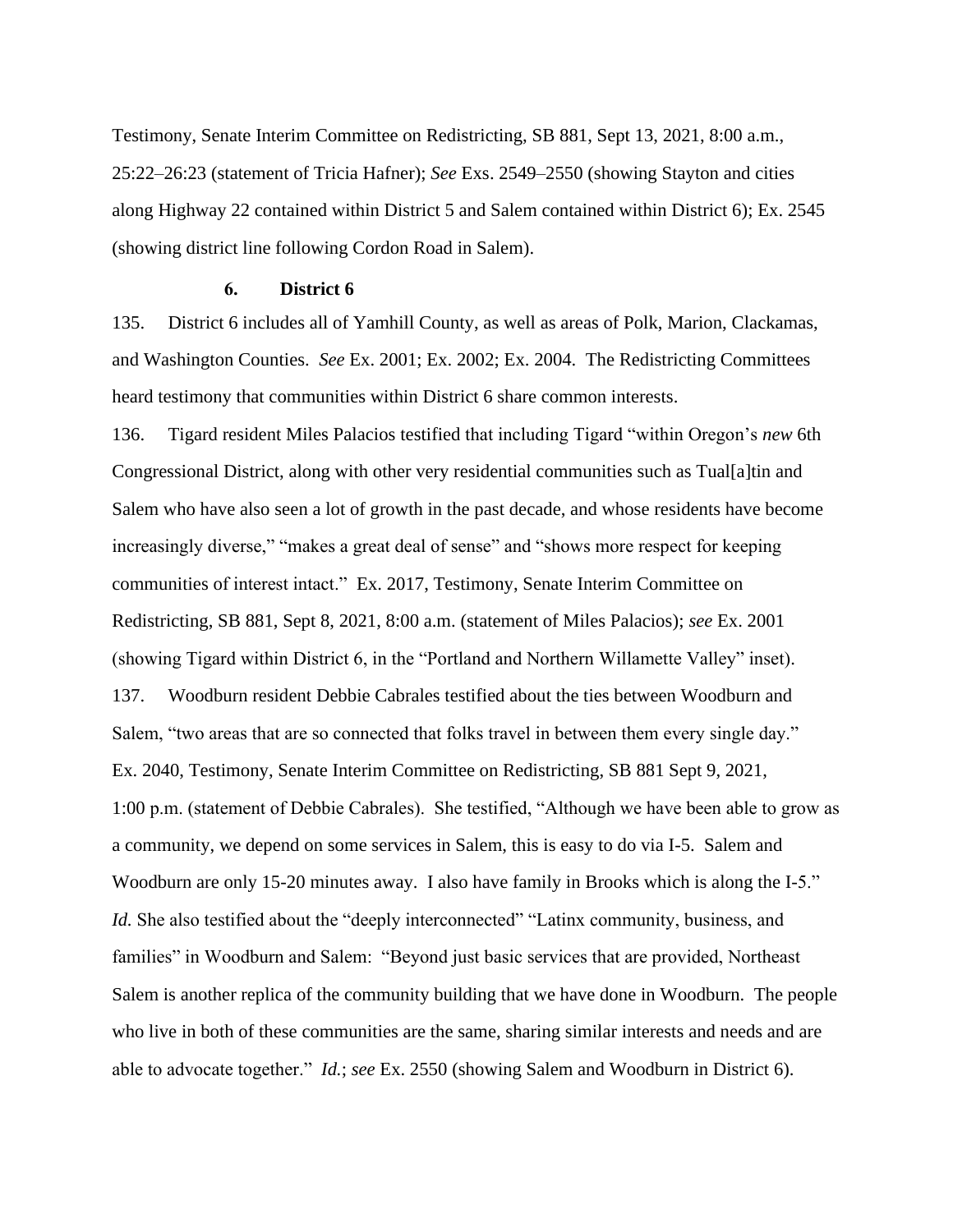138. Caryn Connolly, a resident of Salem (Marion County), testified that "Cordon Road is a good dividing line for a district—communities on each side are different." Ex. 2059, Testimony, Senate Interim Committee on Redistricting, SB 881, Sept 13, 2021, 8:00 a.m (statement of Caryn Connolly); *see* Ex. 2545 (showing the district boundary following Cordon Road on the eastern edge of Salem).

139. Salem resident Cynthia Martinez testified, "I now work in Woodburn and drive about 20 minutes to get to work. . . . Redistricting allows communities of interest to stay together, and the Woodburn and northeast Salem communities have been one House district because of the commonalities we share. . . . Lancaster Road is also important transportation link because you can find everything you need there, from a Starbucks, to a pan[a]d[e]ria, to gas stations, grocery stores, and even some fun recreational things to do, in almost—an almost anything else you can think of. Before, Lancaster Road was seen as a marker between urban and rural areas. And so many people have moved to the east of Lancaster Road, so it would make sense to have Cordon Road be an indicator of where the district should stop. I would like to advocate for House plan C, as it's the most—it's the one that makes the most sense and keeps the Latinx community the most together. It keeps northeast Salem and Woodburn together, and also Hayesville down to Four Corners as well." Ex. 3018-K, Testimony, Senate Interim Committee on Redistricting, SB 881, Sept 13, 2021, 8:00 a.m., 12:10–14:12 (statement of Cynthia Martinez); *see* Ex. 2546 (showing Lancaster Drive and Cordon Road in East Salem, with the district line following Cordon Road).

140. Salem resident Michael Powers testified, "I think the communities of north Salem and Woodburn have many common interests and cultural connections, and so it makes sense to keep them together for the near future. I would also work to keep the area along Lancaster Road together as well, perhaps using Cordon Road as a boundary." Ex. 3018-K, Testimony, Senate Interim Committee on Redistricting, SB 881, Sept 13, 2021, 8:00 a.m., 34:8– 34:14 (statement of Michael Powers).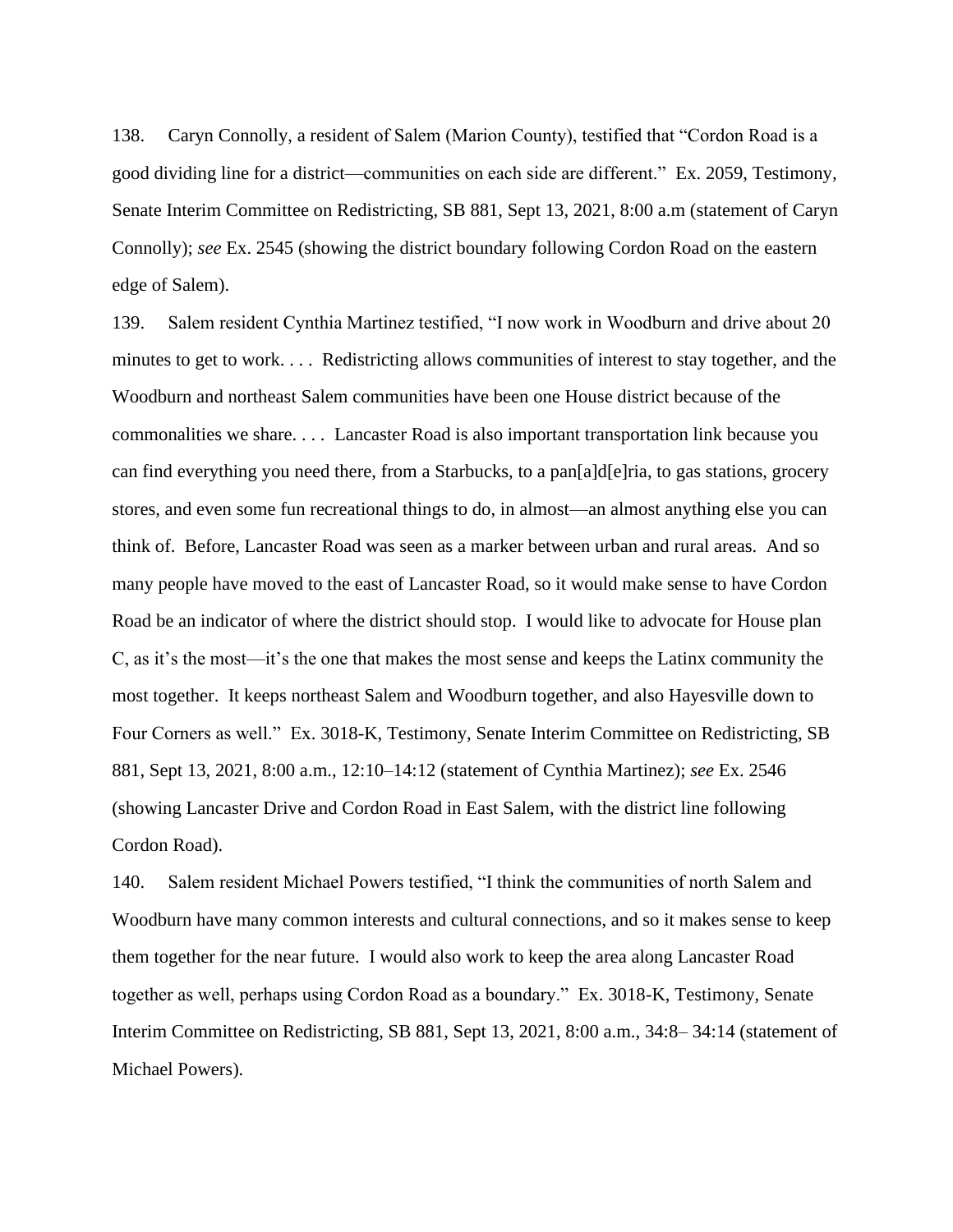141. Sherwood resident John Meissinger testified that "Sherwood needs to be together with McMinnville, Newberg, and Wilsonville. All three of these communities are fast growing and share a lot of similar interests. One interest is that these communities continue to see massive population increases. These towns are also seeing more businesses set up shop." Ex. 2016, Testimony, Senate Interim Committee on Redistricting, SB 881, Sept 8, 2021, 8:00 a.m. (statement of John Meissinger); *see* Exs. 2001, 2550 (showing Sherwood, Wilsonville, Newberg, and McMinnville in District 6).

142. Keizer resident Elizabeth Heredia testified, "Historically, the Salem-Keizer border seems one in the same, where folks who reside on either side of Salem Parkway highway easily merge north to access basic needs. General goods from the grocery store, medical service, or shopping stores. The community who resides in these areas have similar shopping habits, speak the same language, practice the same religion. . . . While I appreciate some of the areas of the map proposed, House plan B raises many concerns, specifically in the Hayesville, Middle Grove and Four Corners area. House plan B splits these communities right through the middle, not respecting the communities of interest that live there parallel in those cities." Exhibit 3018-K, Testimony, Senate Interim Committee on Redistricting, SB 881, Sept 13, 2021, 8:00 a.m., 7:20– 8:17 (statement of Elizabeth Heredia); *see* Ex. 2550 (showing Salem and Keizer in District 6). 143. Salem resident Ira Martinez testified about connections between Southeast and Northeast Salem, as well as adjacent communities: "I want to specifically focus on Lancaster Drive, as it is a very important transportation link for us. Along this road you can find the local flea market, Mirandes Bakery, El Toritos Meat Market, Courthouse Club Fitness, La Tapatia Market, among many other businesses. House proposal B does not take into consideration the significance that this road has in our communities and proposes to split the area into three distinct districts. Senate proposal C keeps communities in Salem that are along Lancaster Drive and communities that are adjacent to Salem, but who frequently travel into parts of southeast and northeast Salem together in one Senate district. Senate proposal B isolates these communities, who frequently travel into Salem for grocery shopping or to go to doctors' appointments, from parts of the region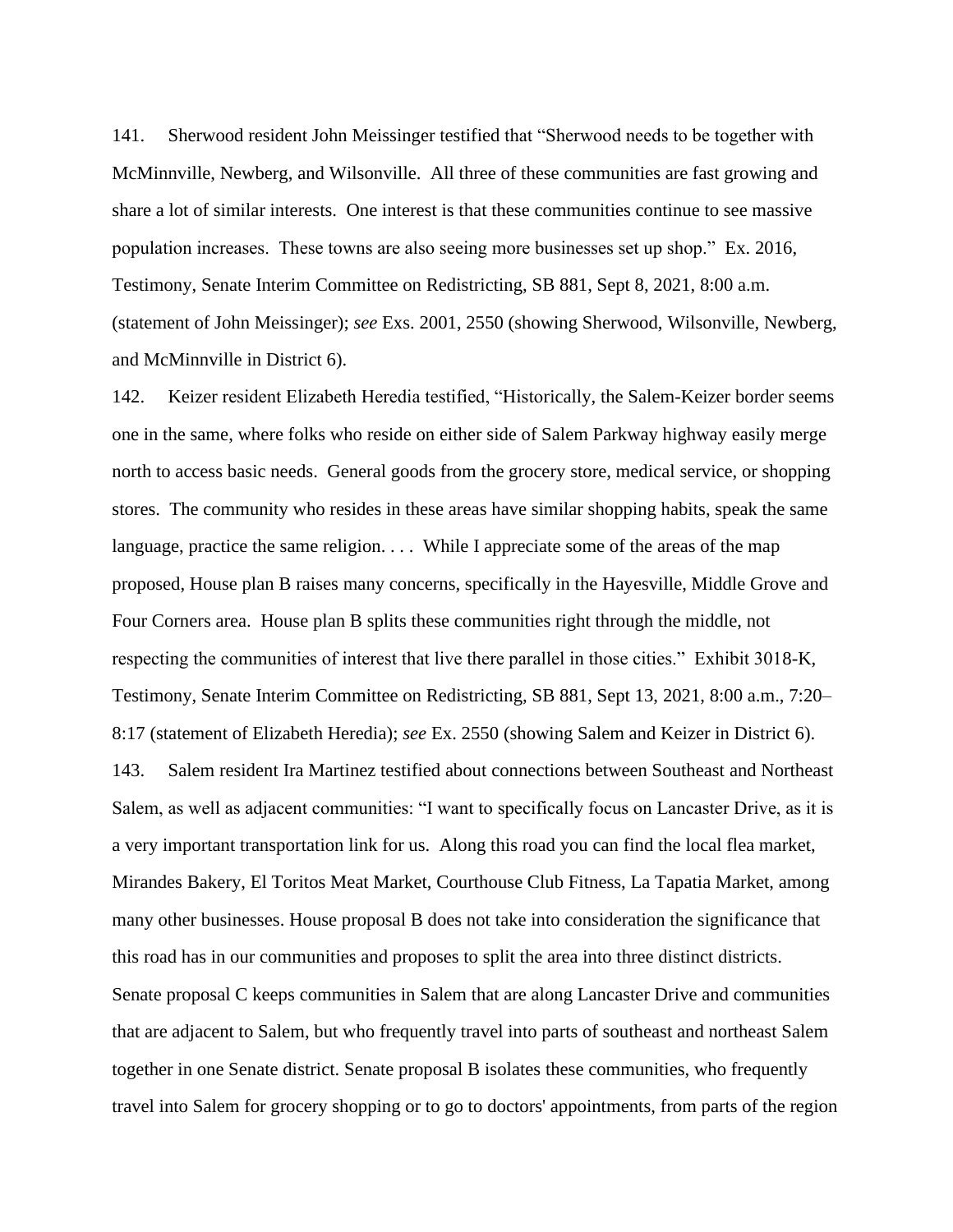that they are closely connected to. I call on the legislators to revisit this proposed maps and make certain that the communities who make up northeast and southeast Salem are able to remain unified." Exhibit 3018-K, Testimony, Senate Interim Committee on Redistricting, SB 881, Sept 13, 2021, 8:00 a.m., 10:14–11:10 (statement of Ira Martinez); *see* Ex. 2546 (showing Lancaster Drive in Salem in District 6); Ex. 2550 (showing Salem and adjacent communities in District 6).

144. Janet Lorenzen, from Salem, testified: "I work at Willamette University, about half of our faculty and staff members live in Portland or Wilsonville and commute to Salem. And several faculty members live in Salem and travel to Portland to teach classes. It's also my understanding that homes in North-West Salem are often used as a bedroom community for travel to Wilsonville and Portland. I think of the I-5 corridor between Portland and Salem as deeply interconnected in terms of home-life and work-life. Therefore, (1) I think pairing Marion County with the Southern Portland Suburbs makes sense. The district would be compact and contiguous. (2) Second, pairing NW Salem with rural areas, as in Plan B, doesn't make sense. Salem should stay together as one community of interest. And people of color in North-West Salem should not be separated from people of color in East Salem." Ex. 2099, Testimony, Senate Interim Committee on Redistricting, SB 881, Sept 13, 2021, 5:30 p.m. (statement of Janet Lorenzen); *see* Ex. 2001 (showing District 6 containing Salem, Wilsonville, and the southwest Portland metropolitan area).

145. Salem resident Maria Hinojos Pressey testified about the importance of keeping Latinx communities in Salem and Woodburn together, "I wanted to share my appreciation for the maps that keep the Woodburn and Salem corridor together. Although I live in Salem, I work in Woodburn and commute there via I-5 which takes me about 20 minutes depending on traffic..... the Salem area is home to a thriving and vibrant Latinx community, and many of us who live in North East Salem, travel up to Woodburn where you can find Lucero's shop, to pick up platos de barro, and Luis's Taqueria, to get authentic food or buy a piñata for a family birthday party. I also like that these maps follow the I-5 and would like to highlight that the farming communities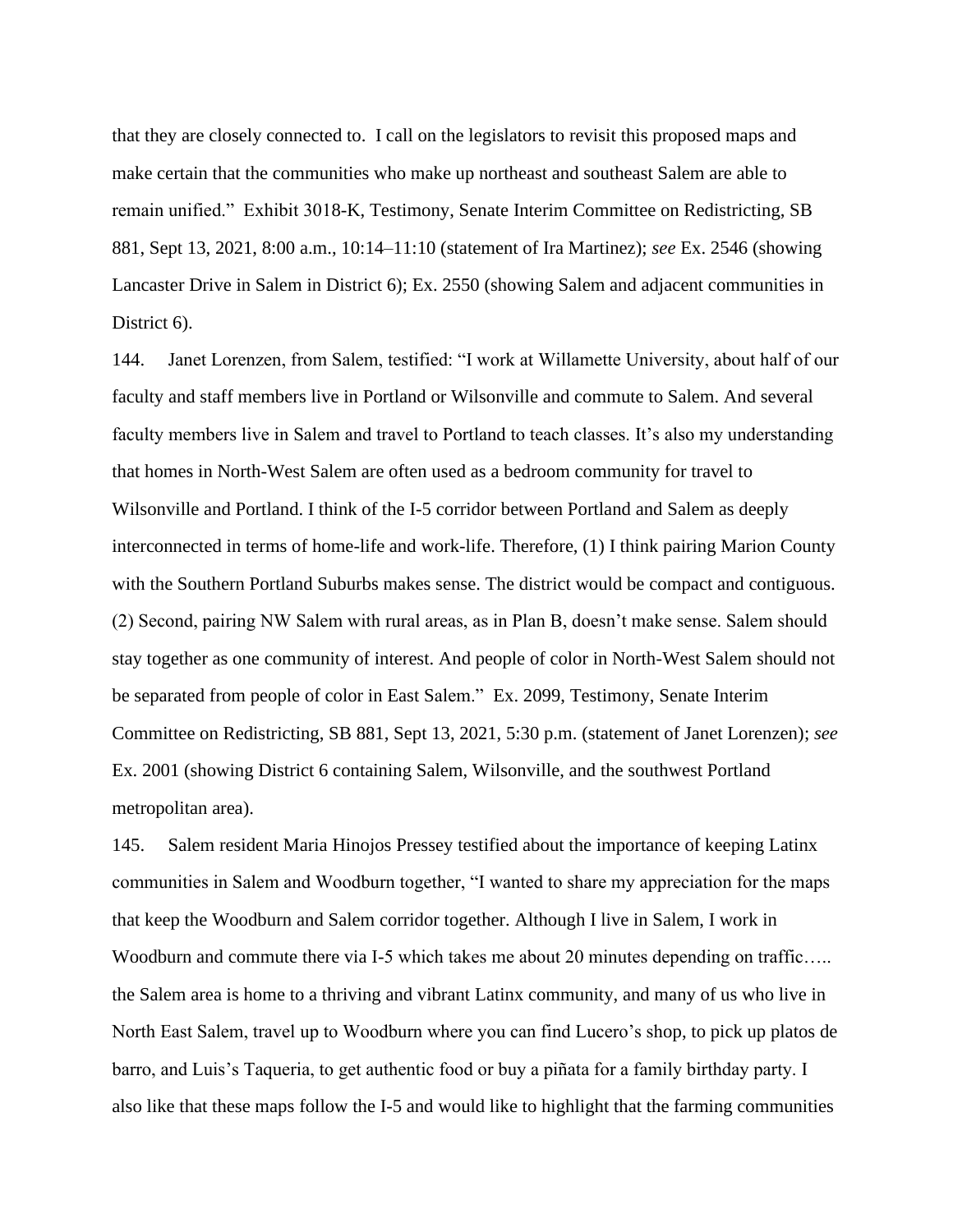along it are central to this area and I appreciate that this map respects that. If you drive through this highway, after leaving Woodburn and entering NE Salem, it is as if you never left either city. I urge this committee to not separate these communities as it would be devastating to further disenfranchised communities who have worked endlessly to achieve accurate representation on all levels of government." Ex. 2098, Testimony, Senate Interim Committee on Redistricting, SB 881, Sept 13, 2021, 5:30 p.m. (statement of Maria Hinojos Pressey); *see* Ex. 2550 (showing Salem in District 6).

146. Woodburn resident Jaime Rodriguez testified, "I stand in support of Congressional Map A. I believe it does a great job at pairing some of the southwestern Portland Metro towns who have more suburban concerns that Portland proper and who have grown exponentially over the last decade with communities like Salem, Woodburn, McMinnville, and Dallas—who are also largely suburban and growing in their own right. Centered in the mid-Willamette valley, this map also encompasses all of Oregon's wine country, which gives winemakers and the field workers who harvest their grapes an opportunity to be represented by someone who can balance the changing needs of these growing communities with their need to protect land that is used to create world-class wine that Oregon is famous for." Ex. 2088, Testimony, Senate Interim Committee on Redistricting, SB 881, Sept 13, 2021, 1:00 p.m. (statement of Jaime Rodriguez);seeExs. 2001, 2550 (showing District 6 containing Salem, Woodburn, McMinnville, Dallas, and the southwest Portland metropolitan area).

147. Milwaukie resident Joseph Lechuga testified, "I do think that the legislature has done a good job of connecting communities of interest in the new 6th congressional district. Map proposal A is generally a move in the right direction for our state and I think it reflects the changes that our state has gone through for the last ten years. In proposal A, the 6<sup>th</sup> Congressional District keeps agricultural communities together from Willamette wine growers to Latinx farm workers in Salem." Ex. 3018-I, Testimony, Senate Interim Committee on Redistricting, SB 881, Sept 13, 2021, 5:30 p.m., 40:20–41:5; *see* Ex. 2001 (showing District 6 as including areas of the Willamette Valley and Salem).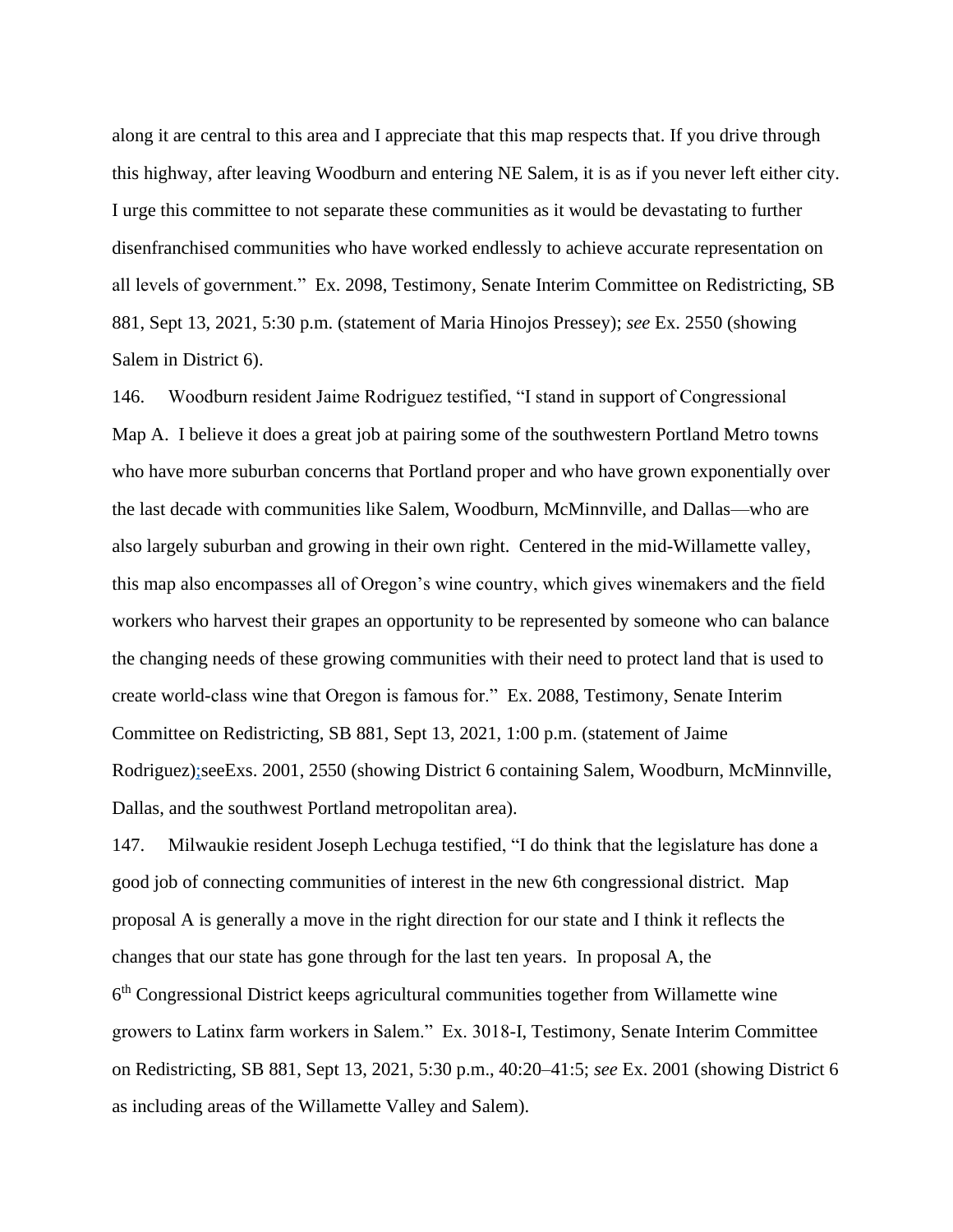148. Milwuakie Mayor Mark Gamba similarly testified, "The new [District] 6 would represent a largely agricultural community, and the 5th becomes more concentrated, whereas before it was kind of all over the ballpark." Ex. 3018-J, Testimony, Senate Interim Committee on Redistricting, SB 881, Sept 13, 2021, 1:00 p.m., 11:11-14 (statement of Mayor Gamba). 149. Levi Lopez, from the Four Corners area of east Salem, testified, "We love our Marion County neighbors in Silverton and Mount Angel, but as another guest mentioned earlier, we do have different priorities, different realities. And so putting us together in one district doesn't make a lot of sense." Exhibit 3018-K, Testimony, Senate Interim Committee on Redistricting, SB 881, Sept 13, 2021, 8:00 a.m., 43:14–43:18 (statement of Levi Lopez); *see* Ex. 2550 (showing Salem in District 6 and Silverton and Mount Angel in District 5).

150. General testimony about communities of interestSome residents offered testimony commenting on communities of interest in general, and the types of communities who should be grouped together in districts. Some residents expressed support for creating districts with a broad range of urban, suburban, and rural communities.

151. Portland resident Lisa Gilham-Luginbill testified, "We have heard plenty about an urbanrural divide in our state's politics, and I believe that [Congressional Plan B] only makes this worse by splitting us into Congressional Districts rigidly based on whether its respective community is urban or rural as opposed to giving us the opportunity to bridge this gap and come together as Oregonians." Ex. 2026, Testimony, Senate Interim Committee on Redistricting, SB 881, Sept 8, 2021, 5:30 p.m. (statement of Lisa Gilham-Luginbill).

152. Eugene resident Carleen Reilly testified, "[D]istricts containing urban, suburban, and rural areas depict the broad spectrum of Oregonians' needs. Representatives from these districts would propose legislation that would serve the overall needs of our state and help heal the ruralurban divide. Broadband internet is an example of services that must reach across all boundaries." Ex. 2035, Testimony, Senate Interim Committee on Redistricting, SB 881, Sept 9, 2021, 8:00 a.m. (statement of Carleen Reilly).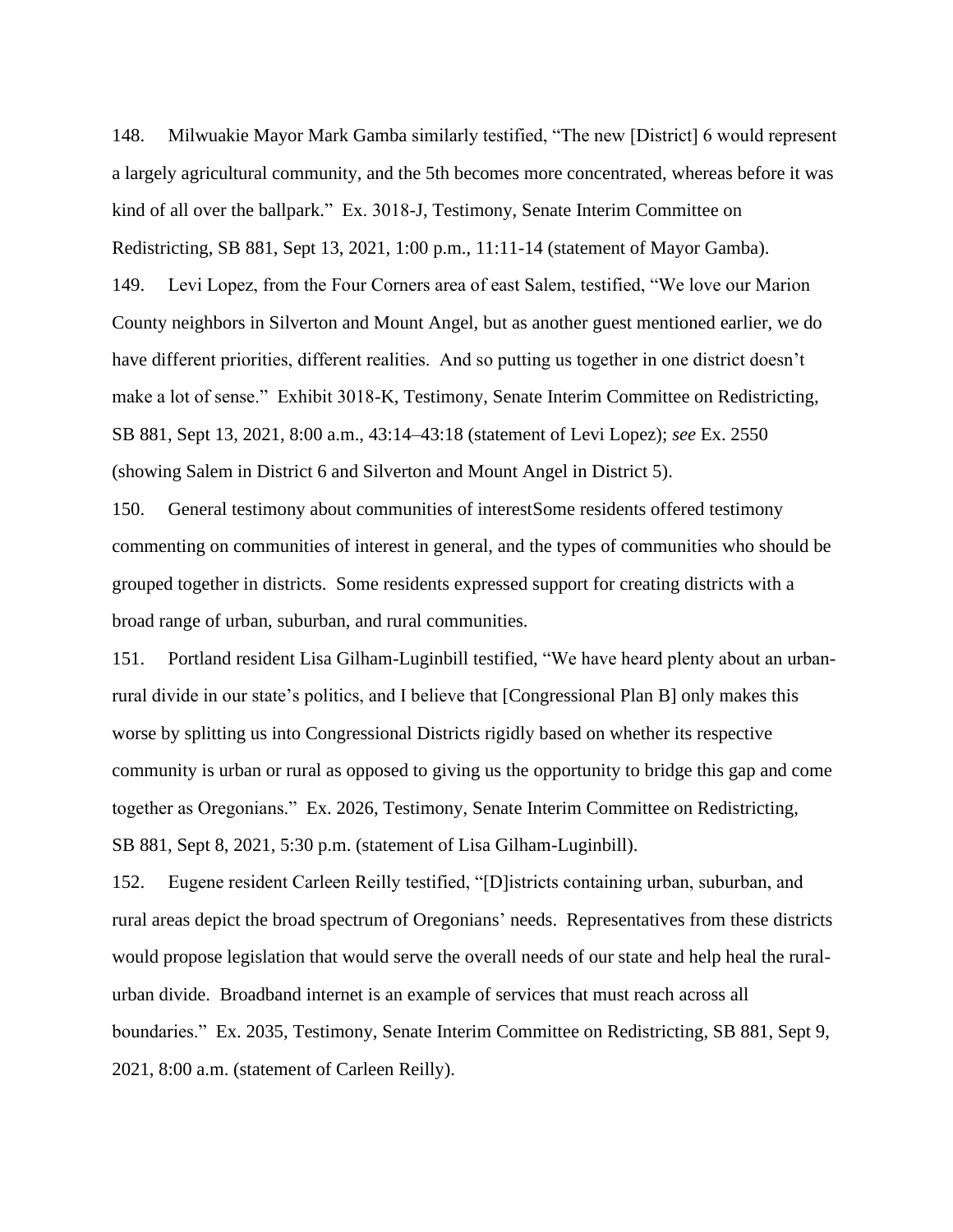153. Springfield resident Chris Wig testified, "I think the Legislature should prioritize maintaining the voting strength of communities who have been historically marginalized and including the totality of a city in a single house district when the city is the approximate size of a house district (i.e. Springfield). After these two considerations, I think it is important that as many districts as possible contain areas that are urban, suburban, and rural within the same district. I learned from your retired colleague Rep. Phil Barnhart how providing constituent services to a broad array of constituents enhances the proficiency of the legislator. I would go a step farther and say this could be one of the most effective ways to bridge the urban-rural divide - at least a[s] it manifests in our politics." Ex. 2037, Testimony, Senate Interim Committee on Redistricting, SB 881, Sept 9, 2021, 8:00 a.m. (statement of Chris Wig).

154. Southwest Portland resident and former 1<sup>st</sup> District Congressman Les AuCoin testified, "My former Congressional District is a diverse district in NW Oregon, home to both urban and rural communities. In the two previous redistricting efforts ten and twenty years ago, some questioned the utility and responsiveness of a district in which a US House member residing, say, in an urban or suburban location could faithfully represent the interests of, say, commercial fishermen and their families on the Oregon coast. They were wrong. History demonstrates that in fact one who faithfully represents all residents of one's district can do so without being pigeonholed as 'that coastal congressperson.'…. I firmly believe, and history shows, that elected leaders can effectively represent both Urban and Rural communities." Ex. 2093, Testimony, Senate Interim Committee on Redistricting, SB 881, Sept 13, 2021, 5:30 pm. (statement of Les AuCoin).

# **E. ORS 188.010(1)(e): Transportation Links**

155. The final criterion under ORS 188.010(1) is that each district, as nearly as practicable, shall "[b]e connected by transportation links." ORS 188.010(1)(e). Each district is connected by transportation links.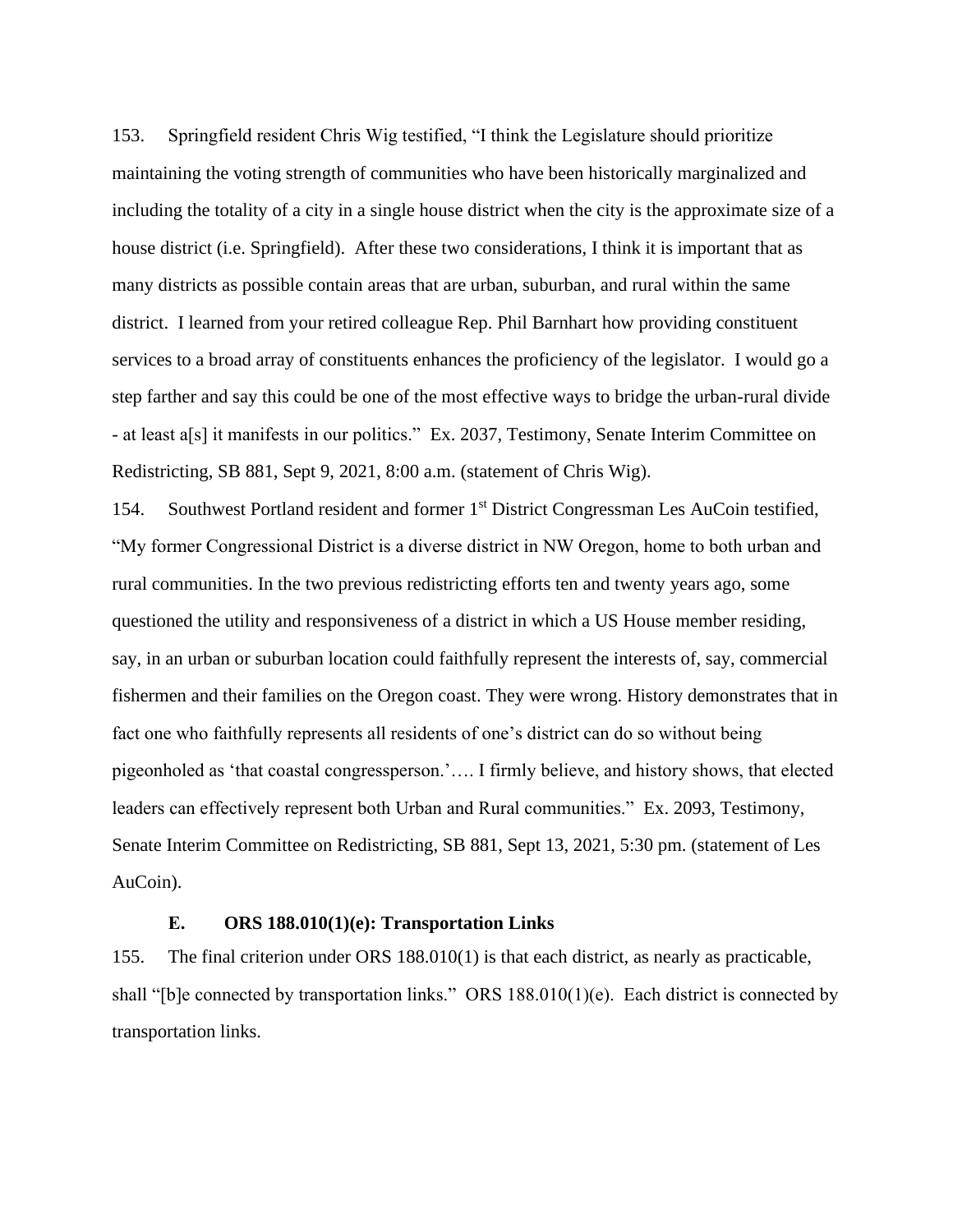156. The following subsections list some of the transportation links that connect residents and communities within each district, along with testimony from residents about the importance of those transportation links.

### **1. District 1**

157. District 1 includes all of Clatsop, Columbia, and Tillamook Counties, as well as areas of Washington and Multnomah counties. *See* Ex. 2001; Ex. 2002; Ex. 2004. Transportation links connecting those areas include US-26, US-30, I-5, US-101, I-5, I-405, OR-6, OR-217, OR-8, and OR-47. *See* Exs. 2001, 2505 (maps showing transportation links).

158. Vernonia resident Erika Paleck testified that "75% of Columbia County residents commute to Portland and the tech corridor in Washington County." Ex. 2019, Testimony, Senate Interim Committee on Redistricting, SB 881, Sept 8, 2021, 8:00 a.m. (statement of Erika Paleck). 159. Hillsboro resident Ivette Pantoja testified that "HWY 26 is a major transportation link that connects the North Coast to Washington County and vice versa, leading us to have similar transportation needs." Ex. 2018, Testimony, Senate Interim Committee on Redistricting, SB 881, Sept 8, 2021, 8:00 a.m. (statement of Ivette Pantoja); *see* Ex. 2001 (showing Highway 26 within District 1).

160. Kimberly Culbertson, a resident of Hillsboro (Washington County), submitted written testimony to the Redistricting Committees that "Washington County is connected to the coastal districts through key transit areas, not only the Columbia River Channel and Willamette River but also, HWY 101." Ex. 2015, Testimony, Senate Interim Committee on Redistricting, SB 881, Sept 8, 2021, 8:00 a.m. (statement of Kimberly Culbertson); *see* Ex. 2505 (showing Highway 26 and Highway 6 connecting to Highway 101, which links cities along the North Coast).

161. Seaside resident Laura Allen testified, "[T]wo of our three major—and only—highways . . . lead directly to the metro area, Hwy 26 thru the Coastal Range into part of Washington County and the N. Willamette Valley, and Hwy 30, a major commercial route thru Columbia County to the metro area and Lower Columbia region." Ex. 2063, Testimony, Senate Interim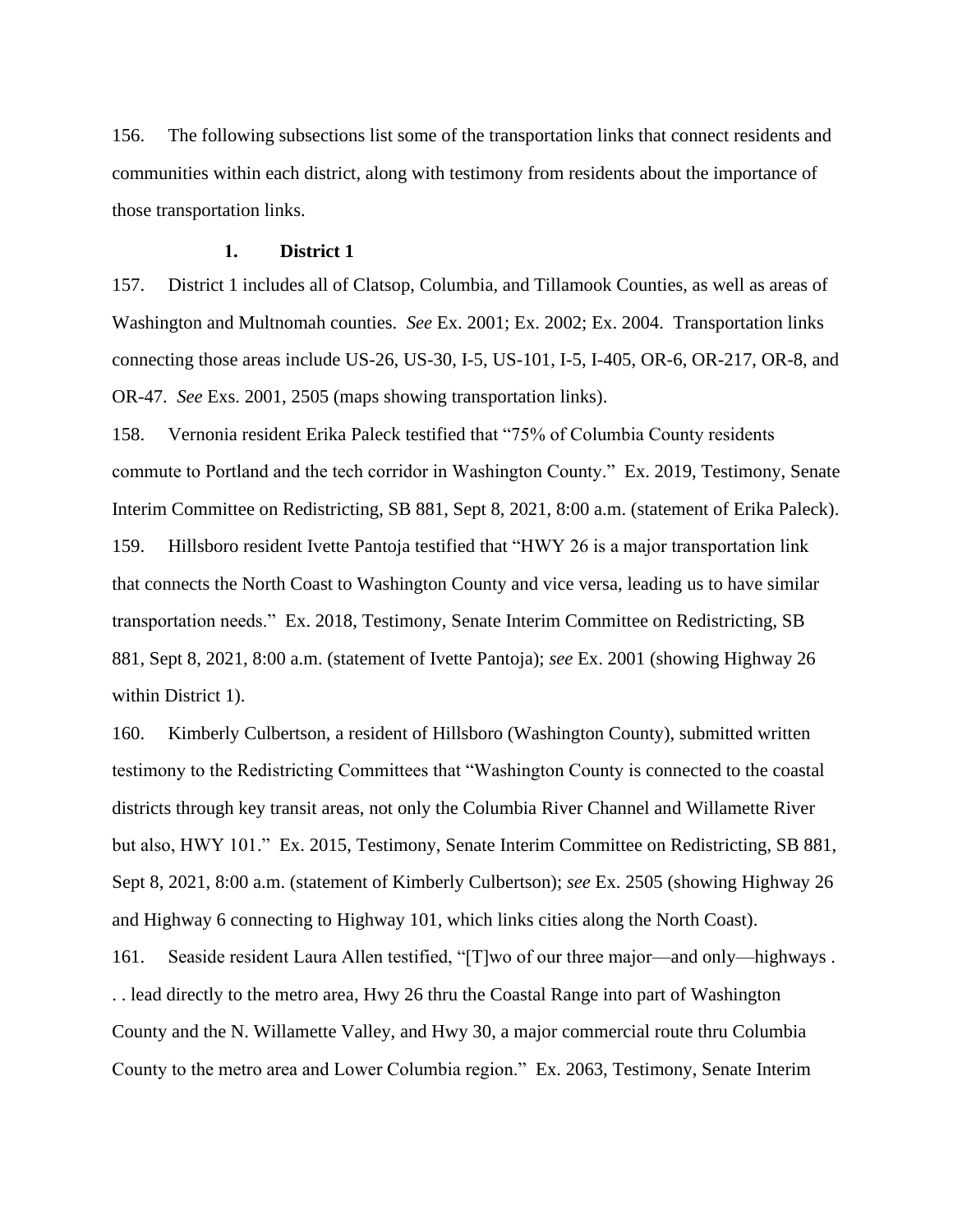Committee on Redistricting, SB 881, Sept 13, 2021, 1:00 p.m. (statement of Laura Allen); *see* Ex. 2505 (showing Highway 26 and Highway 30 connecting the Portland area to Seaside).

### **2. District 2**

162. District 2 includes all of Malheur, Harney, Lake, Klamath, Jackson, Josephine, Baker, Grant, Crook, Wallowa, Union, Umatilla, Morrow, Gilliam, Sherman, and Wasco counties, as well as areas of Douglas, Jefferson, Deschutes County, Marion, and Clackamas Counties. *See* Ex. 2001; Ex. 2002; Ex. 2004. Transportation links connecting those areas include I-84, I-5, US-20, US-26, US-395, OR-140, US-97, and US-197. *See* Ex. 2001; Ex. 2004.

163. Ashland resident Cole Daneman testified: "The Rogue Valley's population centers are located along the Rogue River and Bear Creek (which feeds into the Rogue River). Interstate 5, and to an extent Highway 99, follow Bear Creek between Ashland and Gold Hill. Interstate 5 and Highway 99 then follow the Rogue River between Gold Hill and Grants Pass." Ex. 2095, Testimony, Senate Interim Committee on Redistricting, SB 881, Sept 13, 2021, 5:30 p.m. (statement of Cole Daneman); *see* Ex. 2505 (showing Highway 99 and Interstate 5 linking communities in Josephine and Jackson Counties); Ex. 2001 (showing Josephine and Jackson Counties in District 2).

164. Ashland resident Rebecca Pearson testified, "The proposed district lines take into account major transportation links such as I-5 and HWY99, that connect the community centers in the Rogue Valley to rural surrounding areas that makeup this unique portion of the state. These transportation links are also cr[i]tical to preserving communities of interest such as the Muslim and Jewish communities in southern Oregon, who rely on the Mosque located in Talent and the three Synagogues located in Ashland -- the only houses of worship for Muslim and Jewish community members between Roseburg and Redding, CA -- to practice their faith." Ex. 2083, Testimony, Senate Interim Committee on Redistricting, SB 881, Sept 13, 2021, 1:00 p.m. (statement of Rebecca Pearson); *see* Exs. 2001, 2505 (showing Highway 99 and Interstate 5 connecting Ashland and Talent to communities to the north and south).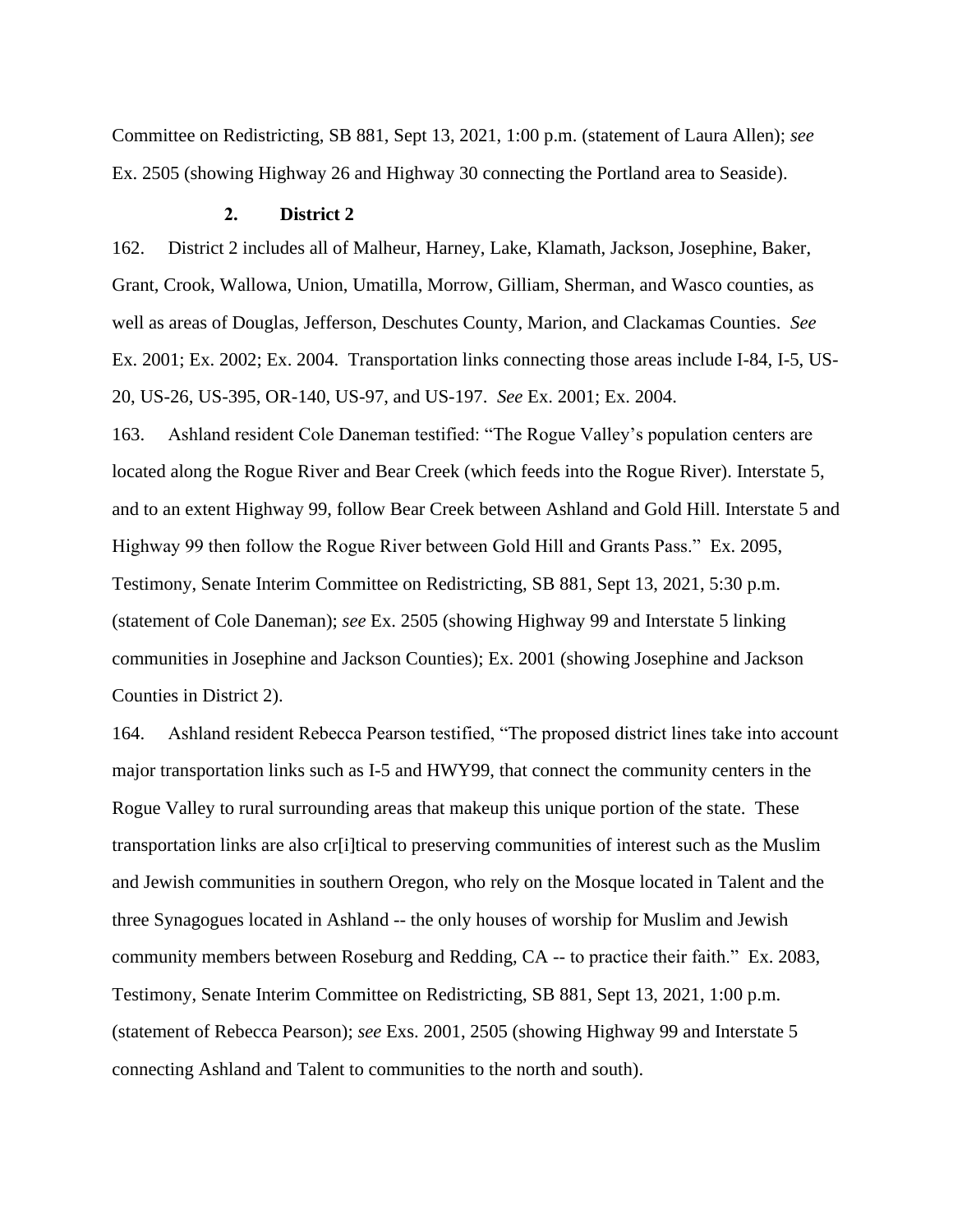165. Redmond resident Josephina Riggs testified, "Redmond is very connected to Ben[d] and Madras, and we go there for business[,] worshiping, shopping, entertain[ment], sport, and [to] enjoy outdoor activities. The community college also connected Ben[d] to Redmond and Madras as well, with the Oregon State University, Cascade Campus. Redmond, Madras and Ben[d] share the Highway 97, which links us all. We [were] sad[ened] when the St. Charles Health System closed down the Family Birth Center in Redmond in July 13, 2019. The only option for pregnant families [is] the St. Charles Main facility in Ben[d] and St. Charles facility in Madras. This is important to the [redistricting] to get people in Redmond together . . . ." Ex 3018-N, Testimony, Senate Interim Committee on Redistricting, SB 881, Sept 10, 2021, 24:13–25:24 (statement of Josephina Riggs); *see* Ex. 2543 (showing District 5 as including both Redmond and Bend).

## **3. District 3**

166. District 3 includes all of Hood River County and areas of Multnomah and Clackamas Counties. *See* Ex. 2001; Ex. 2002; Ex. 2004. Transportation links connecting those areas include US-26, I-84, and OR-35. *See* Ex. 2001; Ex. 2004.

167. Portland resident Barbara Casey testified, "My work with DHS Child Welfare brought me to many homes, families, and communities throughout the 3 metropolitan counties, most often the 'Eastside'—outer East County all along the I 84 and I 205 corridor. . . . Daily we take MAX and ride the bus lines." Ex. 2014, Testimony, Senate Interim Committee on Redistricting, SB 881, Sept 8, 2021, 8:00 a.m. (statement of Barbara Casey); *see* Exs. 2001, 2505 (showing I-84 and I-205 linking East Multnomah County to the Columbia River Gorge).

168. Portland resident Mercedes Morales testified: "I often drive to the Gorge, and Mt. Hood, on I-84." Ex. 2028, Testimony, Senate Interim Committee on Redistricting, SB 881, Sept 8, 2021, 5:30 p.m. (statement of Mercedes Morales); *see* Exs. 2001, 2505 (showing I-84 linking Portland to the Columbia River Gorge and Mount Hood).

169. Sandy resident Jan Lee testified that Highway 26 connects Sandy with the nearby "mountain communities" from "Brightwood to Government Camp," and that the "Sandy/Mt.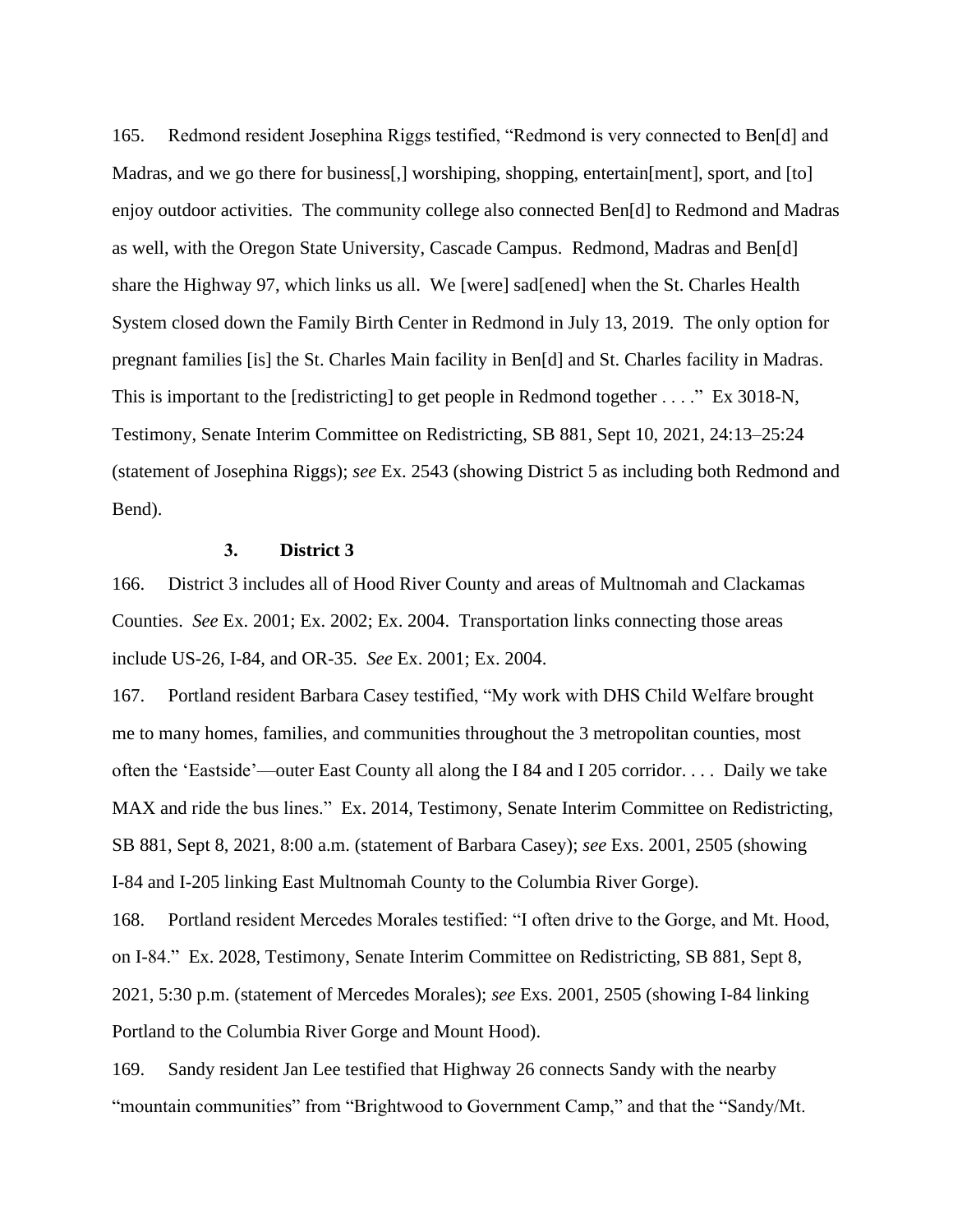Hood Transit system bus route provides a loop including Sandy, mountain communities, and Hood river and return." Ex. 2080, Testimony, Senate Interim Committee on Redistricting, SB 881, Sept 13, 2021, 1:00 p.m. (statement of Jan Lee).

170. Sandy resident Dave Kaechele testified "The communities along Hwy 26 use Sandy for their major needs." Ex. 2027, Testimony, Senate Interim Committee on Redistricting, SB 881, Sept 8, 2021, 5:30 p.m. (statement of Dave Kaechele).

171. Sandy resident Karinna French testified that Sandy and its "Mountain neighbors up the road (Hwy 26) . . . share community resources and are bound together by common roads and services." Ex. 2075, Testimony, Senate Interim Committee on Redistricting, SB 881, Sept 13, 2021, 1:00 p.m. (statement of Karinna French).

172. Alder Creek, Clackamas County resident Steve Smithsted testified that "communities along the mountain, gorge, and central Oregon . . . are also connected via transportation links like the Columbia Area Transit Bus, the Sandy Area Metro Bus, and major roads like I-84, HWY26, and HWY 35." Ex. 2052, Testimony, Senate Interim Committee on Redistricting, SB 881, Sept 10, 2021, 1:00 p.m. (statement of Steve Smithsted).

173. Welches resident Cristina Saldivar testified, "Though some may argue that it doesn't make sense to connect Portland to [the Columbia Gorge, Mount Hood, and Bend], the reality is that the communities in HD52 [which covers east Multnomah County, northeast Clackamas County, and Hood River County] are a short drive from Portland and that they are all connected by major roads such as I-84 and HWY-26." Ex. 2051, Testimony, Senate Interim Committee on Redistricting, SB 881, Sept 10, 2021, 1:00 p.m. (statement of Cristina Saldivar).

#### **4. District 4**

174. District 4 includes all of Curry, Coos, Lane, Lincoln, and Benton Counties, as well as areas of Linn, Douglas, and Polk Counties. Ex. 2001; Ex. 2002; Ex. 2004. Transportation links connecting those areas include I-5, US-101, OR-126, US-20, OR-58, and OR-99W. *See* Ex. 2001; Ex. 2004.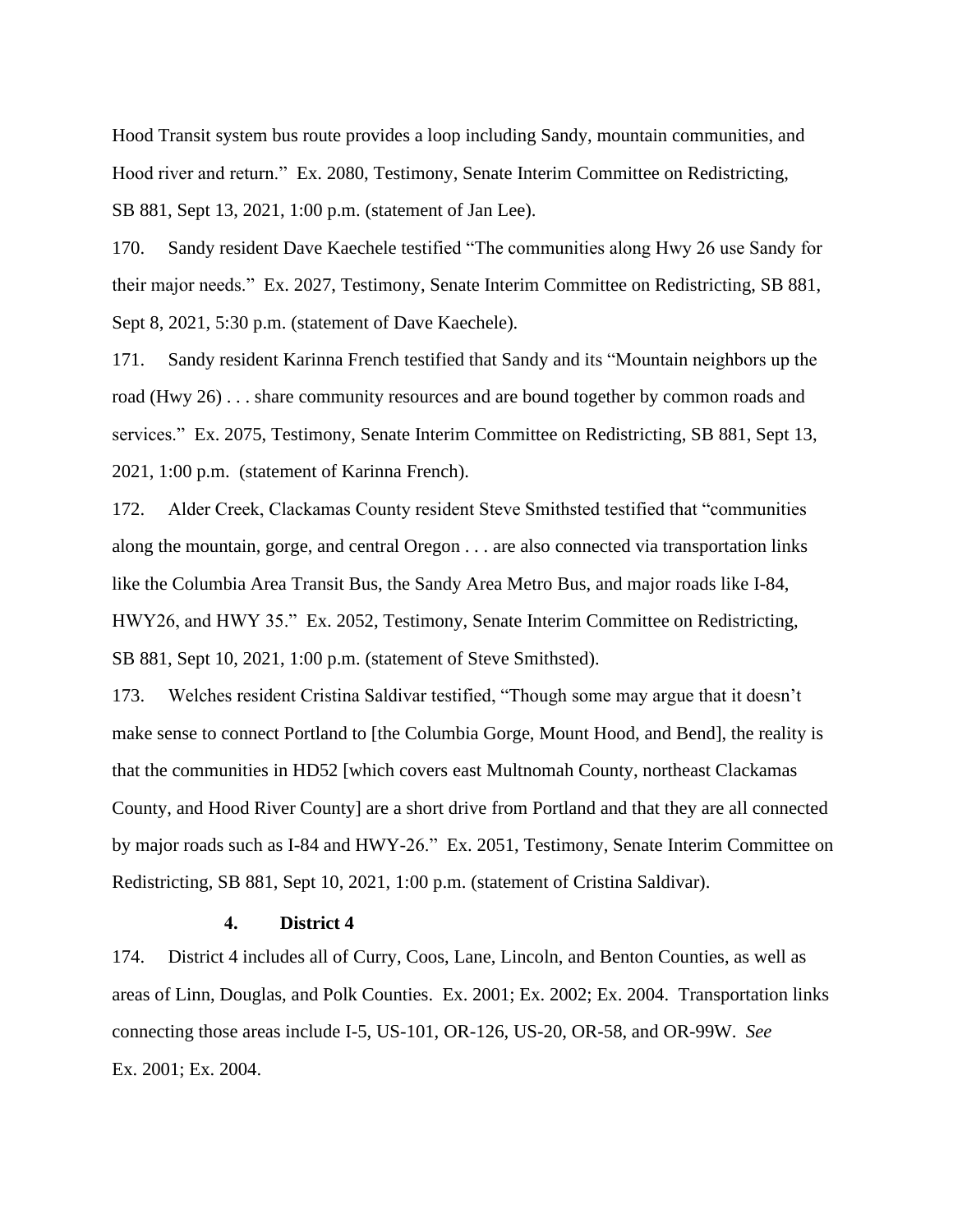175. Bill Kucha, a resident of Depoe Bay (Lincoln County), testified that "keep[ing] all of Lincoln and Benton counties together in the same district pairing Corvallis and Eugene with the Central Coast . . . makes sense because of the connection we have together in terms of our shared HWY 20, satellite campus connections between Oregon State and OCCC as well the need for us to have access to their major hospitals." Ex. 2060, Testimony, Senate Interim Committee on Redistricting, SB 881, Sept 13, 2021, 8:00 a.m. (statement of Bill Kucha).

176. Eugene resident Philip N. Barnhart testified, "The railroad running from Coos Bay to the Eugene rail yard is a critical transportation link for current wood products and will become even more important if the container port planned for Coos Bay becomes a reality." Ex. 2065, Testimony, Senate Interim Committee on Redistricting, SB 881, Sept 13, 2021, 1:00 p.m. (statement of Philip N. Barnhart).

177. Eugene resident Oliver Mintz-Lowe testified, "I like the way plan C is built around I5 and the 58, because it reflects how I, and many people, move around our communities every day. The way maps A and C follow the 99 all the way up to Junction City makes perfect sense, because this is a heavily trafficked route that many people use to commute between their homes and work. For example as a state worker I know a number of people who work for OHA, at the State Hospital in Junction City, who make this commute daily." Ex. 2057, Testimony, Senate Interim Committee on Redistricting, SB 881, Sept 10, 2021, 5:30 p.m. (statement of Oliver Mintz-Lowe).

178. Eugene resident Allen Hancock testified, "I support Congressional Map A because It keeps Lane County together - particularly west on HWY 126 towards the coast." Ex. 2033, Testimony, Senate Interim Committee on Redistricting, SB 881, Sept 9, 2021, 8:00 a.m. (statement of Allen Hancock).

179. North Benton County resident Catherine Stearns testified, "[M]y neighbors and I . . . travel south on Hwy 99W to Corvallis for the majority of our business, medical and recreational activities. This part of Benton County is served by bus transportation out of Adair Village to the Corvallis Transit Depot where we make connections to travel to many other places including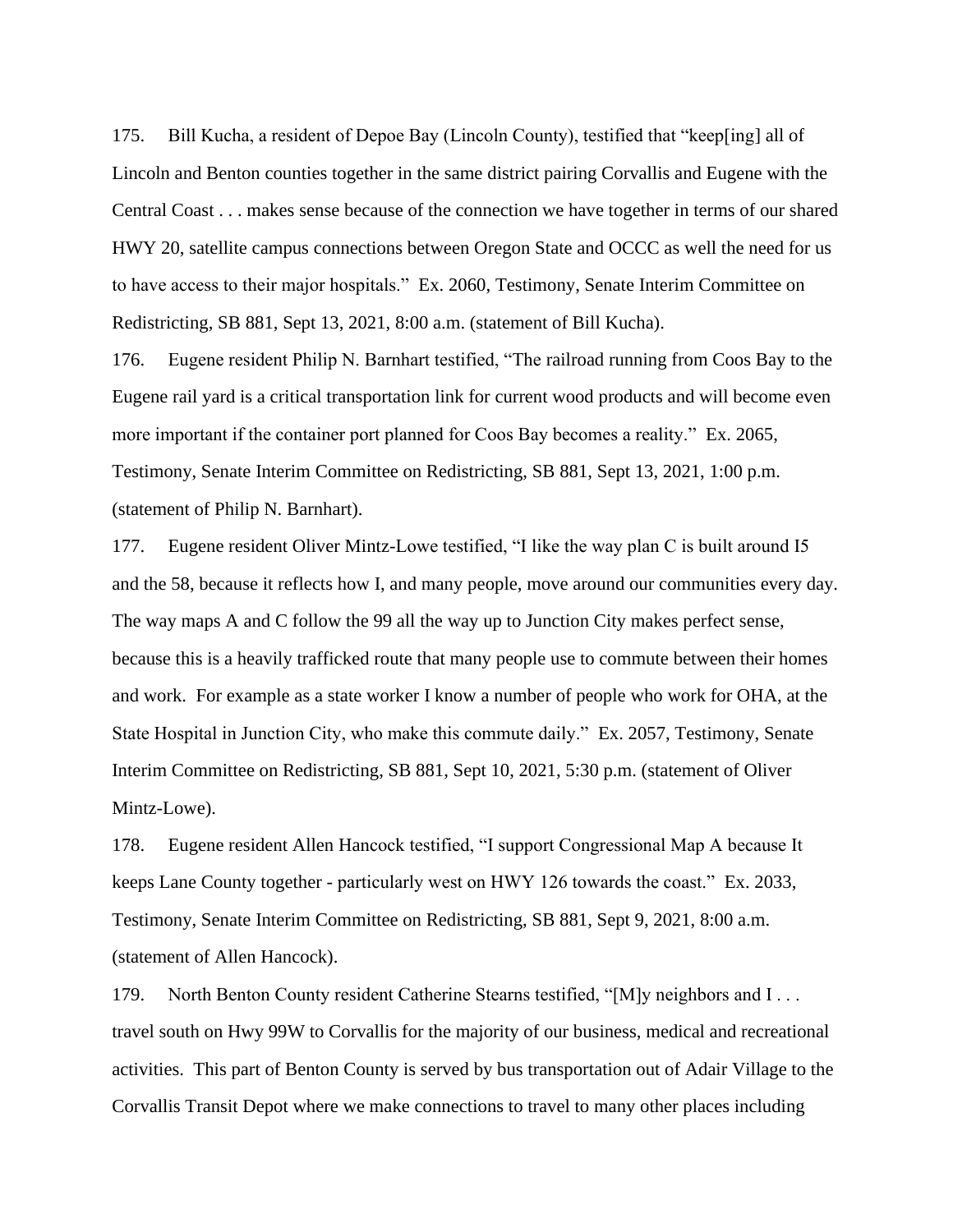most major local employers, Linn-Benton Community College and even to the coast. There are no such connections to places north of us. There are many retired folks in our area who appreciate being a short drive to Corvallis for medical appointments, groceries, and many cultural or recreational activities a college town offers. Local children attend Corvallis School District schools by taking the school buses originating in Corvallis." Ex. 2036, Testimony, Senate Interim Committee on Redistricting, SB 881, Sept 9, 2021, 8:00 a.m. (statement of Catherine Stearns).

#### **5. District 5**

180. District 5 includes areas of Clackamas, Multnomah, Marion, Linn, Jefferson, and Deschutes Counties. *See* Ex. 2001; Ex. 2002; Ex. 2004. Transportation links connecting those areas include I-5, I-205, US-26, OR-22, OR-226, US-20, OR-99E, OR-213, OR-224, OR-43, OR-212, OR-126, and US-97. *See* Ex. 2001; Ex. 2004; Ex. 2581.

181. The Oregon Department of Transportation ("ODOT") does not generally close state highways for weather-related reasons. Ex. 2582, ODOT Winter Levels of Service, Region 1 Map, October 2021, Ex. B to Moore Decl., Ex. 2583, ODOT Winter Levels of Service, Region 2 Map, October 2021, Ex. C to Moore Decl., 2584, ODOT Winter Levels of Service, Region 4 Map, October 2021, Ex. D to Moore Decl. (all describing state highway winter roadway treatment levels; "[h]ighway closures should generally not occur for routine winter storms on highways" with levels of service A and B; for level of service C, "[s]hort term highway closures may occur during a storm" but are "limited in duration and highways are reopened as soon as possible."); *see* Ex. 2580, Declaration of Lucinda Moore (declaration of ODOT State Maintenance and Operations Engineer regarding exhibits 2581, 2582, 2583,2884); Ex. 2581, ODOT Winter Levels of Service, Statewide Map, October 2021, Ex. A to Moore Decl. <sup>1</sup>

<sup>&</sup>lt;sup>1</sup> The only exceptions are that the west side of McKenzie Pass Highway, OR 242, closes for the winter season, depending on weather conditions, as does a short stretch of Highway 413, between Halfway and Cornucopia, in Baker County. Exs. 2583 and 2584 (Legends: Level of Service E description; Exs. 2581, 2583, 2584, Maps: Highway 242 between Sisters and Highway 126 near Blue River indicating level of service E; Ex. 2581, Map: Highway 413 between Halfway and Cornucopia in Baker County).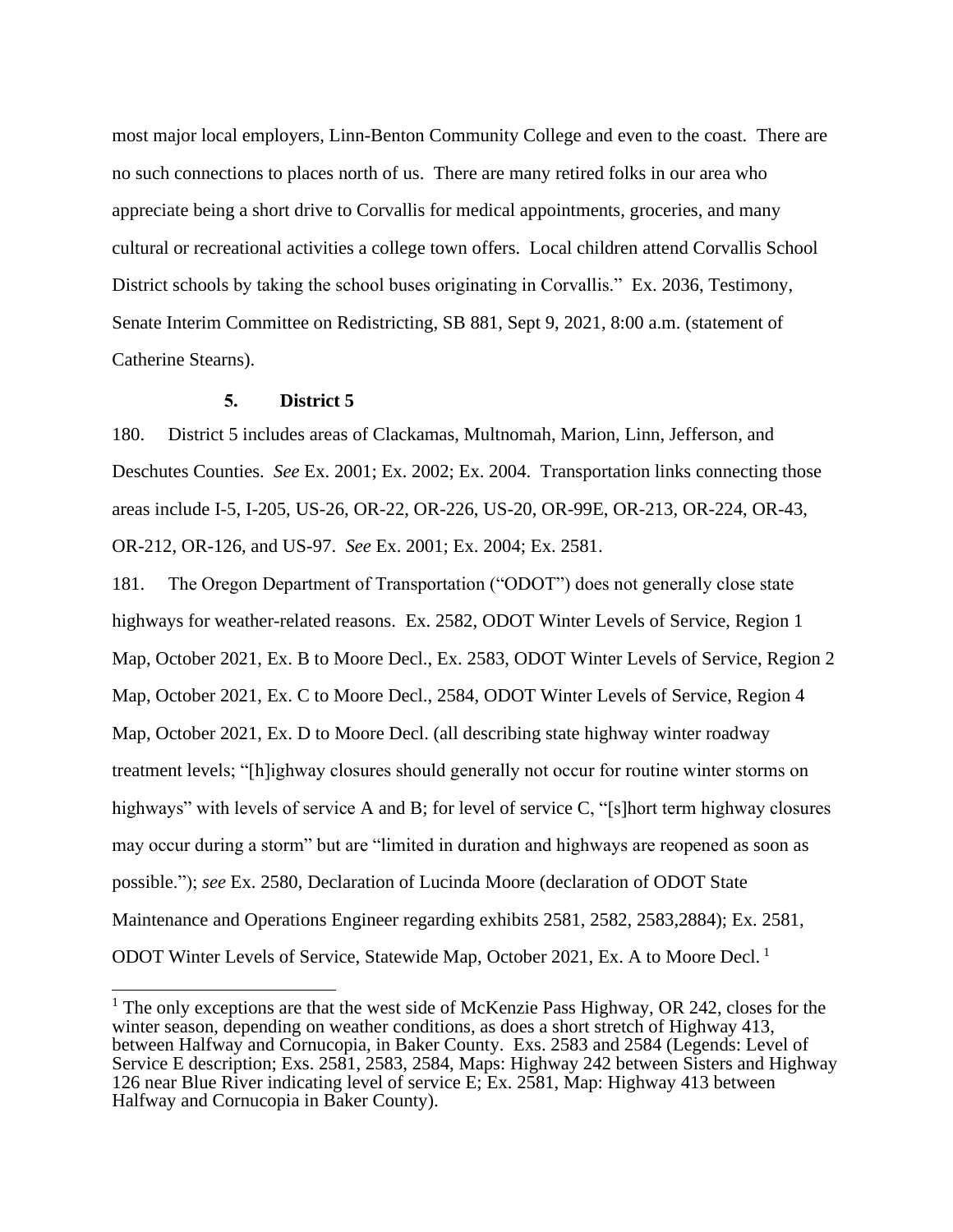182. ODOT's policy during inclement weather is to maintain highways according to the designated service level and require motorists to use traction devices such as snow tires and/or chains in order to ensure safe travel on the road in winter conditions. Exs. 2581-2584.

183. The major highway routes between Bend and Portland are maintained at a high level of service in the winter, keeping transportation links within District 5 intact year round. *See*  Exs. 2581, 2582, and 2584 (OR-26 to OR-97 route); Exs. 2581, 2582, and 2584 (I-5 to OR-22 to US-20); Exs. 2581, 2582, 2584 (I-84 to US-197 to US-97).

184. Petitioner Clarno testified that during the years that she served as Secretary of State, she drove back and forth between Salem and Redmond every week. She spent the week in Salem and returned home to Redmond during the weekends, traveling on the Santiam Pass State Highway (OR-22) throughout the year, including during winter conditions. Ex. 2400 at 5, 1:23, Clarno Depo. Trans.; *see* Ex. 2500, Oregon Blue Book, *Oregon Officials*, at 4 (Petitioner Clarno served as Secretary of State from March 31, 2019–Jan. 2, 2021).

185. Therefore, based on paragraphs 178-181 above, Petitioners' allegation that District 5 stretches across "mountains that can be impassible during winter conditions," Pet.  $\P$  52 & 101, is false.

#### **a. Deschutes County**

186. Bend resident Kavi Chokshi testified in support of including Bend in a district that includes "Redmond, Redmond Airport, and other similar parts of Deschutes County. I believe Redmond Airport is the primary airport used by most Bend residents." Ex. 2069, Testimony, Senate Interim Committee on Redistricting, SB 881, Sept 13, 2021, 1:00 p.m. (statement of Kavi Chokshi)..

187. Redmond resident Josephina Riggs testified, "Redmond is very connected to Ben[d] and Madras, and we go there for business[,] worshiping, shopping, entertain[ment], sport, and [to] enjoy outdoor activities. The community college also connected Ben[d] to Redmond and Madras as well, with the Oregon State University, Cascade Campus. Redmond, Madras and Ben[d] share the Highway 97, which links us all. We [were] sad[ened] when the St. Charles Health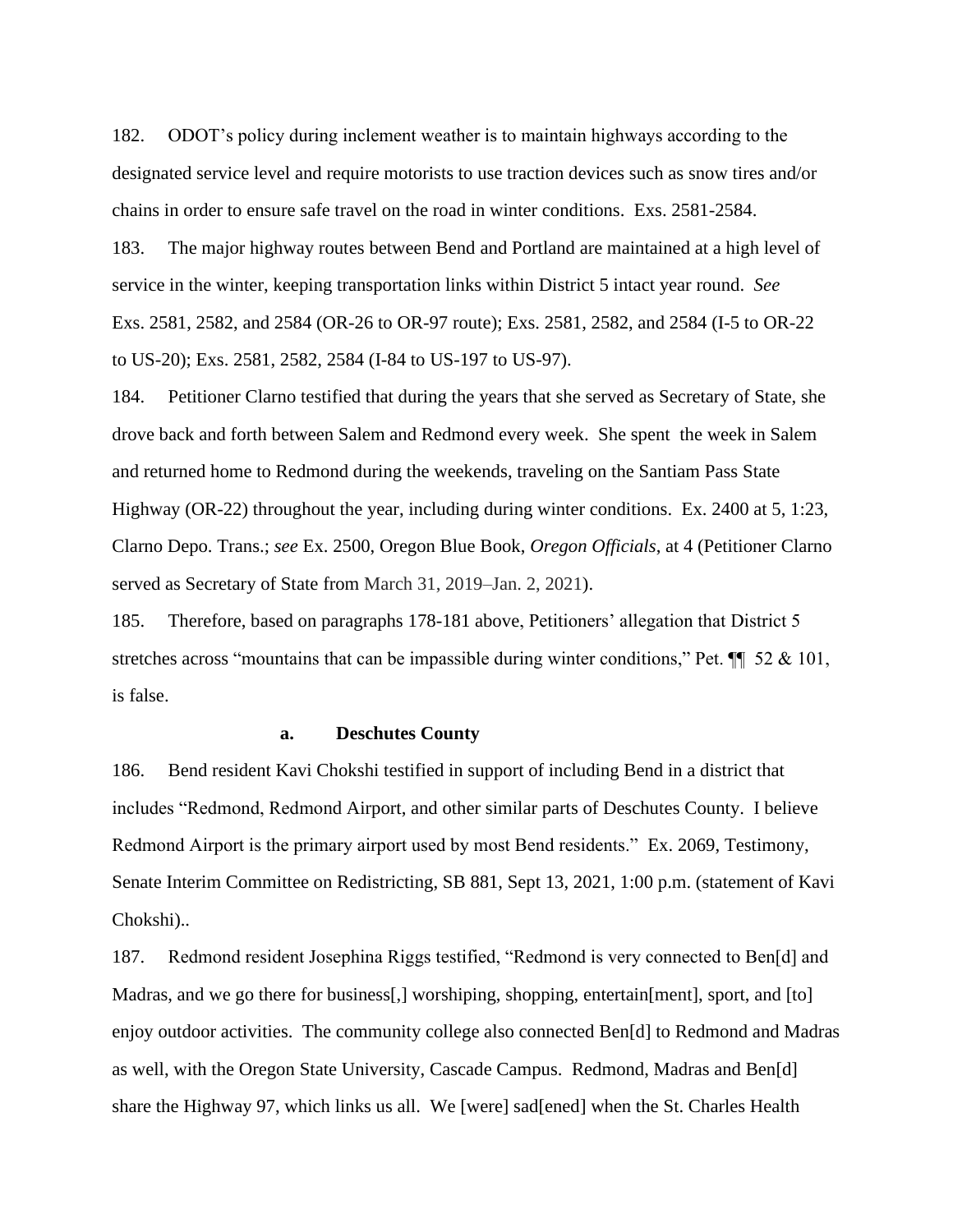System closed down the Family Birth Center in Redmond in July 13, 2019. The only option for pregnant families [is] the St. Charles Main facility in Ben[d] and St. Charles facility in Madras. This is important to the [redistricting] to get people in Redmond together . . . ." Ex. 3018-N, Testimony, Senate Interim Committee on Redistricting, SB 881, Sept 10, 2021, 8:00 a.m., 24:13–25:24 (statement of Josephina Riggs); *see* Ex 2543 (showing District 5 as including both Redmond and Bend).

188. Sisters resident Tara Redfield testified, "Sisters residents like myself, commute to Bend from HWY 20 which connects to HWY 97." Ex. 2087, Testimony, Senate Interim Committee on Redistricting, SB 881, Sept 13, 2021, 1:00 p.m. (statement of Tara Redfield).

189. Bend resident Dave Paulson testified, "[A]ttaching us to Portland and, North Hood River definitely reflects the commercial centers that we have with Bend. When we don't have something in Bend, we look to Portland. We look for medical work. We look for educational and commercial interests. Our economy is supported by the people of Portland and the tourism that comes from there. Our transportation links to Portland through [Highway] 97 and over Mount Hood and to Santiam make us part of the Portland commercial area. Ex. 3018-N, Testimony, Senate Interim Committee on Redistricting, SB 881, Sept 10, 2021, 8:00 a.m., 62:24–63:22 (statement of Dave Paulson); *see* Ex. 2001 (showing Bend as part of District 5 with part of Portland).

### **b. Clackamas County**

190. Milwaukie resident Brad Reed testified in support of "group[ing] my community in Clackamas together with our neighbors mostly East of the river in the Willamette Valley, Marion and Linn counties. Many times I've traveled I-5 and 99E to visit the wonderful communities in our three counties with their farmers' markets, breweries, beautiful natural areas, and you-pick farms for berries, pumpkins, and Christmas Trees." Ex. 2040, Testimony, Senate Interim Committee on Redistricting, SB 881, Sept 9, 2021, 1:00 p.m. (statement of Brad Reed). 191. Albany resident Eric Aguinaga testified, "The I-5 corridor that runs through House District 15 is a farming community, is a growing historic community, and a fun community to be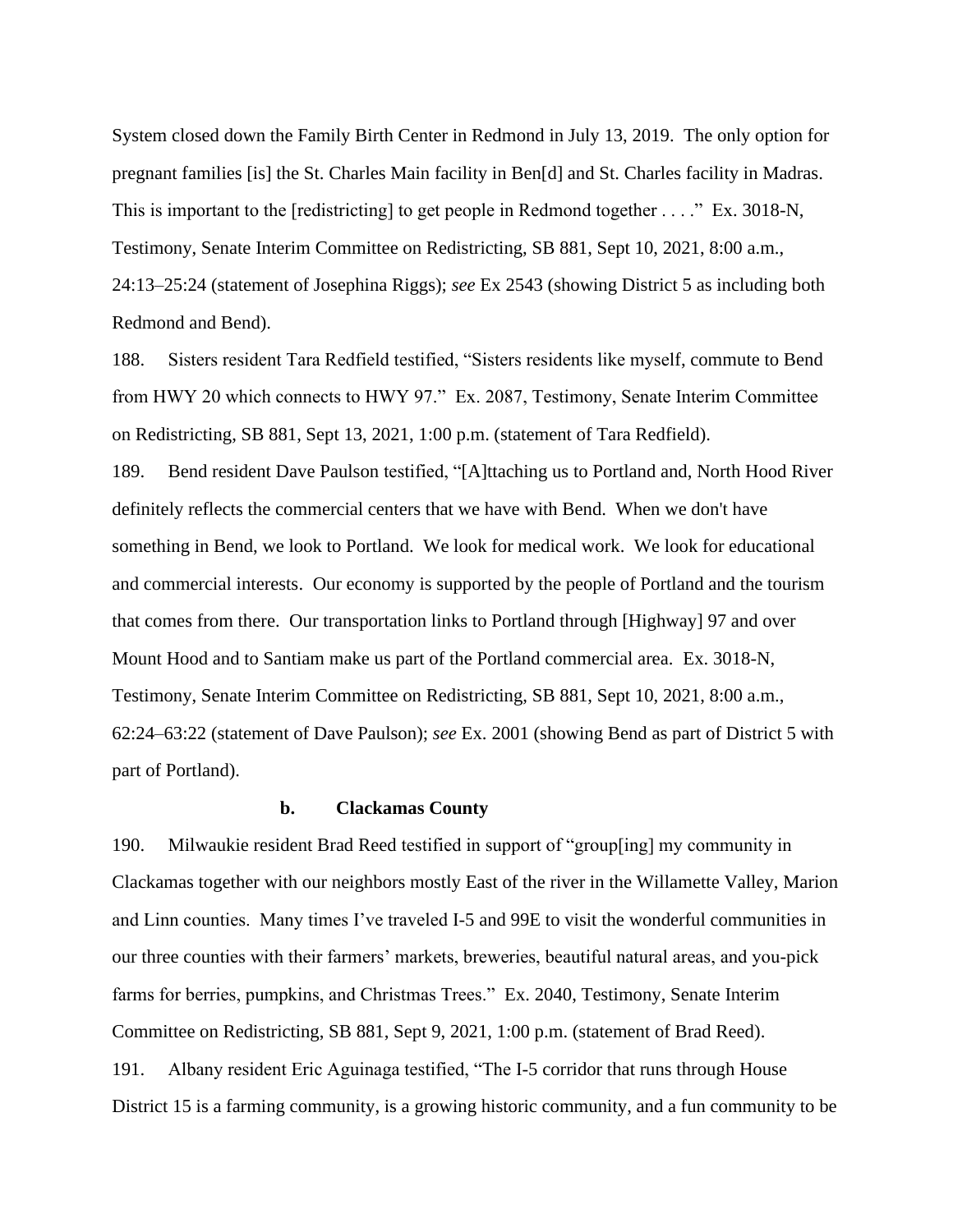in. It's hard to tell the difference when you are driving through Millersburg, Albany, and Tangent to see what city you are actually in. Little roads like Santiam Boulevard, Seven Mile Lane mean a lot to us, and we have become a very strong community working together." Exhibit 3018-Q, Testimony, Senate Interim Committee on Redistricting, SB 881, Sept 9, 2021, 8:00 a.m., 52:16–52:24 (statement of Eric Aguinaga).

#### **6. District 6**

192. District 6 includes all of Yamhill County, as well as areas of Polk, Marion, Clackamas, and Washington Counties. *See* Ex. 2001; Ex. 2002; Ex. 2004. Transportation links connecting those areas include I-5, OR-99W, OR-217, OR-210, OR-47, and OR-219. *See* Ex. 2001; Ex. 2004.

193. Woodburn resident Debbie Cabrales testified, "Although we have been able to grow as a community, we depend on some services in Salem, this is easy to do via I-5. Salem and Woodburn are only 15-20 minutes away." Ex. 2040, Testimony, Senate Interim Committee on Redistricting, SB 881 Sept 9, 2021, 1:00 p.m. (statement of Debbie Cabrales).

194. Salem resident Maria Hinojos Pressey testified, "Although I live in Salem, I work in Woodburn and commute there via I-5 which takes me about 20 minutes depending on traffic..... [T]he Salem area is home to a thriving and vibrant Latinx community, and many of us who live in North East Salem, travel up to Woodburn where you can find Lucero's shop, to pick up platos de barro, and Luis's Taqueria, to get authentic food or buy a piñata for a family birthday party. I also like that these maps follow the I-5 and would like to highlight that the farming communities along it are central to this area and I appreciate that this map respects that. If you drive through this highway, after leaving Woodburn and entering NE Salem, it is as if you never left either city." Ex. 2098, Testimony, Senate Interim Committee on Redistricting, SB 881, Sept 13, 2021, 5:30 p.m. (statement of Maria Hinojos Pressey).

195. Salem resident Cynthia Martinez testified, "Lancaster Road is also important transportation link because you can find everything you need there, from a Starbucks, to a pan[a]d[e]ria, to gas stations, grocery stores, and even some fun recreational things to do, in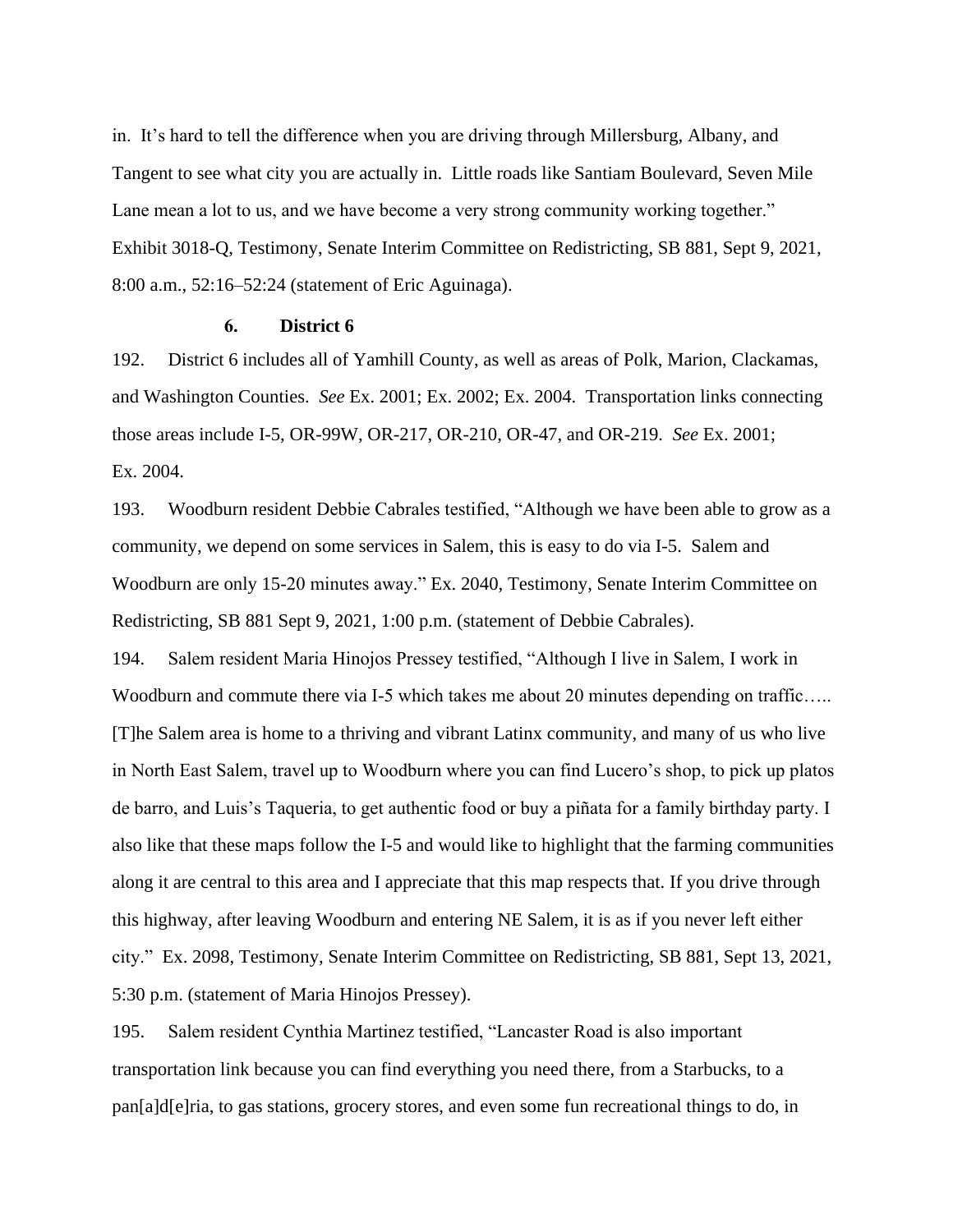almost—an almost anything else you can think of. Before, Lancaster Road was seen as a marker between urban and rural areas. And so many people have moved to the east of Lancaster Road, so it would make sense to have Cordon Road be an indicator where the district could stop." Exhibit 3018-K, Testimony, Senate Interim Committee on Redistricting, SB 881, Sept 13, 2021, 8:00 a.m., 13:21–14:6 (statement of Cynthia Martinez).

196. Salem resident Ira Martinez testified about connections between Southeast and Northeast Salem, as well as adjacent communities: "I want to specifically focus on Lancaster Drive, as it is a very important transportation link for us. Along this road you can find the local flea market, Mirandes Bakery, El Toritos Meat Market, Courthouse Club Fitness, La Tapatia Market, among many other businesses. House proposal B does not take into consideration the significance that this road has in our communities and proposes to split the area into three distinct districts." Exhibit 3018-K, Testimony, Senate Interim Committee on Redistricting, SB 881, Sept 13, 2021, 8:00 a.m., 10:14–10:22 (statement of Ira Martinez).

197. Salem resident Michael Powers testified, "I would also work to keep the area along Lancaster Road together as well, perhaps using Cordon Road as a boundary." Exhibit 3018-K, Testimony, Senate Interim Committee on Redistricting, SB 881, Sept 13, 2021, 8:00 a.m., 34:12– 34:14 (statement of Michael Powers).

198. Janet Lorenzen, from Salem, testified, "I work at Willamette University, about half of our faculty and staff members live in Portland or Wilsonville and commute to Salem. And several faculty members live in Salem and travel to Portland to teach classes. It's also my understanding that homes in North-West Salem are often used as a bedroom community for travel to Wilsonville and Portland. I think of the I-5 corridor between Portland and Salem as deeply interconnected in terms of home-life and work-life." Ex. 2099, Testimony, Senate Interim Committee on Redistricting, SB 881, Sept 13, 2021, 5:30 p.m. (statement of Janet Lorenzen).

**F. The Legislative Assembly Considered Each Criterion of ORS 188.010(1)** 199. SB 881 comports with each of the criteria listed under ORS 188.010(1). Each district is contiguous. *See* ORS 188.010(1)(a). Each district is of almost exactly equal population. *See*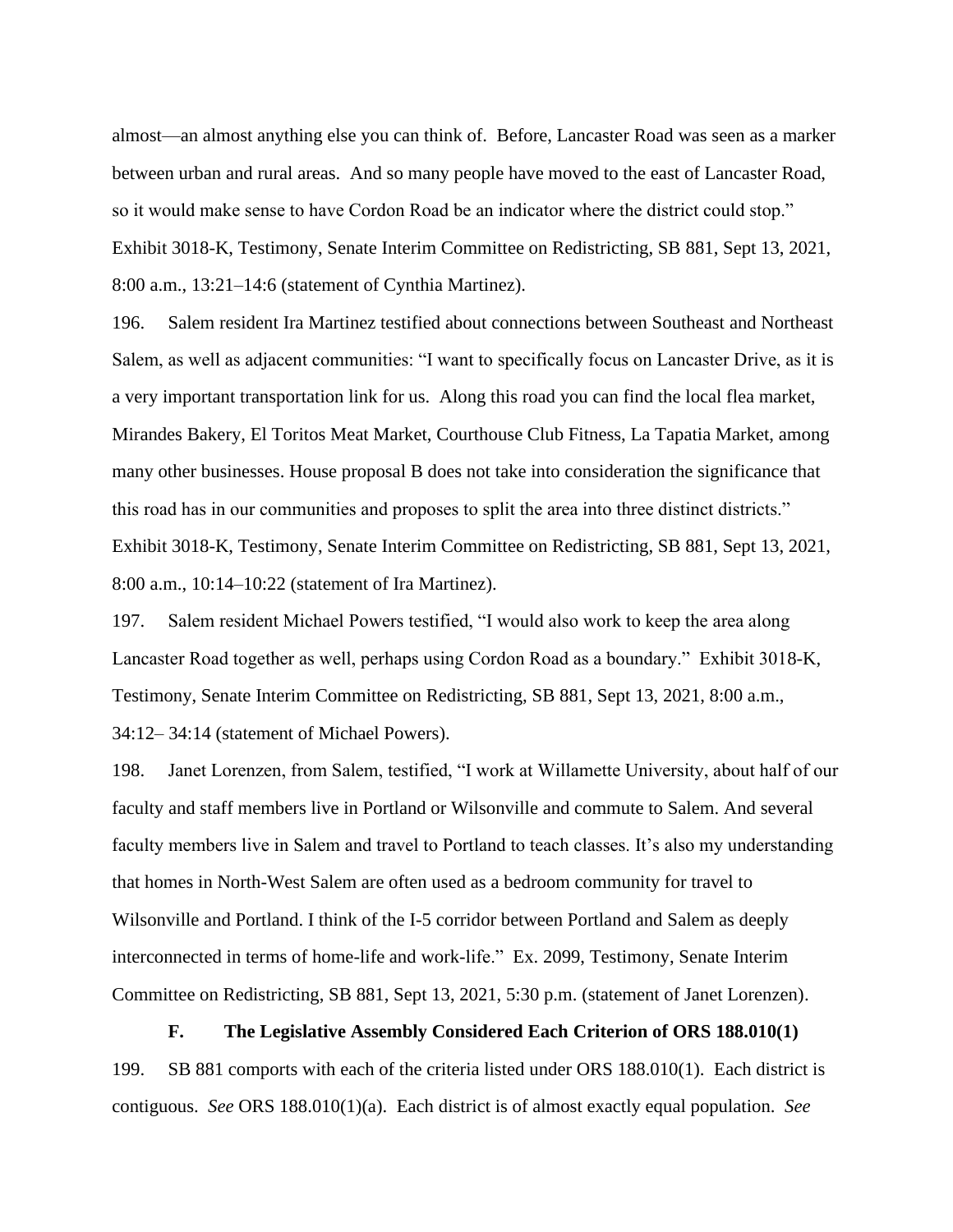ORS 188.010(1)(b). The boundaries of each district follow various geographic or political boundaries, including county lines, city boundaries, reservation boundaries, rivers, and shorelines. *See* ORS 188.010(c). Communities within each district are connected by transportation links, including U.S. Route 20 linking Deschutes County to the Willamette Valley in District 5. *See* ORS 188.010(1)(e); Ex. 2543.

200. As for the criterion that a district shall, as nearly as practicable, "[n]ot divide communities of common interest," the nebulous, overlapping, and interconnected nature of "communities" makes it difficult to objectively determine the extent to which communities have been divided. *See* ORS 188.010(d). However, the Redistricting Committees held extensive public hearings at which they received oral and written testimony from dozens of Oregonians concerning how their communities should be organized into districts so as to give each community a voice. The district plan that the legislature finally enacted reflected many of the wishes expressed by residents at those hearings, indicating that the legislature considered and responded to the needs of the communities within each district.

201. The dissatisfaction of some Oregonians with the district plan is not strong evidence that the plan fails to comport with ORS 188.010(1)(d). The Redistricting Committees heard testimony expressing a variety of views, and it was not possible to satisfy them all. *See, e.g.*, Ex. 3018-I, Testimony, Senate Interim Committee on Redistricting, SB 881, Sept 13, 2021, 5:30 p.m., 87:12–87:19 (statement of Sarah Ballenson) (Hood River resident stating that Hood River and The Dalles are "closely tied"); Ex. 2096, Testimony, Senate Interim Committee on Redistricting, SB 881, Sept 13, 2021, 5:30 p.m. (statement of Jessica DeVlaeminck) (The Dalles resident stating that The Dalles "do[es] not have anything in common with" Hood River). 202. SB 881 strikes a balance between the expressed wishes of various Oregonians and the objective criteria of contiguousness, equal population, geographic and political boundaries, and transportation links. SB 881 thus comports with Oregon's traditional redistricting criteria under ORS 188.010(1).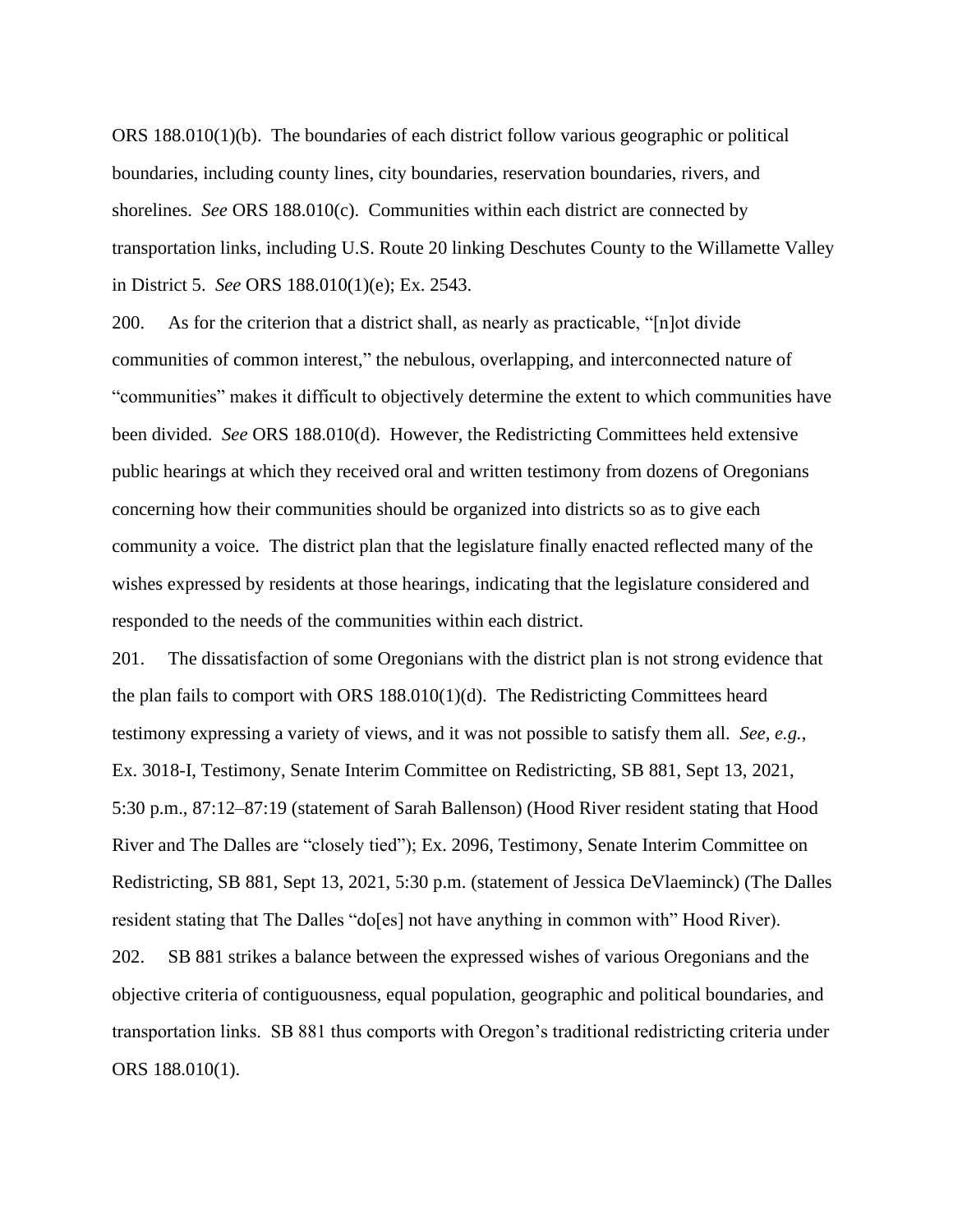#### **F. Compactness**

203. Compactness is not a statutory criterion for redistricting under Oregon law.

ORS 188.010(1). Compactness is not a useful redistricting criterion. 10/27/2021 Hrg. Trans. (Rough vol. 1) at 189:8-13 (Brunell) ("[C]ompactness is rarely -- is rarely a reason for a map to get thrown out. So oftentimes there will be really funny districts but a judge or judges will let the map stand, so that's what I was trying to say. There's been a lot of really non-compact districts that judges have said these are fine."); 2701A at 6 (Brunell (2006)) ("Compactness is rarely an issue in court, although it can be, depending upon the judge or judges involved").

204. There are no reliable measures of compactness. 2701A at 6 (Brunell (2006))

("Compactness is, at least in part, in the eye of the beholder.").

205. There is no basis in the record to draw any conclusions about the compactness of the enacted map.

## **IV. WHETHER SB 881 WAS INTENDED TO FAVOR ANY POLITICAL PARTY, INCUMBANT LEGISLATOR, OR ANY OTHER PERSON: ORS 188.010(2).**

## **A. Lay Testimony Regarding Partisan Intent**

#### **1. Representative Bonham**

206. Representative Bonham served on the House Redistricting Committee during the entirety of the 2021 Regular Legislative Session and during the interim between the 2021 Regular Legislative Session and the 2021 1<sup>st</sup> Special Session. Representative Bonham did not serve on the House Committee on Congressional Redistricting during the 2021 1<sup>st</sup> Special Session, which began on September 20, 2021, and ended on September 27, 2021. *See* Ex. 1003, at ¶ 1, Declaration of Representative Daniel Bonham. 10/27/2021 Hrg. Trans. (Rough vol. 1) at 154:16-17.

## **2. Melissa Unger, SEIU Executive Director**

207. Some Service Employees International Union Local 503 (hereinafter "SEIU") members testified before the legislature in connection with congressional redistricting. There was also an ongoing conversation between SEIU and particular legislators about redistricting that included Portland, the largest city in Oregon. Ex. 1045, at 40-47, 54-55 (Unger Depo. Trans.).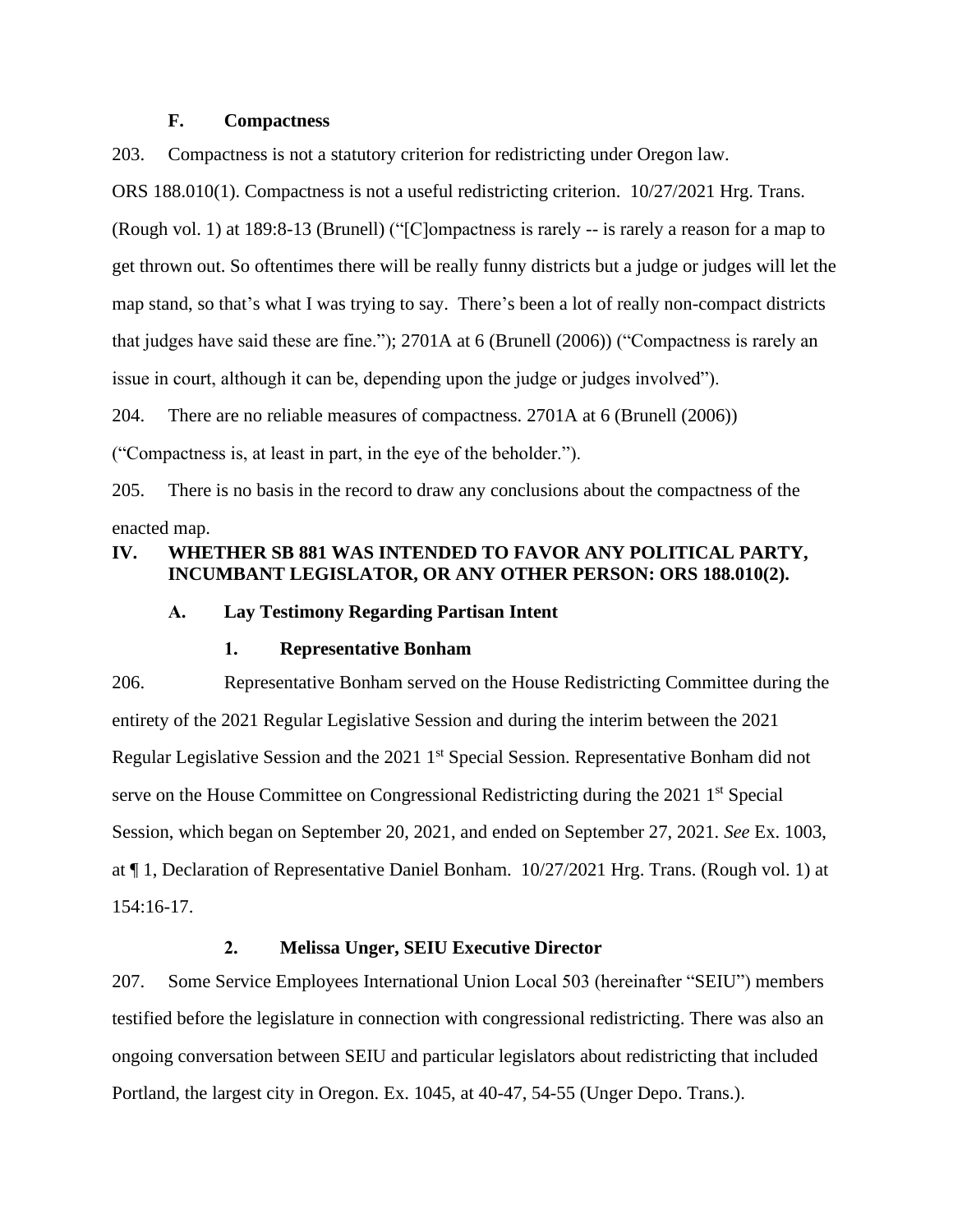208. The Executive Director of SEIU Local 503, Melissa Unger, had ongoing conversations with two members of Democratic Leadership, Representative Salinas and Speaker Kotek, along with a chief of staff for Speaker Kotek, Lindsey O'Brien, during the weekend before the vote on SB 881-A that were focused on whether the map could pass through the representative legislative process, with a particular focus on drawing a map that Republicans would show up to vote on (as opposed to denying a quorum), which was SEIU's primary interest. Ex. 1045, at 56-59, 69, 71- 72, 74-75. *See, e.g., id.* at 58 ("I was not involved in the details of the map, the actual, like, districts. I was involved in the strategy of which map would be acceptable to get the Republicans to show up and vote for it.").

209. Melissa Unger, SEIU, did not discuss how Bend should be apportioned with any member of the Legislative Assembly or with legislative staffers. Ex. 1045, at 53-54.

210. Members of Democratic Leadership were also aware of and discussing the ratings of the various proposed maps by FiveThirtyEight.com and other publicly available models and discussing the overall meaning of those proposed maps and their grading under the modeling tools. Ex. 1045, Unger Dep. at 61, 63–66, 68–69.

211. Melissa Unger discussed with members of the Oregon Legislature how Oregon Public Broadcasting and The Oregonian were reporting on the proposed maps. Ex. 1045, Unger Dep. at 64.

212. Melissa Unger had conversations with Democratic legislators regarding the various proposed maps and the potential impact of those maps. Ex. 1045, Unger Dep. at 76, 80–81.

## **B. Expert Testimony Regarding Partisan Intent**

213. I received expert testimony from Dr. Jonathan Katz, Dr. Paul Gronke, Dr. Devin Caughey, and Dr. Thomas Brunell.

## **1. Dr. Jonathan Katz**

214. Dr. Katz is qualified to testify as an expert witness in the field of political science, including statistical analysis, with respect to the electoral consequences of redistricting.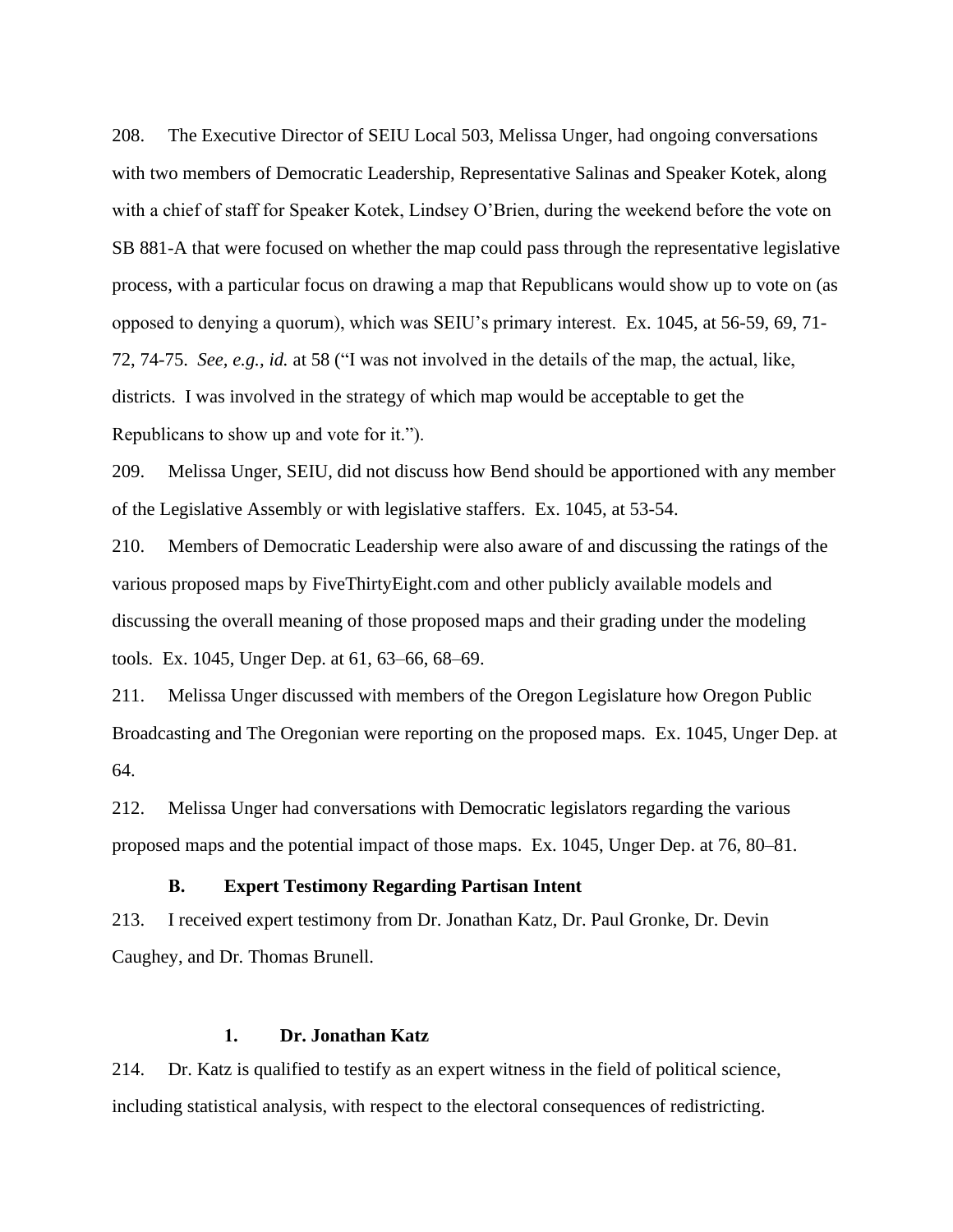215. Dr. Katz is a professor of social sciences and statistics at the California Institute of Technology and holds a Ph.D. in political science. Ex. 2300 at 1 (¶ 1).

216. Dr. Katz has published numerous peer-reviewed articles, including on the topic of measures of partisan fairness. Ex. 2301.

217. Dr. Katz has testified as an expert witness in more than 20 election law cases, including cases regarding partisan gerrymandering claims. In those cases, he was retained by counsel representing Republican, Democratic, governmental, and nonpartisan clients, and has been called to testify for both plaintiffs and defendants. Ex. 2300 at 2 (¶ 3).

218. Dr. Katz's testimony was credible.

219. Dr. Katz's methods in this case are consistent with his previously expressed academic views and are generally accepted in the field of political science. Ex. 2302-2305.

220. On the cross-examination and redirect examination before the Special Master, Dr. Katz's testimony was direct, forthright, clear, and convincing. Dr. Katz demonstrated a strong command of the relevant background principles of political science as well as the opinions and analysis in his report. 10/28/2021 Hrg. Trans. (Rough vol. 2) at 66:19-127:25.

221. The most commonly accepted standard in political science to judge the partisan fairness of voting districts for a legislature is partisan symmetry. Ex. 2300 at 2 (¶ 6) (Katz); 10/27/2021 Hrg. Trans. (Rough vol. 1) at 262:16-18 (Brunell) ("I know I've read some criticism on symmetry, but in general, that's the approach of most political scientists."); 10/28/2021 Hrg. Trans. (Rough vol. 3) at 45: 3-21, (Caughey); Ex. 3001 (Caughey).

222. "Because most electoral systems in the United States are single-member districts that are winner-take-all, as Congressional elections are, in practice they normally give a 'bonus' of varying sizes (above proportionality) in seats to the party that wins a majority of the votes across a state." Ex. 2300 at 3 (¶ 7), 8 (Katz Decl.); Ex. 2303 (adopted by reference in Ex. 2300 at 3 (¶ 8)); *accord* 10/27/2021 Hrg. Trans. (Rough) at 210:8-211:25 (Brunell).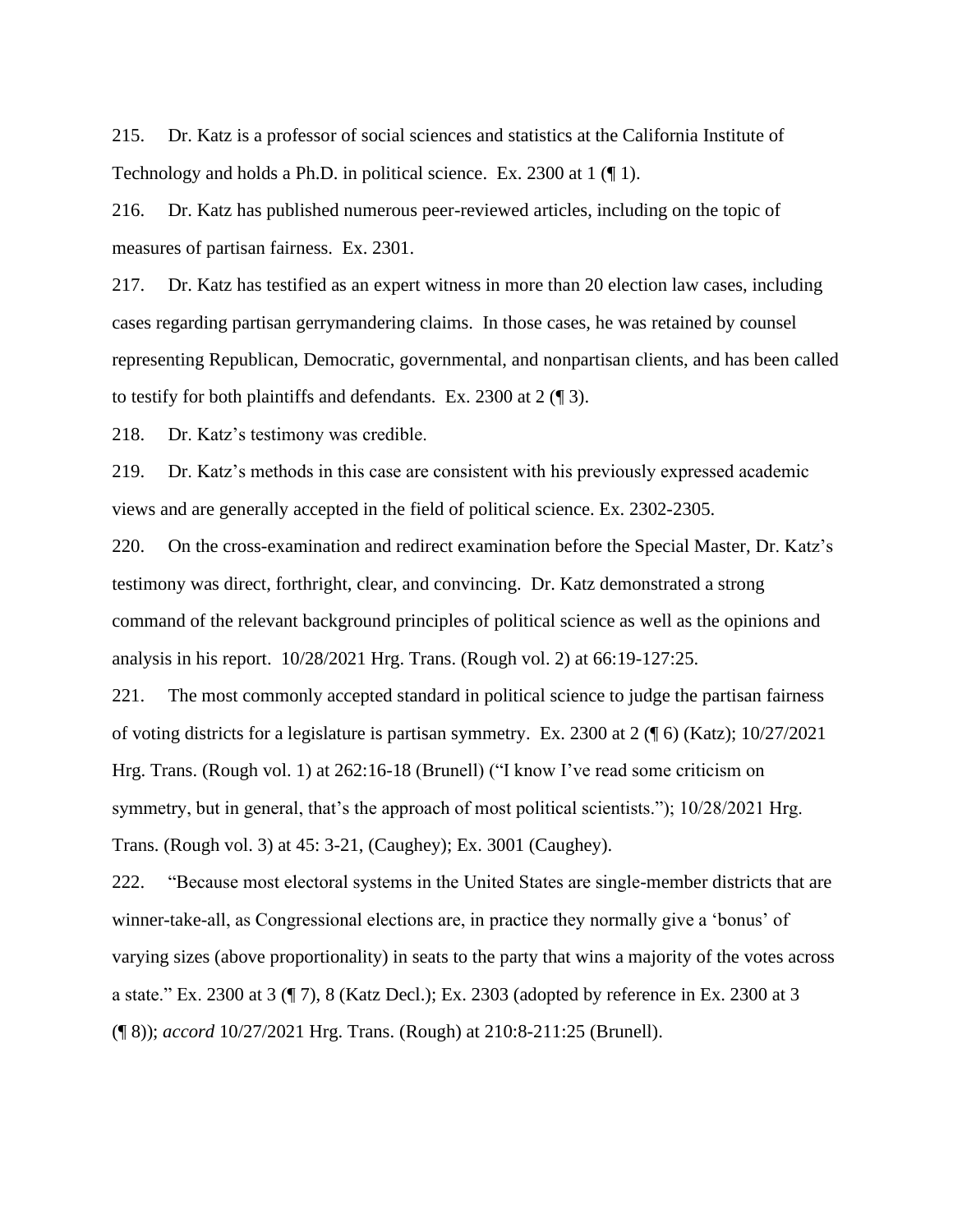223. In the United States, a one percent increase in votes for a party normally leads to a two to three percent increase in seats. Ex. 2300 at 3; Ex. 2303 at 14 n.4 (adopted by reference in Ex. 2300 at 3 (¶ 8)).

224. The "winner's bonus" is even larger in states with fewer than seven congressional seats. 10/27/2021 Hrg. Trans. (Rough) at 250:25-251:4 (Brunell).

225. The most reliable measure of partisan symmetry is the full seats-vote curve. Ex. 2300 at 7-8 (Katz Decl.); Ex. 2304 (adopted by reference in Ex. 2300 at 3 (¶ 10) (Katz Decl.)); 10/28/2021 Hrg. Trans. (Rough vol. 3) at 20:1-25 (Caughey); *see also* 10/28/2021 Hrg. Trans.

(Rough vol. 2) at 107:15–111:9 (Katz) (explaining full seat-votes curve).

226. The efficiency gap metric measures the difference in "wasted" votes (votes that do not contribute to an election win) between the two parties, with a positive efficiency gap indicating that the votes of one party are more efficiently distributed across districts than the votes of the other party. Ex. 1006, Brunell Report, at 2; Ex. 3001, Declaration of Devin Caughey ("Caughey Decl."), at 13–14.

227. The efficiency gap does not measure partisan symmetry or any other quantity of the seats-votes curve. Ex. 2300 at 10.

228. The efficiency gap cannot "measure the partisan fairness of a proposed electoral map." Ex. 2300 at 9.

229. Efficiency gap is an even less reliable measure of partisan fairness for congressional elections in Oregon, because Oregon has only six seats. 10/27/2021 Hrg. Trans. (Rough) at 215:21-217:24 (Brunell); Ex. 2703.

230. The efficiency gap is the recent measure that has seen the most use in practice to measure a map's partisan bias. Ex. 2300, Expert Report of Professor Jonathan N. Katz ("Katz Report") at 4.

231. Under every measure of the efficiency gap offered the experts have offered here, SB 881 (2021) favors Democrats to some degree under some hypothetical scenarios. Caughey Decl. at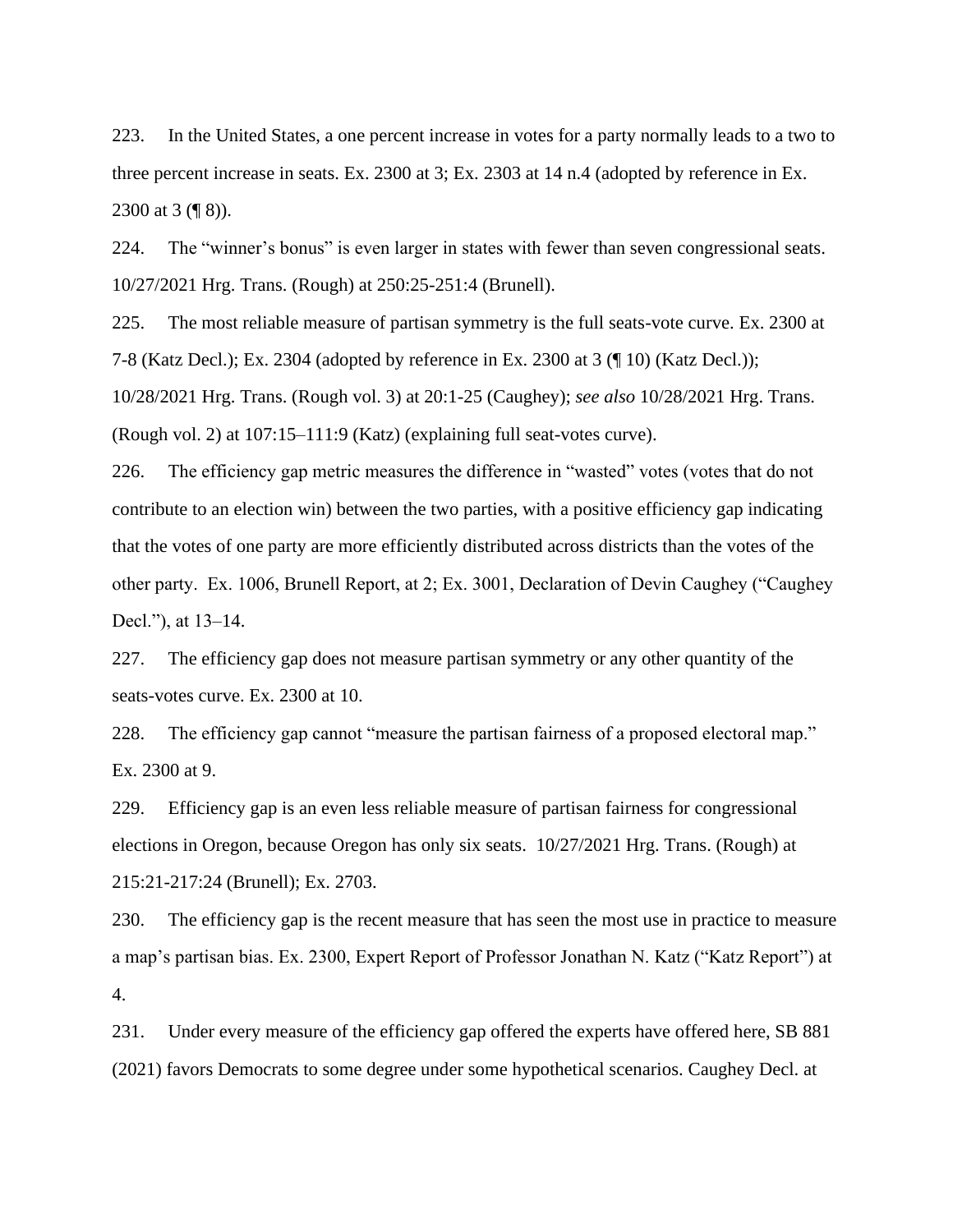14; Ex. 3002, Declaration of Paul Gronke ("Gronke Decl.") ¶ 25; Ex. 1006, Brunell Report at 8; Ex. 1049, Supp. Brunell Report, at 21.

232. Public sources confirm that the efficiency gap of SB 881 (2021) favors Democrats to some degree. Ex. 1022, FiveThirtyEight Congressional Map Assessment ("538"); Ex. 1023, Princeton Gerrymander Project Congressional Map Grade ("Princeton"); Ex. 3002, Gronke Report, fn. 4.; Ex. 2703 (PlanScore.Org – Oregon Congressional Plan SB 881 (2021)).

233. There is at least an 8.5% efficiency gap in favor of Democrats. Ex. 3001, Caughey Decl. ¶ 28; Ex. 3002, Gronke Decl. ¶ 25; Ex. 1049; Ex. 2703, PlanScore.Org.

234. Dr. Katz's regression methodology to produce the seats-votes curve is reliable and generally accepted in the field of political science. Ex. 2300 at 3-4 (¶¶ 12-13); Ex. 2300 at 12-13 (§ 3 of Katz report).

235. Dr. Katz's implementation of this method is reliable.

236. Based on Dr. Katz's model, the expected outcome of the enacted map is 3.86 Democratic seats to 2.14 Republican seats. 10/28/2021 Hrg. Trans. (Rough vol. 2) at 118:16-119:16 (Katz); Ex. 2300 at 14 (Table 2).

237. Assuming Democratic incumbents run in Districts 1, 3, 4, and 5, the expected seat share is 4.16 Democratic seats to 1.84 seats. 10/28/2021 Hrg. Trans. (Rough vol. 2) at 117:15-118:12 (Katz); Ex. 2300 at 14 (Table 3).

238. Political scientists generally do not specify incumbency, because incumbency is unpredictable over the course of the decade. 10/28/2021 Hrg. Trans. (Rough vol. 2) at 113:11- 117:12 (Katz); Ex. 2300 at 10 & n.11.

239. Dr. Katz's estimate of the seats-votes curve demonstrates there is no statistically significant bias toward either party under the enacted map. His point-estimates of the bias ranges from 0.03 seats in favor of the Democrats (when one party wins 55%-60% of the two-party vote) to 0.12 seats in favor of Republicans (when each party wins 49%-51% of the two-party vote). Ex. 2300 at 4 (¶ 14), 15-17 (Figures 1-2 & accompanying text).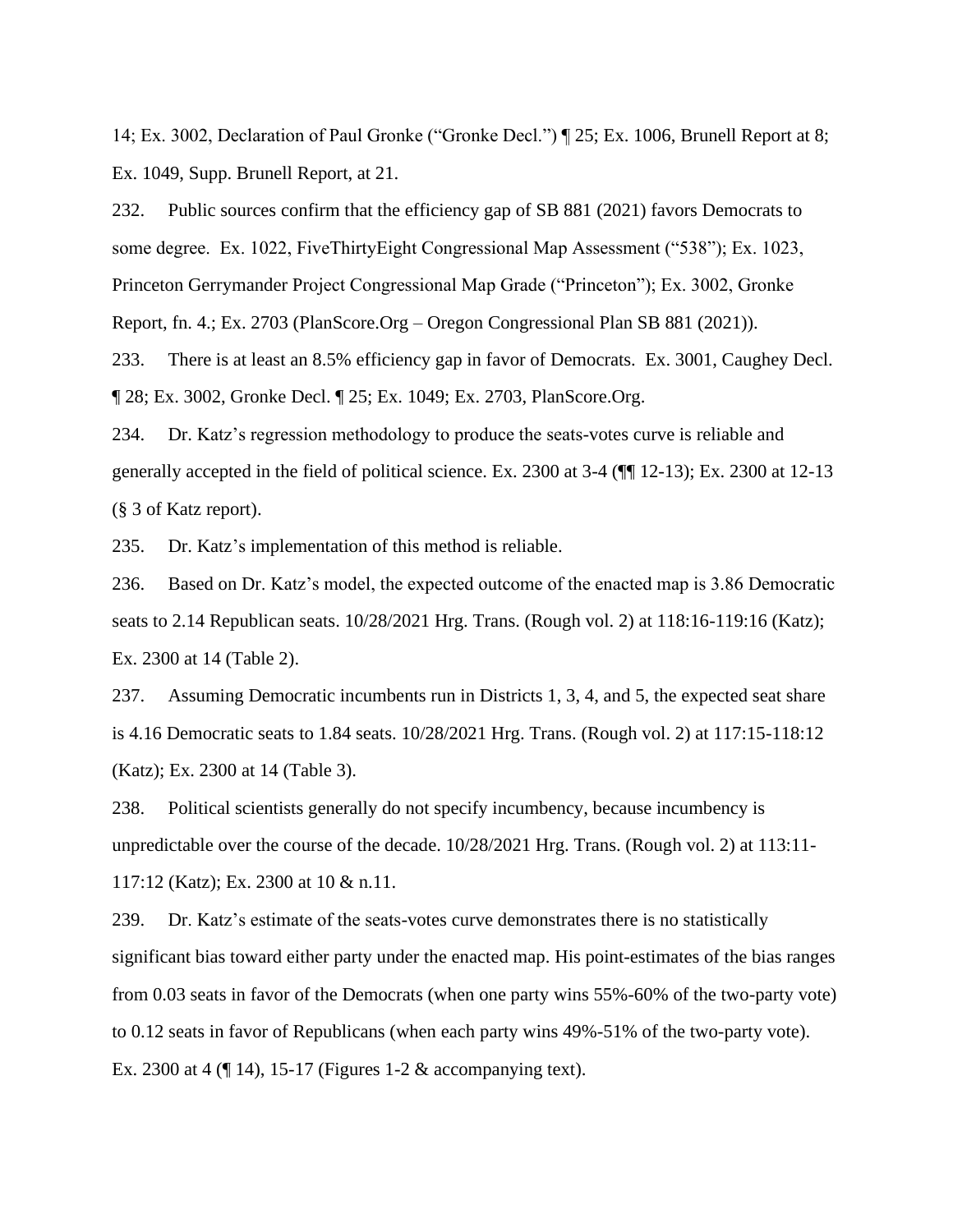240. Dr. Katz, like Dr. Gronke, noted that "proportionality"—the idea that "a party's share of the seats should be roughly equal to their share of the vote in the election"—is not required for partisan symmetry, and that lack of proportionality is not an indication of unfairness because of the effects of the single-member, winner-take-all electoral system in the United States. Ex. 2300 at 8 (Declaration of Dr. Katz).

241. Alternatively, Dr. Katz performed his analysis assuming that Democratic incumbents would run in the First, Third, Fourth, and Fifth Congressional Districts; a Republican incumbent would run in the Second Congressional District; and no incumbent would run in the new Sixth Congressional District. Ex. 2300 at 19 (Declaration of Dr. Katz).

242. Dr. Katz calculated that, even with the 3-percentage-point increase that incumbency provides, the results for partisan bias are "qualitatively similar to the case without incumbents running"; although "all the point estimates [] show small Democratic bias," the Enacted Map "shows no statistically significant partisan bias in favor of either party with this given configuration of incumbents assumed to be running." Ex. 2300 at 20-21 (Declaration of Dr. Katz).

243. Dr. Katz further determined that, "[a]s with the bias estimates," the estimated responsiveness "do[es] not qualitatively differ from the scenario without any incumbents running." Ex. 2300 at 21-22 (Declaration of Dr. Katz).

244. Finally, Dr. Katz countered Petitioners' assertion that the Enacted Map contains five Democratic seats and one Republican seat, emphasizing that "this is not how we should think about fairness, which should be based on partisan symmetry" rather than proportionality, and determining that "it is not an accurate assessment of the map" since "Democrats are expected to win [on average] 3.85 seats assuming all seats were open." Ex. 2300 at 22-25 (Declaration of Dr. Katz).

245. Based on these findings, I agree with Dr. Katz's conclusion that the Enacted Map "shows no statistically significant partisan bias." Ex. 2300 at 6 (Declaration of Dr. Katz).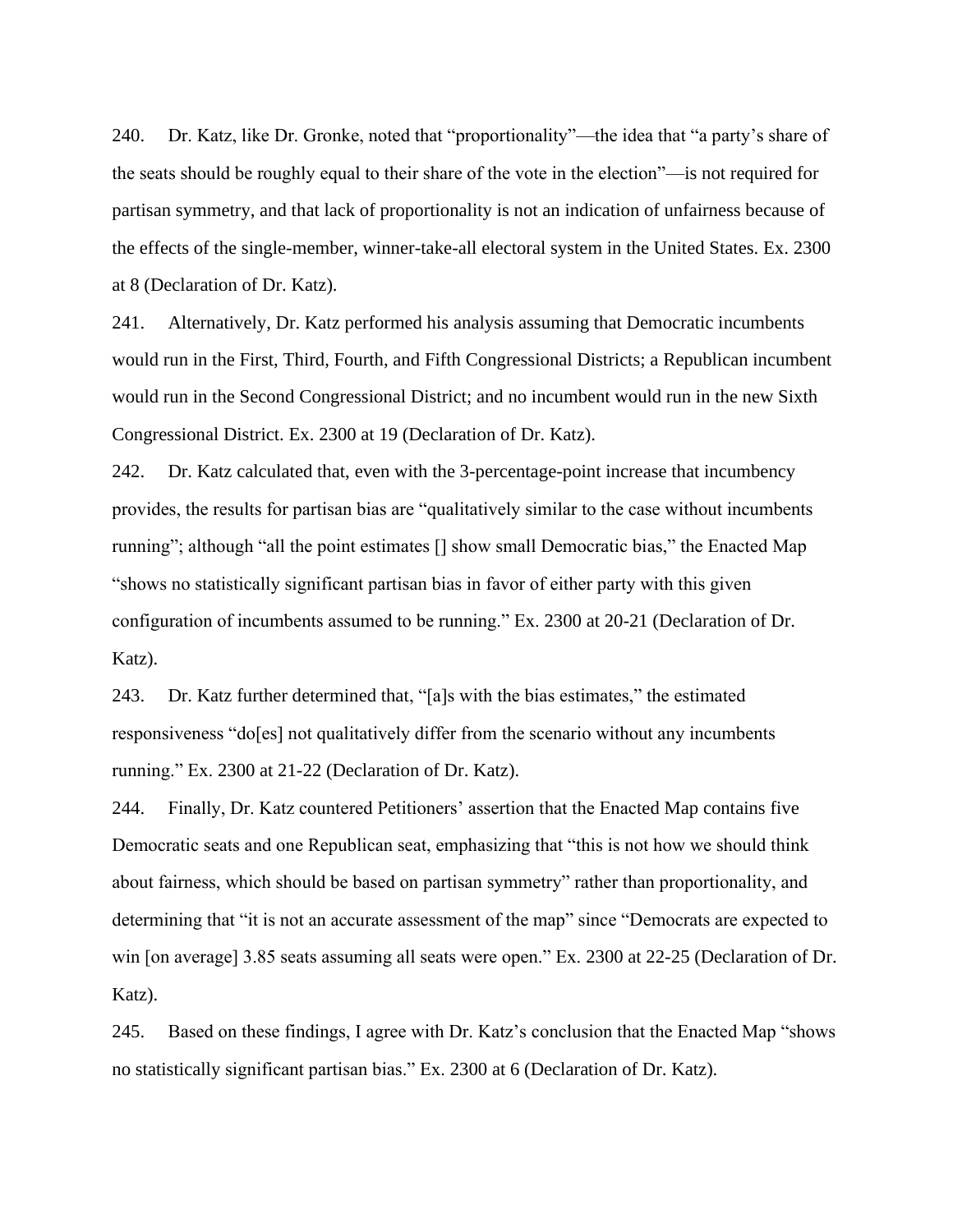### **2. Dr. Paul Gronke**

246. Dr. Gronke is qualified to testify as an expert witness in the field of political science, including statistical analysis, with respect to the electoral consequences of redistricting. 247. Dr. Gronke is a Professor of Political Science at Reed College and Director of the Elections and Voting Information Center. He holds a PhD in Political Science from the University of Michigan and has written scientific research publications on elections, voting behavior, election administration, congressional representation, and voting turnout that have appeared in peer-reviewed journals, university press-edited volume, and policy reports. He has also published a number of articles that contain statistical analyses of congressional redistricting, congressional representation, and voting in congressional elections, and served as editor of the *Election Law Journal* from 2010 to 2017. Ex 3002 ¶¶ 5–7 (declaration of Dr. Gronke).

248. I find the testimony of Dr. Gronke credible and his methodology and conclusions reliable. His testimony is relevant and limited in scope because it considered whether there is evidence that the Enacted Map constitutes a partisan gerrymander. His methodology is reliable because it is similar to that which he uses in his published work and because he produced all of the data on which he relied, such that his conclusions are testable by others in his field.

249. Dr. Gronke undertook his analysis by calculating and explaining statistical estimates of the fairness of the Enacted Map and comparing the fairness of the Enacted Map with previous congressional districting plans. Ex 3002 ¶2 (declaration of Dr. Gronke).

250. Dr. Gronke explained that "a simple demonstration of a disparity between vote shares and seat shares—a metric called 'disproportionality'—is not sufficient to demonstrate a gerrymander. The use of single-member, winner-take-all districts in the United States does not produce proportionate results; instead, it most often provides a 'bonus' in representation to the majority party." Ex 3002 ¶10 (declaration of Dr. Gronke).

251. Dr. Gronke further explained that "[p]artisan advantage can occur because of a deliberate effort to draw a plan to advantage one party, but it can also arise because of other factors, such as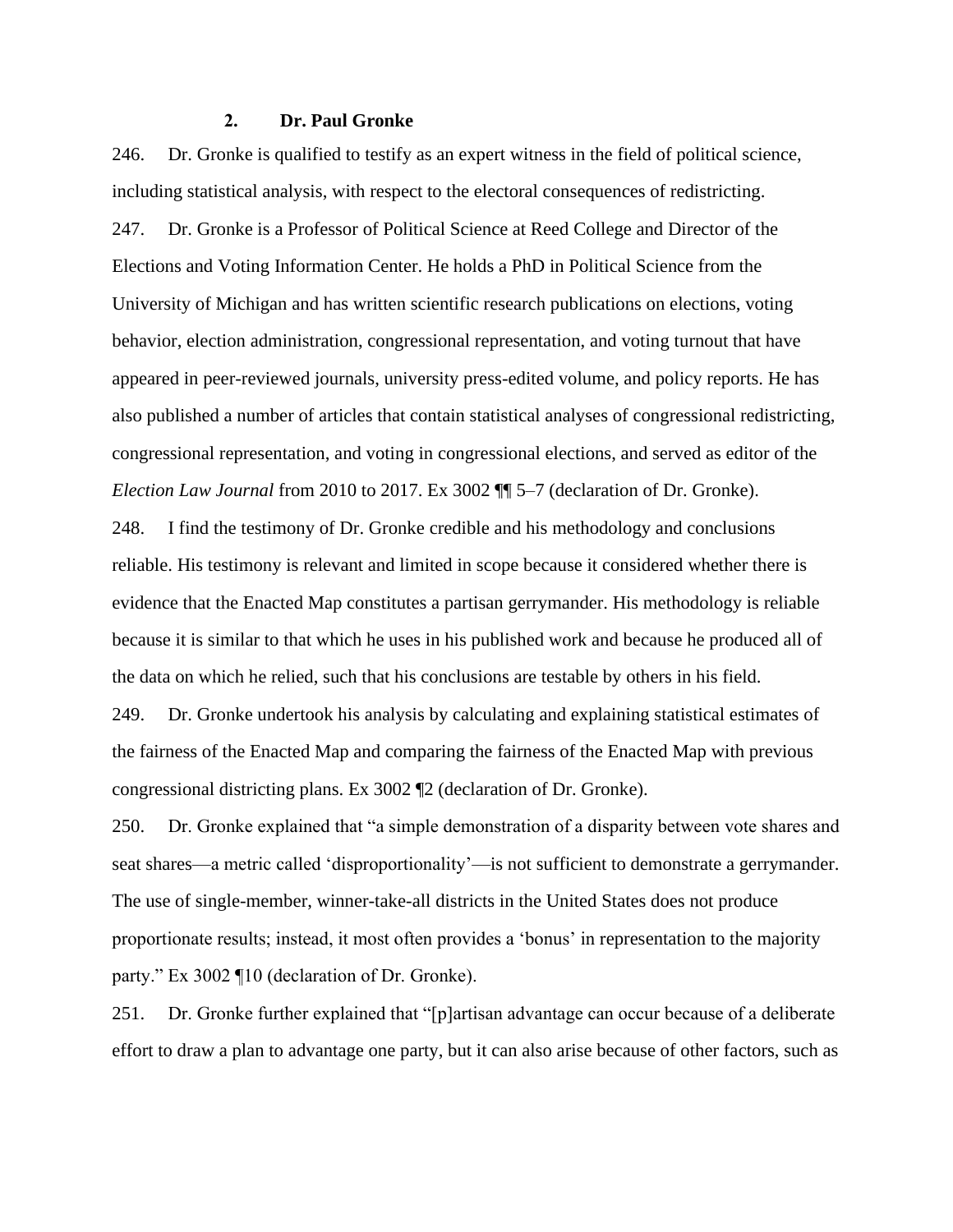demographic changes, political geography, candidate strengths and weaknesses, and national electoral swings." Ex 3002 ¶10 (declaration of Dr. Gronke).

252. In his declaration, Dr. Gronke considered four metrics of symmetry and fairness in order to evaluate the Enacted Map:

- a. The "efficiency gap," a measure of partisan asymmetry that can be used to express the performance of an advantaged party, and the number of seats an advantaged party has won, over and above what the advantaged party would have been expected to have won if there were no partisan advantage, Ex 3002 ¶14 (declaration of Dr. Gronke);
- b. "Declination," a second measure of partisan asymmetry that expresses the number of votes needed to gain seats for an advantaged political party compared to a disadvantaged party, Ex 3002 ¶15 (declaration of Dr. Gronke);
- c. "Partisan bias," which measures the degree to which a map deviates from partisan symmetry by simulating a set of elections under a map using a plausible range of counterfactual vote shares and comparing the shares of seats that two parties would receive, Ex 3002 ¶16 (declaration of Dr. Gronke); and
- d. The "mean-median difference," which expresses the difference between a party's vote share in its median district compared to its average vote share across all districts, Ex 3002 ¶17 (declaration of Dr. Gronke).

253. Dr. Gronke evaluated the Enacted Map using the measures of the efficiency gap and declination and compared these results to all Oregon congressional plans adopted since 1970. He also evaluated the Enacted Map using the measures of partisan bias and the mean-median difference. Ex 3002 ¶18 (declaration of Dr. Gronke).

254. Dr. Gronke observed that comparing the Enacted Map with historical maps was enlightening for two reasons: (1) similarities across maps might reveal that perceived partisan advantage is actually the consequence of political geography, demographic changes, and other factors in the state; and (2) because previous maps were adopted through various processes,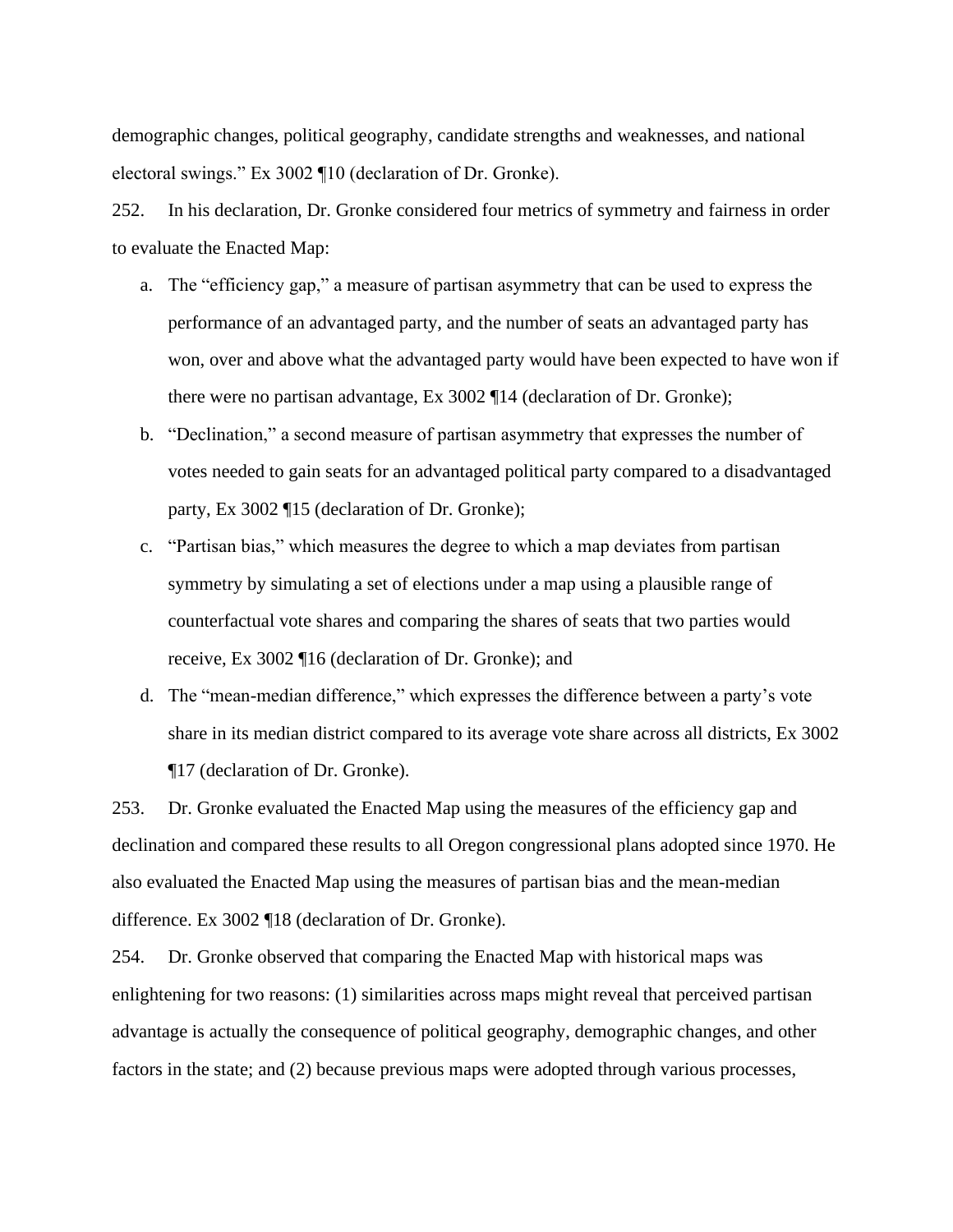similar partisan advantages are not likely to be the result of partisan intent. Ex 3002 ¶¶19-20, 23 (declaration of Dr. Gronke).

255. Dr. Gronke found that the efficiency gap of the Enacted Map—.085—"falls well within the range of plans that have been used in the state for the past fifty years." Ex 3002 ¶25 (declaration of Dr. Gronke). I credit this finding and accept it as my own.

256. Dr. Gronke similarly found that, converting the efficiency gap into seats, "[t]he level of 'bias' in the [Enacted Map] is comparatively small" and "within the range of all these past plans." Ex 3002 ¶26 (declaration of Dr. Gronke). I credit this finding and accept it as my own. 257. Dr. Gronke found that, in terms of declination, the Enacted Map "is a significant improvement over plans that have been in place since 1990, and the estimated value falls well within the range of plans that have been in place for a half-century." Ex 3002 ¶27 (declaration of Dr. Gronke). I credit this finding and accept it as my own.

258. Dr. Gronke found that, when measuring partisan bias and the mean-median difference, "[b]oth of these metrics show [the Enacted Map] to have a very slight pro-Republican skew." Ex 3002 ¶28 (declaration of Dr. Gronke). Specifically, "[t]he partisan bias measure indicates that Republicans would be expected to win .6% extra seats in a hypothetical, perfectly tied election, and that Republicans would be favored in 68% of the scenarios." Ex 3002 ¶28 (declaration of Dr. Gronke). Furthermore, the mean-median difference "also shows a very small Republican advantage: the median Republican vote share is expected to be 0.1% higher than the mean Republican vote share, favoring Republicans in 50% of the scenarios." Ex 3002 ¶28 (declaration of Dr. Gronke). I credit these findings and accept them as my own.

259. Dr. Gronke concluded that, "[o]verall, the results show that [the Enacted Map] provides what is at most a half-a-seat Democratic advantage over a completely neutral plan," which is likely could not "feasibly be drawn" given other factors—specifically, "Democratic strength in the state, the geographic concentration of many of the Democratic voters in the Portland metro region and the Willamette Valley, and the geographic concentration of many Republican voters in central and eastern Oregon." Ex 3002 ¶30 (declaration of Dr. Gronke).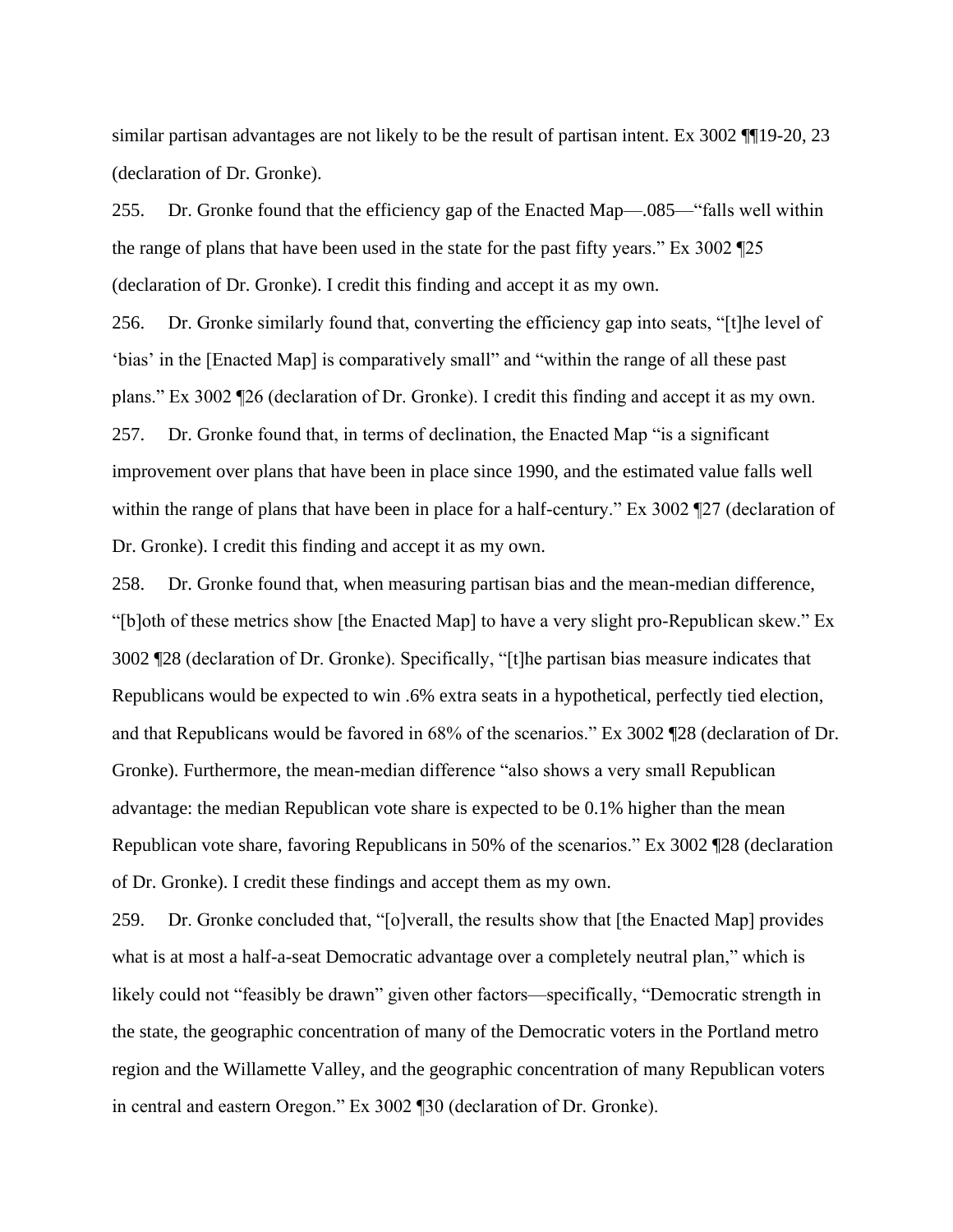260. Based on these findings, I agree with Dr. Gronke's conclusions that "[o]n wellestablished metrics, [the Enacted Map] is well within the range of partisan asymmetry and fairness measures produced by these historical plans." Ex 3002 ¶31 (declaration of Dr. Gronke).

#### **3. Dr. Devin Caughey**

261. Dr. Caughey is qualified to testify as an expert witness in the field of political science, including statistical analysis, with respect to the electoral consequences of redistricting. 262. Dr. Caughey is a tenured professor of political science at the Massachusetts Institute of Technology. He holds a PhD in political science from the University of California–Berkeley and has published numerous peer-reviewed articles on the quantitative analysis of political phenomena, including legislative redistricting. Ex 3001 ¶¶ 4–5 (declaration of Dr. Caughey). 263. I find the testimony of Dr. Caughey credible and his methodology and conclusions reliable. His testimony is relevant and limited in scope because it considered whether the Enacted Map is a partisan gerrymander. His methodology is reliable because it is similar to that which he uses in his published work and because he produced all of the data on which he relied, such that his conclusions are testable by others in his field.

264. Dr. Caughey undertook his analysis by reviewing whether election results under the Enacted Map are likely to exhibit "partisan symmetry," which political scientists broadly agree is the test for whether a districting scheme is neutral with respect to a party and which refers to the share of legislative seats a party can expect to win if it earns a given share of the statewide vote. Ex 3001 ¶6 (declaration of Dr. Caughey).

265. Dr. Caughey reviewed whether election results under the Enacted Map are likely to deviate from partisan symmetry by reviewing its "partisan bias," which, in a two-party system, is the difference between the two parties' seat shares when each receives the same statewide vote share. Ex 3001  $\P$  14-16 (declaration of Dr. Caughey).

266. Dr. Caughey provided illustrative examples of partisan bias under the enacted map where one of the major parties wins 58% of the statewide vote, as the Democratic candidate did in Oregon's 2020 presidential election, and where each party receives 50% of the statewide vote,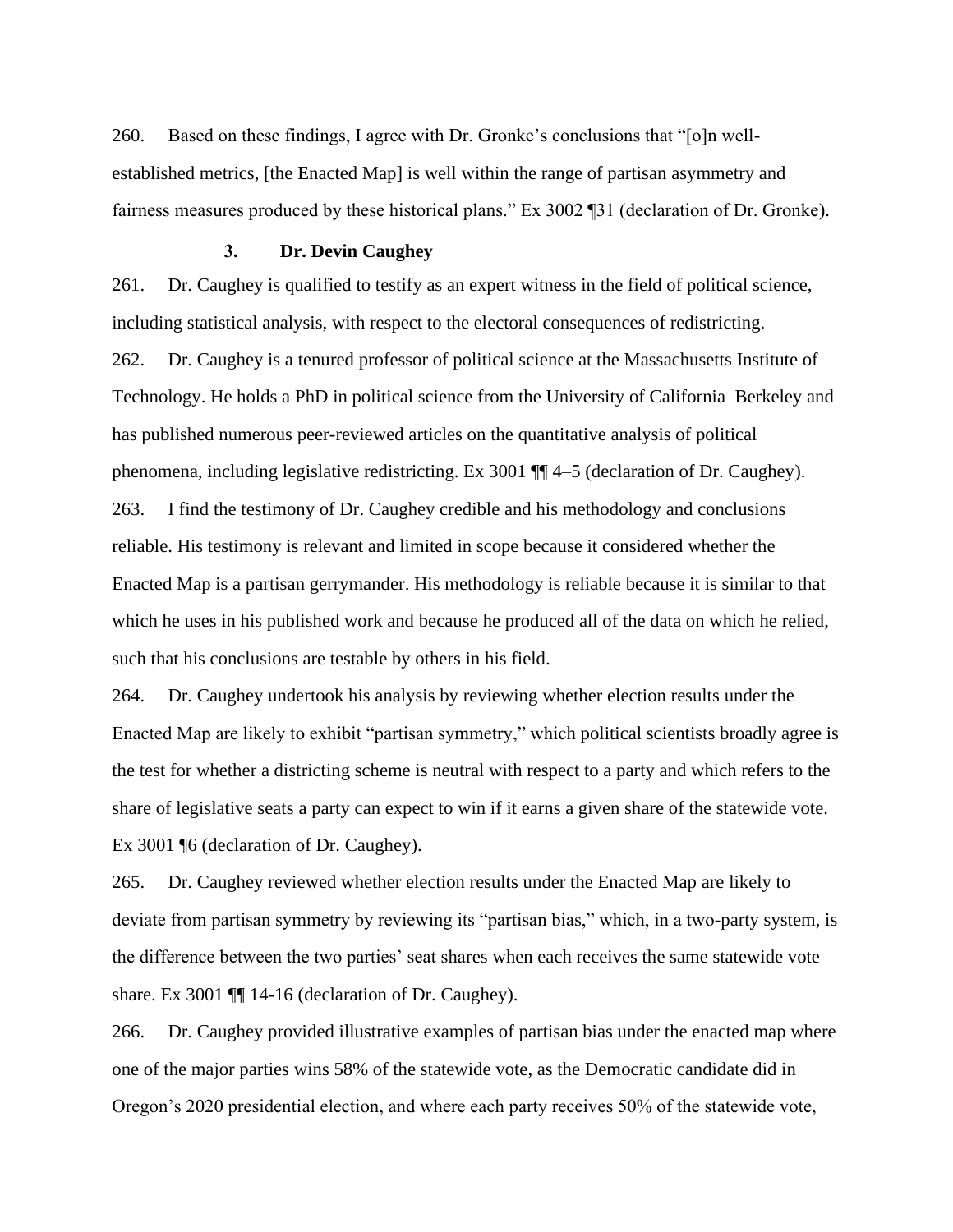which is a scenario that political scientists commonly analyze in performing these calculations. Ex 3001 ¶¶ 14-16 (declaration of Dr. Caughey).

267. Dr. Caughey reported that if Democrats win 58% of Oregon's statewide vote, they are likely to win five of six congressional seats under the Enacted Map. Conversely, Dr. Caughey illustrated that when Republicans win 58% of Oregon's statewide vote, they are likely to win four of six congressional seats. This one-seat difference in the two party's expected fortunes with 58% of the statewide vote reveals a partisan bias of 8%, the smallest possible pro-Democratic bias. Ex 3001 ¶¶ 14-16 (declaration of Dr. Caughey). I credit this finding and accept it as my own.

268. Dr. Caughey explained that a more principled focal point is the partisan bias in an election where the two parties exactly split the statewide vote. Dr. Caughey modeled the results of a 50%-50% election by applying the "uniform partisan swing assumption" to the 2020 presidential election results, which is a commonly accepted method in the field of political science. Under this model, Dr. Caughey reported that an even split of Oregon's statewide vote would result in Democrats winning two seats under the Enacted Map, and Republicans winning four seats. This two-seat difference reveals a partisan bias of 17% in favor of Republicans. Ex 3001 ¶17 (declaration of Dr. Caughey). I credit this finding and accept it as my own. 269. Dr. Caughey found that an election where Democrats and Republicans evenly split the statewide vote is a plausible scenario in Oregon, confirming the validity of this generally accepted statistical analysis. The Republican candidate for Oregon Secretary of State won a majority of the statewide vote as recently as 2016, and the usual fluctuation of the major parties' fortunes suggests that Democrats' successes in recent cycles are likely to dissipate in future elections. . Ex 3001 ¶19 (declaration of Dr. Caughey); Hearing Tr (rough), Oct 28, 2021, vol 3 at 50–54. I credit this finding and accept it as my own.

270. In addition to his illustrative examples, Dr. Caughey reported a full statistical analysis of the enacted plan's partisan bias, which shows that the Enacted Map has approximately a 0.6% pro-Republican bias in elections where the statewide vote is evenly split between the major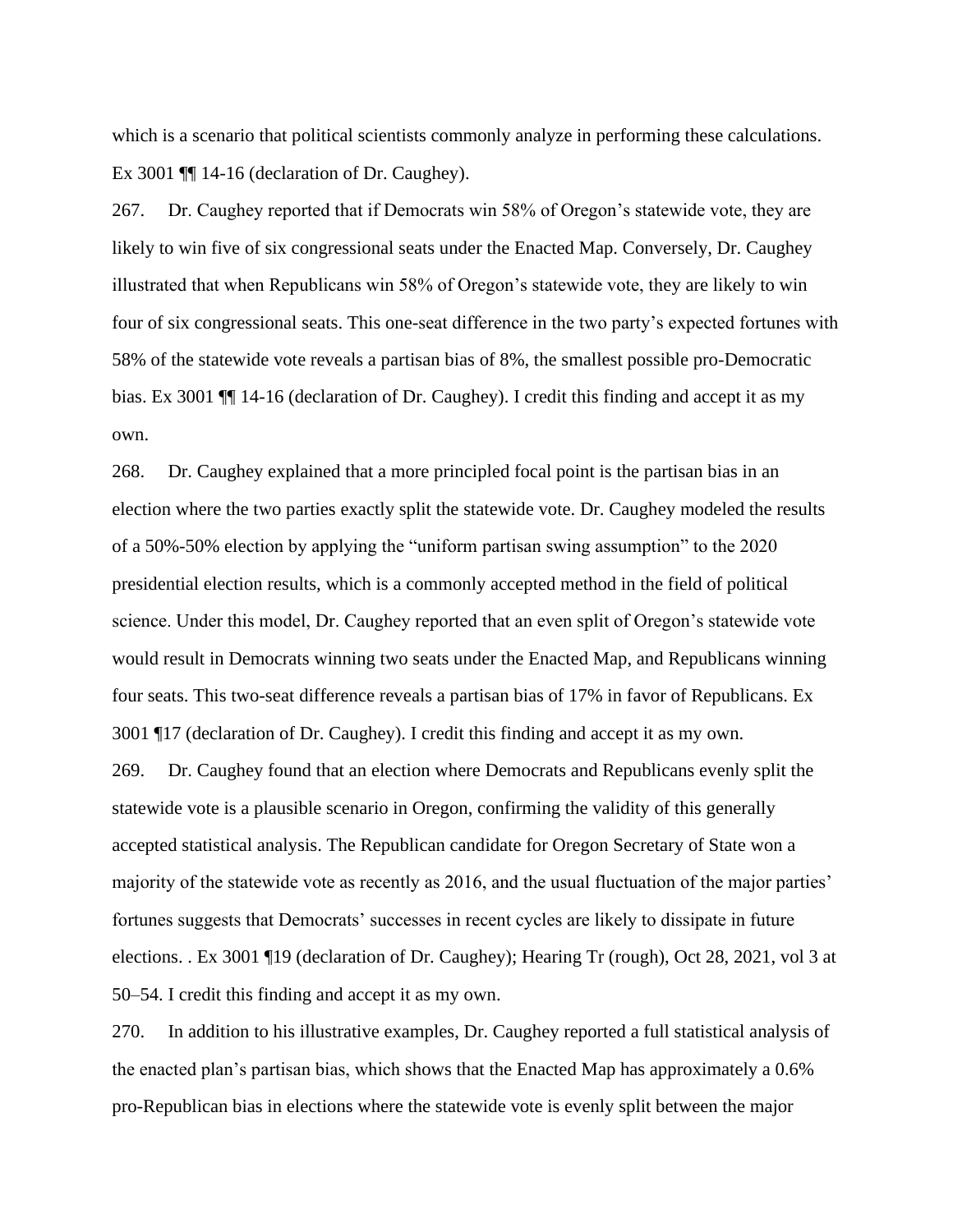parties. This degree of partisan bias is small by historical standards. The model estimates that in an election where the statewide vote is tied, the Republican Party has a 68% chance of winning half or more of Oregon's congressional seats. Ex 3001 ¶ 21 (declaration of Dr. Caughey). I credit this finding and accept it as my own.

271. Dr. Caughey also reported three alternative indicators of partisan bias—the "meanmedian difference," the "declination," and the "efficiency gap," and found that they yield mixed results, but in no case do they indicate strong evidence of partisan bias. Dr. Caughey explained that each indicator is subject to statistical uncertainty, and so any given estimate should be interpreted as evidence of partisan gerrymandering only if its degree of uncertainty justifies such an inference. This is especially true when a plan includes fewer than seven seats, as Oregon's does. Additionally, each indicator focuses on a different aspect or consequence of gerrymandering, which vary in their prominence depending on circumstance. Ex 3001 ¶¶ 12, 22 (declaration of Dr. Caughey). I credit these findings and accept them as my own.

272. The "mean-median" difference is defined as the difference between the Democratic vote share in the median district and the average Democratic vote share across districts. Like the measures of partisan bias that Dr. Caughey reported, the mean-median difference indicates a small pro-Republican bias in the Oregon congressional map. Under the Enacted Map, according to this measure, the expected Democratic vote share in the median district is 0.1% lower than its expected statewide average. This bias is extremely small by historical standards.Ex 3001 ¶¶ 23- 24 (declaration of Dr. Caughey). I credit this finding and accept it as my own.

273. The "declination" identifies the difference between the lopsidedness of Democratic and Republican districts (normalized by each party's seat share), which can indicate the skewness of districts' partisan distribution. Dr. Caughey reported that the Enacted Map's declination is estimated to be 0.1 in favor of the Democratic Party, which is comparatively small by historical standards and indicates little certainty about the Enacted Map's partisan direction. Ex 3001 ¶¶ 25-26 (declaration of Dr. Caughey). I credit this finding and accept it as my own.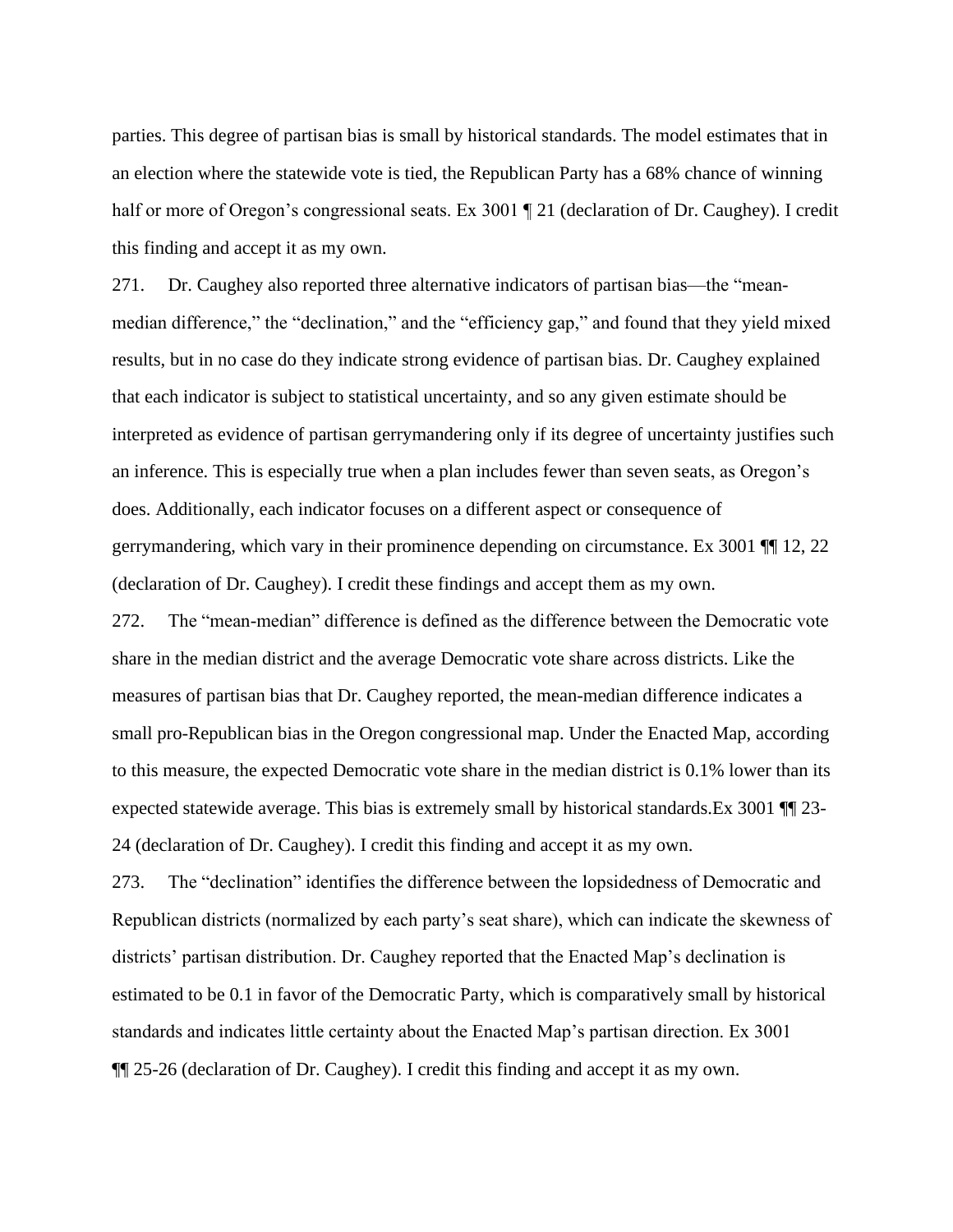274. The "efficiency gap" measures the difference in "wasted" votes between the two parties. Dr. Caughey reported that when Democrats win 54% of the statewide vote in Oregon, which represents the Party's performance in the average election between 2012 and 2020, the efficiency gap is estimated to be 8.5%, a moderate pro-Democratic bias. Comparison with other districting plans indicates that efficiency gaps of this magnitude are hardly unusual, and the efficiency gap of the Enacted Map is expected to favor Republicans fully 25% of the time. Ex 3001 ¶¶ 28-29 (declaration of Dr. Caughey). I credit this finding and accept it as my own.

275. Dr. Caughey also reported that estimates of the efficiency gap under different election scenarios are highly sensitive to the size of the statewide vote, suggesting that the Enacted Map does not offer a durable advantage to either party. Dr. Caughey found that any Democratic advantage under the Enacted Map is estimated to shrink the closer that the major parties come to even competition in Oregon, and the efficiency gap is predicted to be almost exactly zero in the case of a statewide tie.Ex 3001 ¶29 (declaration of Dr. Caughey). I credit this finding and accept it as my own.

276. Of the four common indicators of partisan gerrymandering that Dr. Caughey reviewed, two of the indicators—including the most direct and theoretically grounded estimate of partisan bias—suggest that the map favors Republicans in competitive elections, and two indicators suggest a pro-Democratic bias. Dr. Caughey reported that on its own, each estimate carries considerable uncertainty about the direction of partisan bias, as indicated by the fact that for all four indicators, electoral simulations assign substantial probabilities to both pro-Democratic and pro-Republican bias. And regardless of the direction of bias, Dr. Caughey reported that comparisons with other districting plans indicate that the absolute magnitude of bias under the Enacted Map is unusually small. Ex 3001 ¶30 (declaration of Dr. Caughey). I credit this finding and accept it as my own.

277. Based on these findings, I agree with Dr. Caughey's conclusion that "[t]here is, in short, little compelling evidence that the Oregon districting plan substantially favors the Democratic Party." Ex 3001 ¶15 (declaration of Dr. Caughey).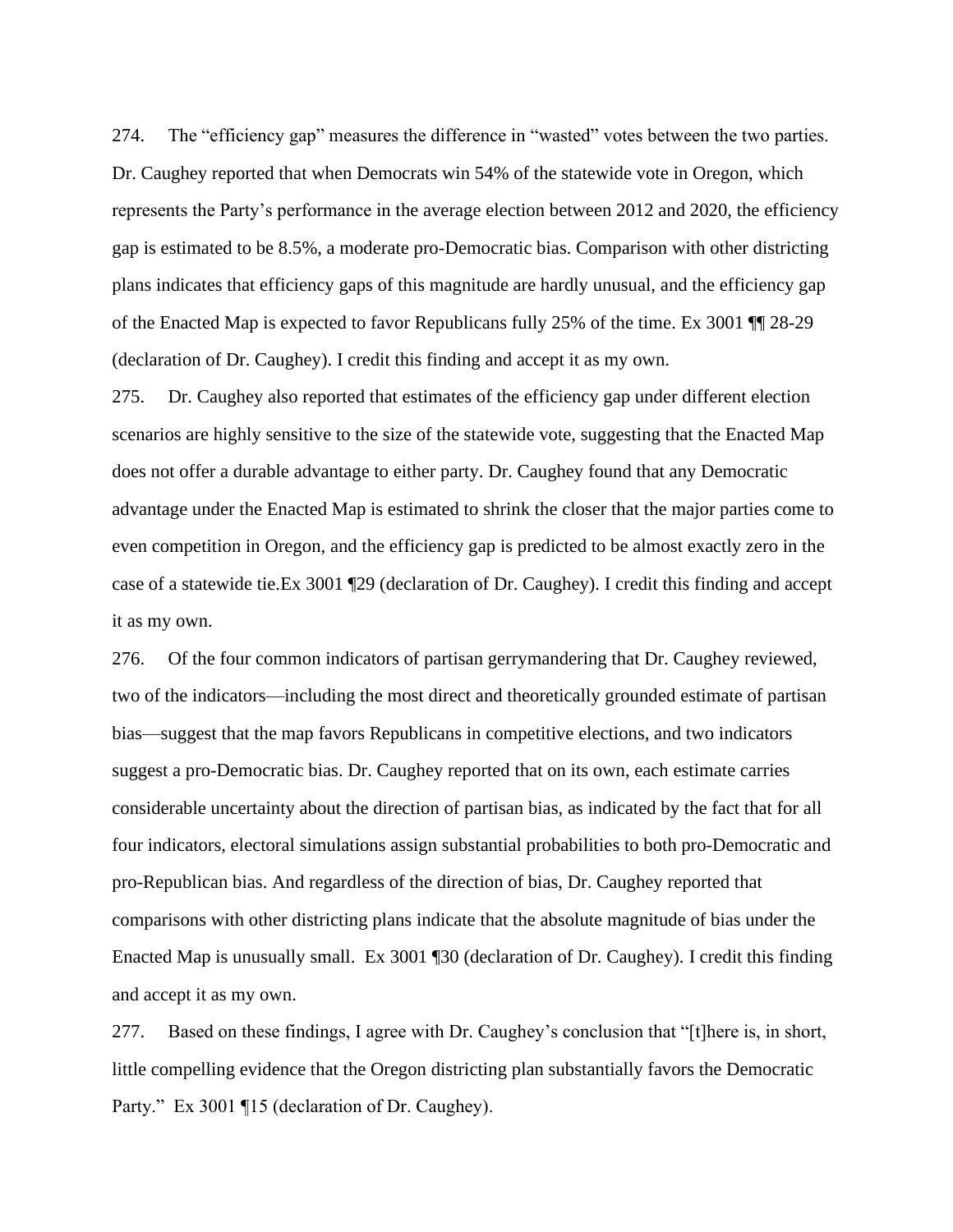## **4. Dr. Thomas Brunell**

278. Dr. Thomas Brunell is a Professor of Political Science and the Program Head for Political Science at the University of Texas at Dallas. Ex 1006 at 1 (report of Dr. Brunell).

279. While I find Dr. Brunell generally to be a credible witness, the methodology he employs, and therefore the conclusions he reached, lack credibility and are therefore unreliable.

280. Several of Dr. Brunell's conclusions lack even a minimum of academic or methodological rigor. He was unprepared to testify about several components of his submissions. For example:

281. Dr. Brunell reported compactness scores and the number of county and municipal splits for the Enacted Map and two other maps he purported to compare. Ex 1006 at 8-9 (report of Dr. Brunell). But Dr. Brunell testified that he merely copied and pasted these figures from counsel he did not otherwise know where the figures came from—and he never examined or verified the calculations that he reported. See Hearing Tr (rough), Oct 27, 2021, at 168–169, 264–65.

282. Dr. Brunell attached an alternative congressional map to his report, but he testified that he knew little about the map. See Hearing Tr (rough), Oct 27, 2021, at 218, 268–72. He could not explain basic features of the map, such as the relevance of white lines that were drawn across it, nor could he explain whether the map complied with statutory redistricting criteria. See Hearing Tr (rough), Oct 27, 2021, at 268–72.

283. Dr. Brunell's report and testimony is further weakened by apparent inconsistencies in Dr. Brunell's approach. For example:

284. Dr. Brunell reported county splits as a typical method of quantifying how well a map preserves communities of interest, but admitted previously criticizing the notion that a county is a good proxy for a community of interest. Compare Ex 1006 at 9 (report of Dr. Brunell), with Hearing Tr (rough), Oct 27, 2021, at 175–76.

285. Dr. Brunell reported compactness as a "measure of interest" when comparing potential maps, but admitted his view that stressing compactness is a mistake. Compare Ex 1006 at 8 (report of Dr. Brunell) with Hearing Tr (rough), Oct 27, 2021, at 187.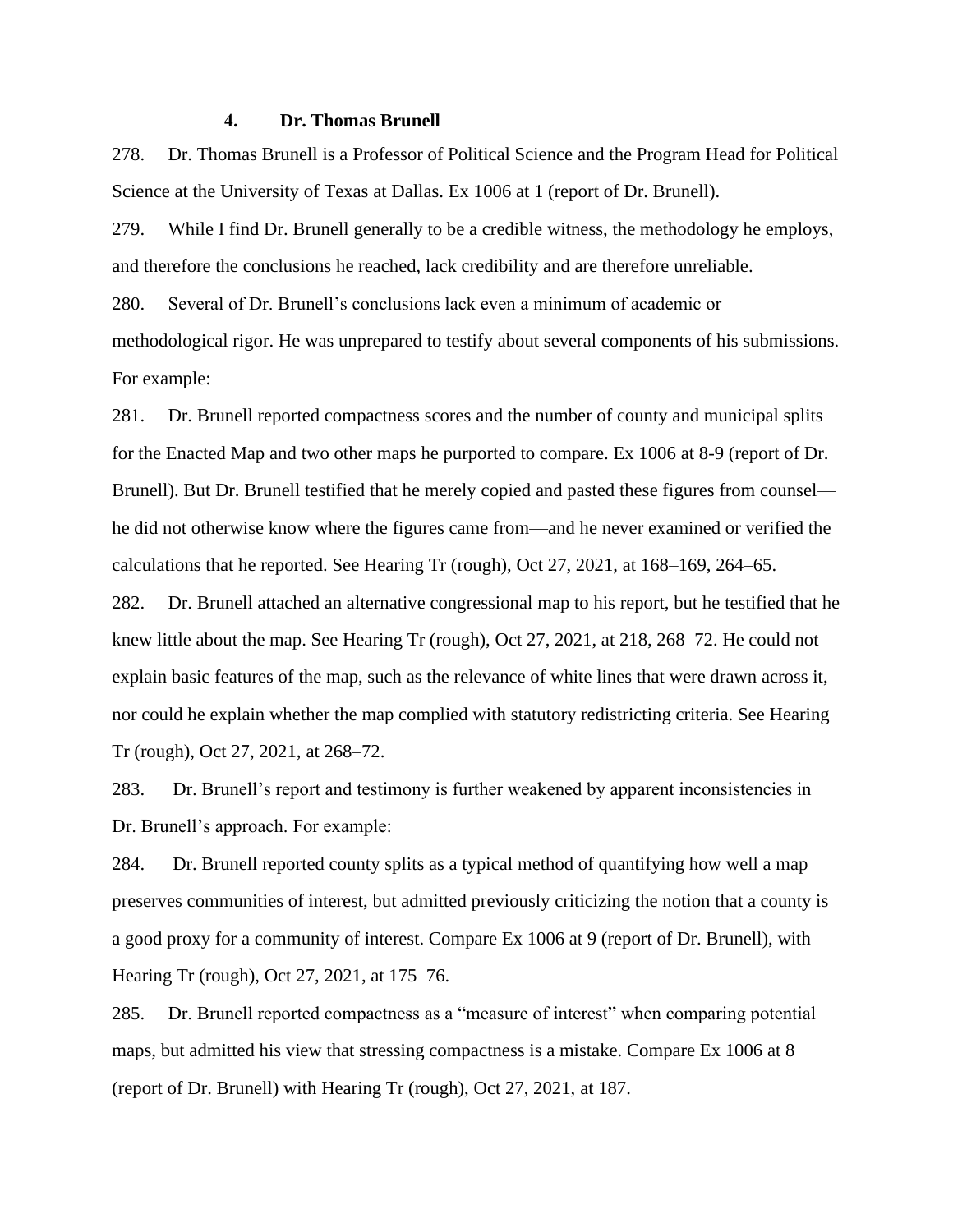286. Dr. Brunell reported that Democrats are "likely" to win in five of the six congressional districts under the Enacted Map, but he could not describe with any specificity or confidence how likely such a scenario would be. Compare Ex 1006 at 9 (report of Dr. Brunell) with Hearing Tr (rough), Oct 27, 2021, at 197–98.

287. Dr. Brunell reported that the Enacted Map favors the Democratic Party because he expects Democrats to win a seat share disproportionate to their vote share, but he testified that in America's electoral system of single member, winner-take-all districts, is it common for the majority party to win a share of the elected seats that is more than their proportional share of the vote. Compare Ex 1006 at 4 (report of Dr. Brunell), with Hearing Tr (rough), Oct 27, 2021, at 211, 250–51.

288. In addition to these problems, the credibility of Dr. Brunell's report and conclusions suffers from other shortcomings. For example:

289. Dr. Brunell's report failed to cite any academic or peer-reviewed sources. Hearing Tr (rough), Oct 27, 2021, at 212, 242.

290. Dr. Brunell declined to share limitations of his conclusions, such as the fact that any efficiency gap estimate is likely to be especially volatile in a state with only six congressional seats. See Hearing Tr (rough), Oct 27, 2021 at 216–17, 250–51.

291. Dr. Brunell filed a Supplemental Report on October 28 that further undermines his original conclusions. Dr. Brunell originally estimated an efficiency gap under the Enacted Map of 19.85%, which he calculated by analyzing what the efficiency gap would be under only three scenarios: the vote distribution reflected by the 2012, 2016, and 2020 presidential elections in Oregon. Ex 1006 at 8 (report of Dr. Brunell). Because data from these three elections are insufficient to model elections that will occur under the Enacted Map, Dr. Brunell reconducted his analysis using data from all Oregon statewide elections from 2012-2020. Ex 1049 at 2 (supplemental report of Dr. Brunell). Under this more comprehensive approach, the Enacted Map's estimated efficiency gap shrunk significantly—by over 60%—to 7.76%. *Id*. at 21.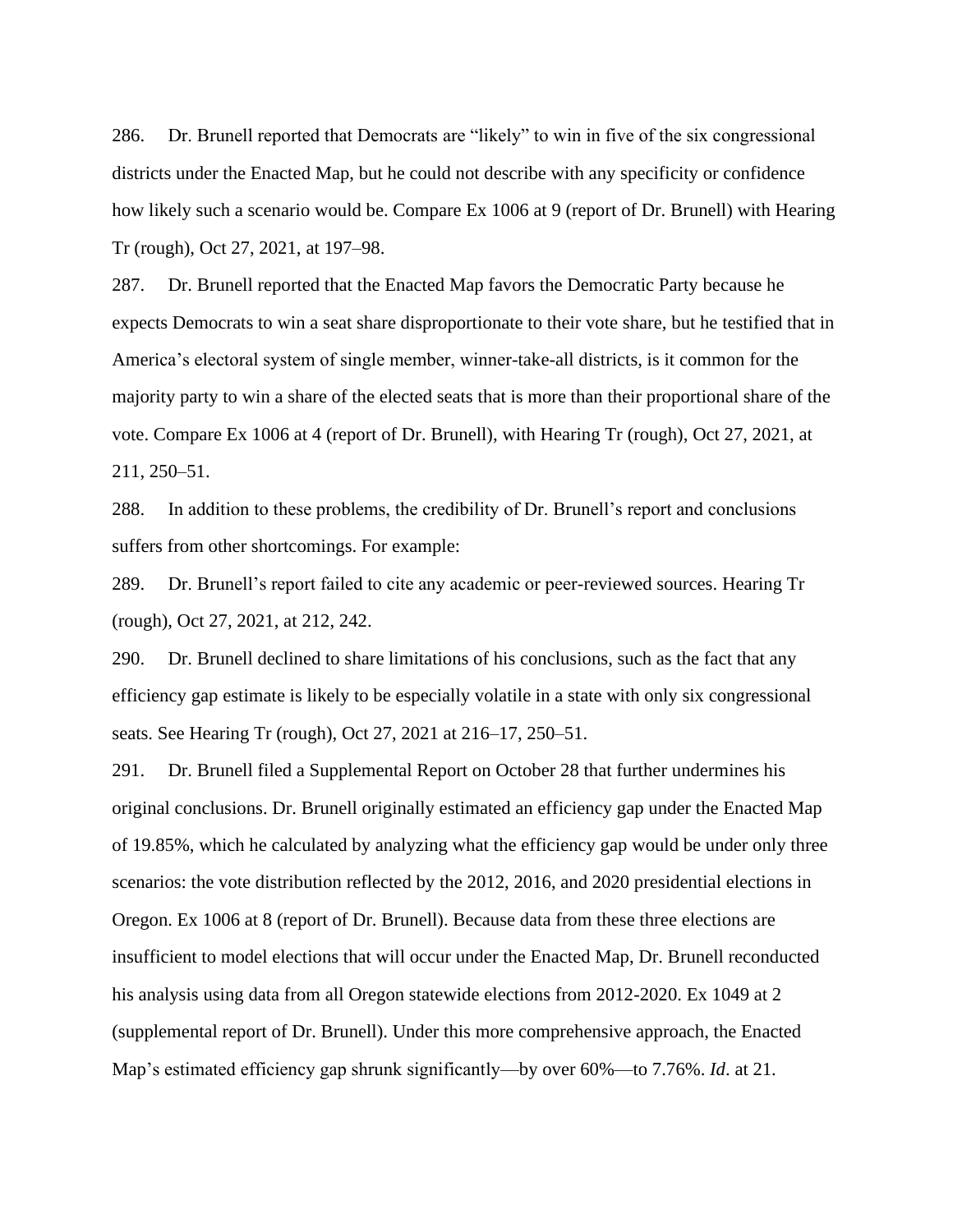292. Given the inconsistensies in Dr. Brunell's testimony when compared with testimony he has provided in previous redistricting cases regarding his opinions and methodology, the lack of citations to peer-reviewed sources in his reports, and my finding that Dr. Brunell is generally a credible witness, but the methodology he employs, and therefore the conclusions reached, lack credibility and are therefore unreliable, I do not credit Dr. Brunell's findings or adopt his conclusions as my own.

## **V. OREGON CONSTITUTIONAL COMPLIANCE**

293. No person testified to the legislature or has asserted in this proceeding that they are denied the privilege of voting for a Representative in Congress based on an immutable characteristic.

294. No person testified to the legislature or has asserted in this proceeding that SB 881(2021) prevents them from uttering and publishing their views on candidates for office in any of the Congressional districts created under SB 881(2021).

295. No person testified to the legislature or has asserted in this proceeding that SB 881(2021) prevents them from assembling with others, petitioning their representatives for redress of grievances, or instructing their representatives.

## **VI. FEDERAL STATUTORY & CONSTITUTIONAL COMPLIANCE**

296. Petitioners have alleged no violation of federal statute or federal constitution, and nothing in the record indicates that SB 881(2021) violates any relevant provision of federal statute or federal constitution.

## **VII. PETITIONERS' PROPOSED REDISTRICTING PLAN**

297. Petitioners have proposed a redistricting plan. See Ex. 1014 (overview of the map); Ex. 2574 (detailed map, including city boundaries in red). Petitioners have presented almost no evidence that the proposed plan complies with the ORS 188.010(1) criteria.

298. Each of the districts in Petitioners' plan appears to be contiguous and of almost exactly equal population, satisfying ORS 188.010(1)(a) and (b). See Ex. 2574; Exs. 1019–1020 (files containing the exact map data). The districts appear to utilize existing geographic and political